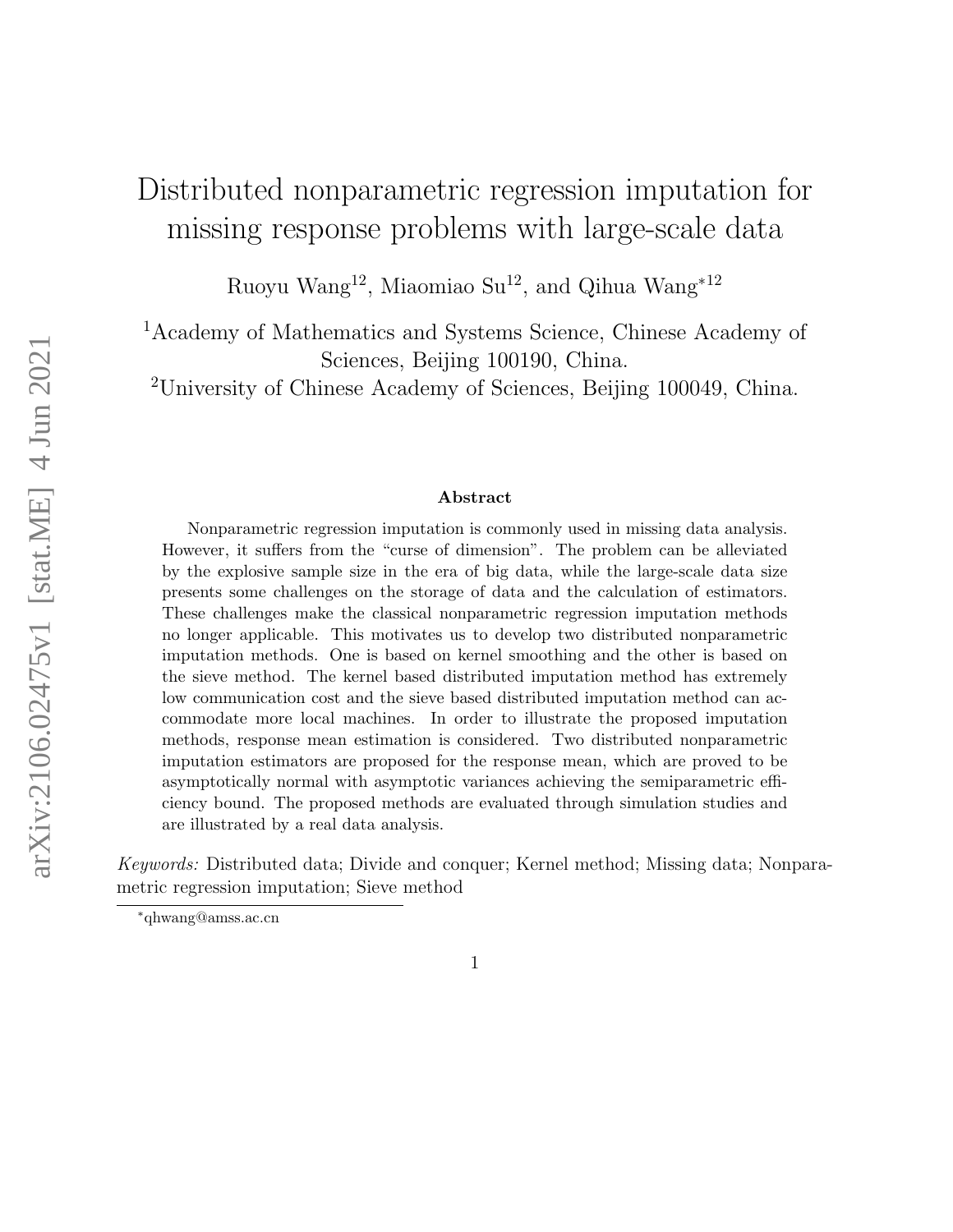# 1 Introduction

Missing data is a common issue that practitioners may face in data analysis. A typical example of missing data is the missing response problem such as nonresponse in sample surveys and dropout in clinical trials. For missing response problems, the nonparametric regression imputation methods, which can often produce robust and efficient estimate [\[Cheng,](#page-40-0) [1994,](#page-40-0) [Hahn, 1998\]](#page-40-1), are commonly used to deal with missing values. However, the nonparametric imputation methods suffer from the "curse of dimension", which deteriorates their finite sample performance since the sample size for achieving a given estimation accuracy needs to increase exponentially as the dimension of the covariate vector. This restricts the application of the nonparametric imputation methods to high dimension regression problems because of the limitation of sample size. We conduct a detailed discussion of "curse of dimension" in nonparametric regression imputation estimation in Section [2.1.](#page-4-0) In the big data era, however, the sample size is extremely large in some cases. On the one hand, the huge sample size makes it possible to achieve the desired estimation accuracy using the nonparametric imputation methods when dimension of the covariate vector is large. On the other hand, it may be infeasible to keep the large-scale data set in memory or even store all the data on a single computer when the data size is too large [\[Fan et al., 2014,](#page-40-2) [Wang](#page-42-0) [et al., 2016\]](#page-42-0). And computations of the nonparametric imputation estimations are usually time consuming or even infeasible. This motivates us to develop distributed nonparametric imputation methods to solve the computation problem while retaining the good theoretical properties of the classical nonparametric methods and mitigate the so-called curse of dimension. To the best of our knowledge, this problem has not been considered in the literature. In this paper, we consider the estimation problem in the presence of missing responses when data are distributed on different machines, and develop two distributed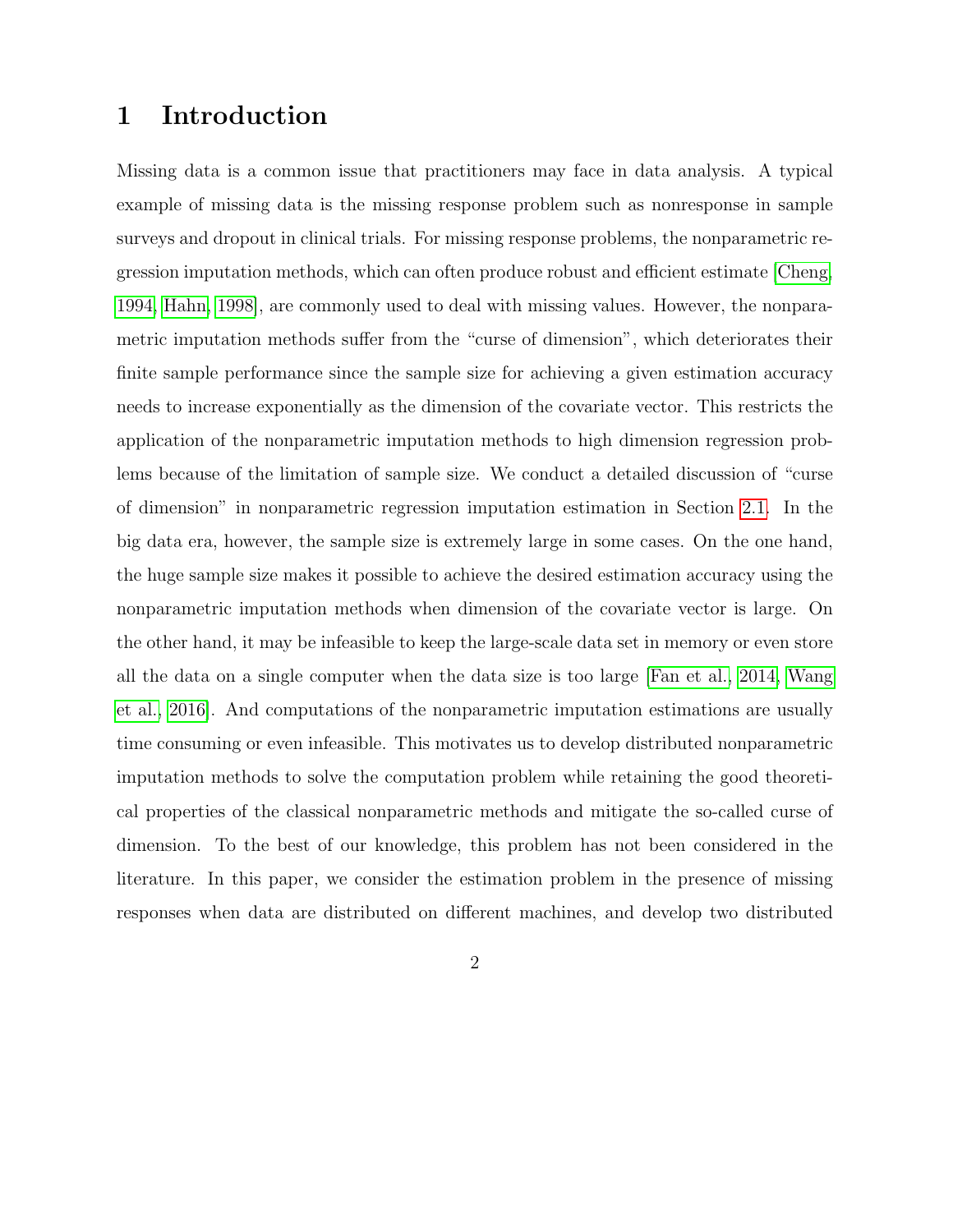nonparametric regression imputation methods by focusing on the estimation of response mean.

To reduce the computational burden, we adopt the divide and conquer strategy. The main idea of this strategy is to calculate some summary statistics on each local machine and then aggregate the results from local machines to get a final estimate. By doing so we can substantially reduce the computing time and alleviate the computer memory requirements. The divide and conquer approach was studied by [Mcdonald et al.](#page-41-0) [\[2009\]](#page-41-0) for multinomial regression. [Zhang et al.](#page-42-1) [\[2013\]](#page-42-1) rigorously showed that in parametric estimation problems with fully observed data, the divide and conquer approach generally has greater efficiency than the naive approach which uses only the sample on a single machine. [Lee et al.](#page-41-1) [\[2017\]](#page-41-1) and [Battey et al.](#page-39-0) [\[2018\]](#page-39-0) extended this approach to sparse linear model in the highdimensional setting. [Tang et al.](#page-42-2) [\[2020\]](#page-42-2) further investigated the application of the divide and conquer strategy in sparse generalized linear models. Distributed inference problem for linear support vector machine and quantile regression were studied via this strategy by [Wang et al.](#page-42-3) [\[2019\]](#page-42-3) and [Chen et al.](#page-40-3) [\[2019\]](#page-40-3), respectively.

In this paper, we extend the divide and conquer strategy to missing response problems. We first develop a kernel based distributed imputation (KDI) approach to estimate response mean. Under some mild conditions, it is shown that the resulting estimator is asymptotically normal and has the same asymptotic variance as the classical nonparametric kernel regression imputation estimator [\[Cheng, 1994\]](#page-40-0), which achieves the semiparametric efficiency bound. The KDI method needs very few communications between machines because only a real value is required to transmit from each local machine to the central machine. As discussed in [Zhang et al.](#page-42-1) [\[2013\]](#page-42-1), communication between different machines maybe prohibitively expensive, and the communication complexity can be significantly dif-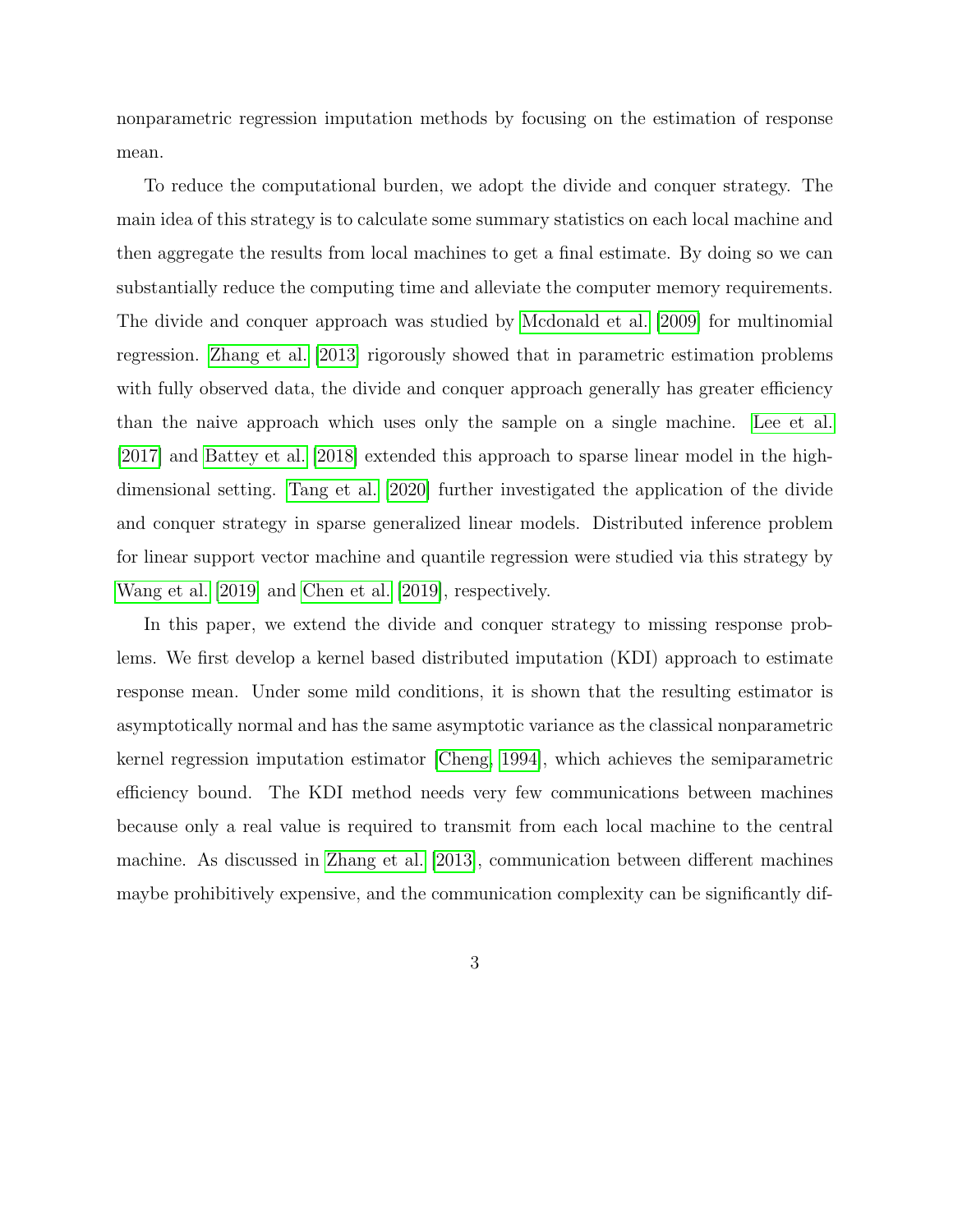ferent across a range of distributed algorithms. Thus the distributed estimation methods that require fairly limited communication are of more interest. Clearly, our KDI method is just this type.

However, the KDI method introduces additional bias if the number of machines is too large, which is a common drawback of one-shot communication approaches [\[Jordan](#page-41-2) [et al., 2019\]](#page-41-2). To overcome this problem, we propose an alternative multi-round imputation method based on another nonparametric method, sieve method [\[Newey, 1994,](#page-42-4) [Ai and Chen,](#page-39-1) [2003,](#page-39-1) [Chen, 2007,](#page-40-4) [Chen and Pouzo, 2012,](#page-40-5) [Belloni et al., 2015\]](#page-39-2), and call this method the sieve based distributed imputation (SDI) method. Comparing to the KDI method, the SDI method can accommodate distributed systems with more machines and thus has potential to further reduce the computing time. Under certain conditions, the SDI estimator of the response mean is also asymptotically normal with the asymptotic variance achieving the semiparametric efficiency bound. However, the SDI method needs more communications than the KDI. If the communication cost is high, the KDI method is recommended and the number of local machines should be limited to avoid the additional bias of this method. If the communication cost is low, the SDI method is recommended and more local machines can be used to reduce computing time.

The rest of this paper is organized as follows. In Section [2,](#page-4-1) we present the KDI estimator, and derive its theoretical properties. In Section [3,](#page-9-0) we propose the SDI method and present its theoretical properties. Simulation results are given in Section [4.](#page-15-0) As an illustration, a real data analysis is provided in Section 5. All proofs are delegated to the supplementary material.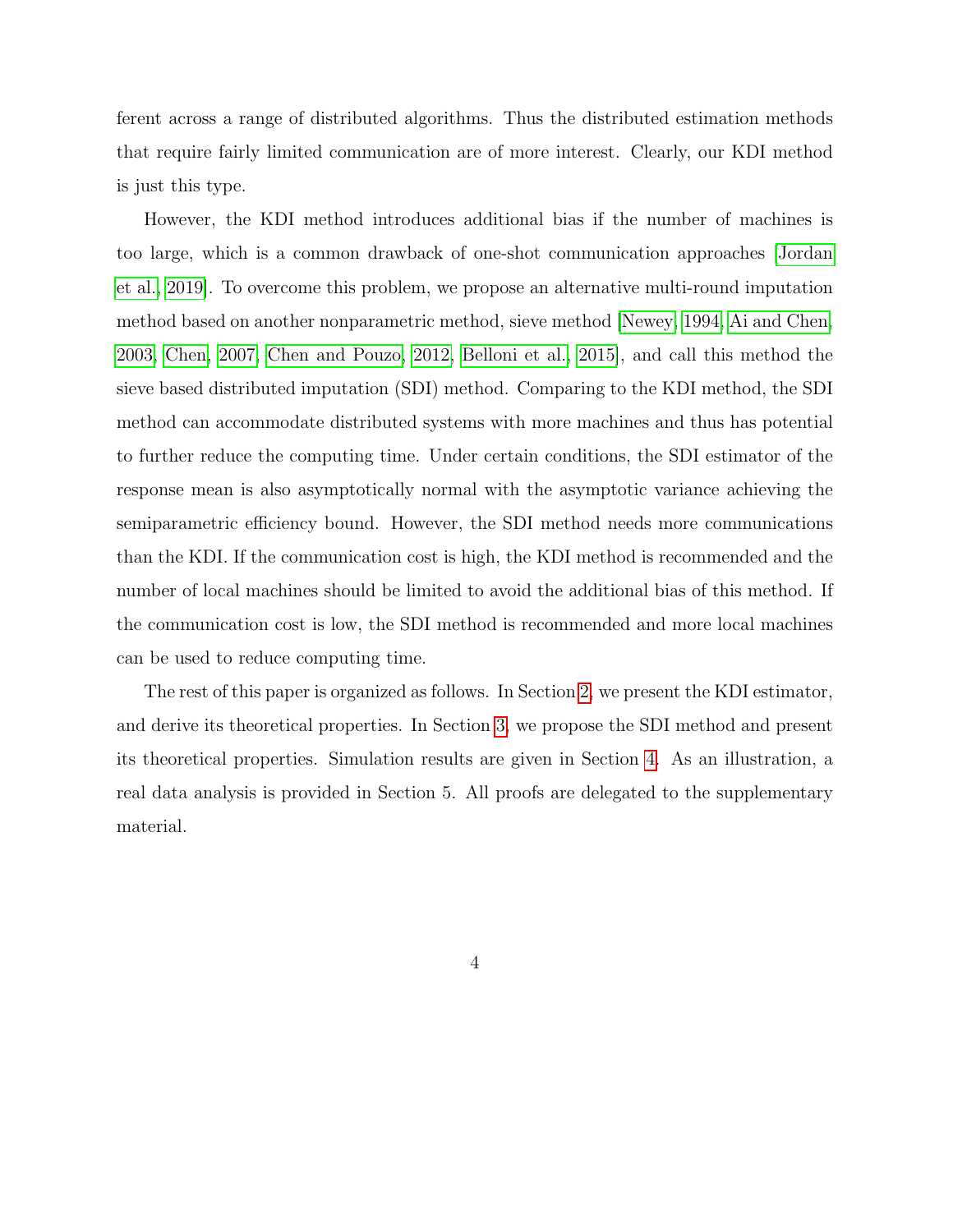## <span id="page-4-1"></span>2 Kernel Based One–shot Method

## <span id="page-4-0"></span>2.1 Methodology

Let  $Y$  be the response variable and  $X$  the  $d$ -dimension completely observed covariate vector. Suppose we have i.i.d. incomplete observations  $\{(Y_i, \delta_i, X_i) : i = 1, ..., N\}$ , where  $\delta_i = 1$ if  $Y_i$  is observed and  $\delta_i = 0$  otherwise. A classic nonparametric method to estimate the response mean  $\mu$  is the nonparametric kernel regression imputation method due to [Cheng](#page-40-0) [\[1994\]](#page-40-0). The main idea of regression imputation is to impute the missing response Y by its conditional mean  $m(X) = E[Y | X]$ . Throughout this paper, we assume that response is missing at random (MAR). That is,  $Y \perp \!\!\!\perp \delta \mid X$ . Under MAR,  $E[Y \mid X] = E[Y \mid X, \delta = 1]$ . Thus to estimate  $\mu$ , [Cheng](#page-40-0) [\[1994\]](#page-40-0) first estimate  $m(x) = E[Y | X = x]$  by

$$
\hat{m}_{\mathbb{K}}(x) = \frac{\sum_{i=1}^{N} K((X_i - x)/h)\delta_i Y_i}{\sum_{i=1}^{N} K((X_i - x)/h)\delta_i}
$$

and then the final estimator of  $\mu$  is given by

<span id="page-4-2"></span>
$$
\hat{\mu}_{\mathbb{K}} = N^{-1} \sum_{i=1}^{N} \{ \delta_i Y_i + (1 - \delta_i) \hat{m}_{\mathbb{K}}(X_i) \},\tag{1}
$$

where  $K(\cdot)$  is a kernel function and h is a bandwidth sequence that decreases to zero as  $N \to \infty$ .

As pointed out previously, the estimator  $\hat{\mu}_{\mathbb{K}}$  suffers from the "curse of dimension" problem if the dimension of  $X$  is high. Fortunately, this problem can be mitigated by the large sample size in the big data era. Next we give some heuristic discussions. Under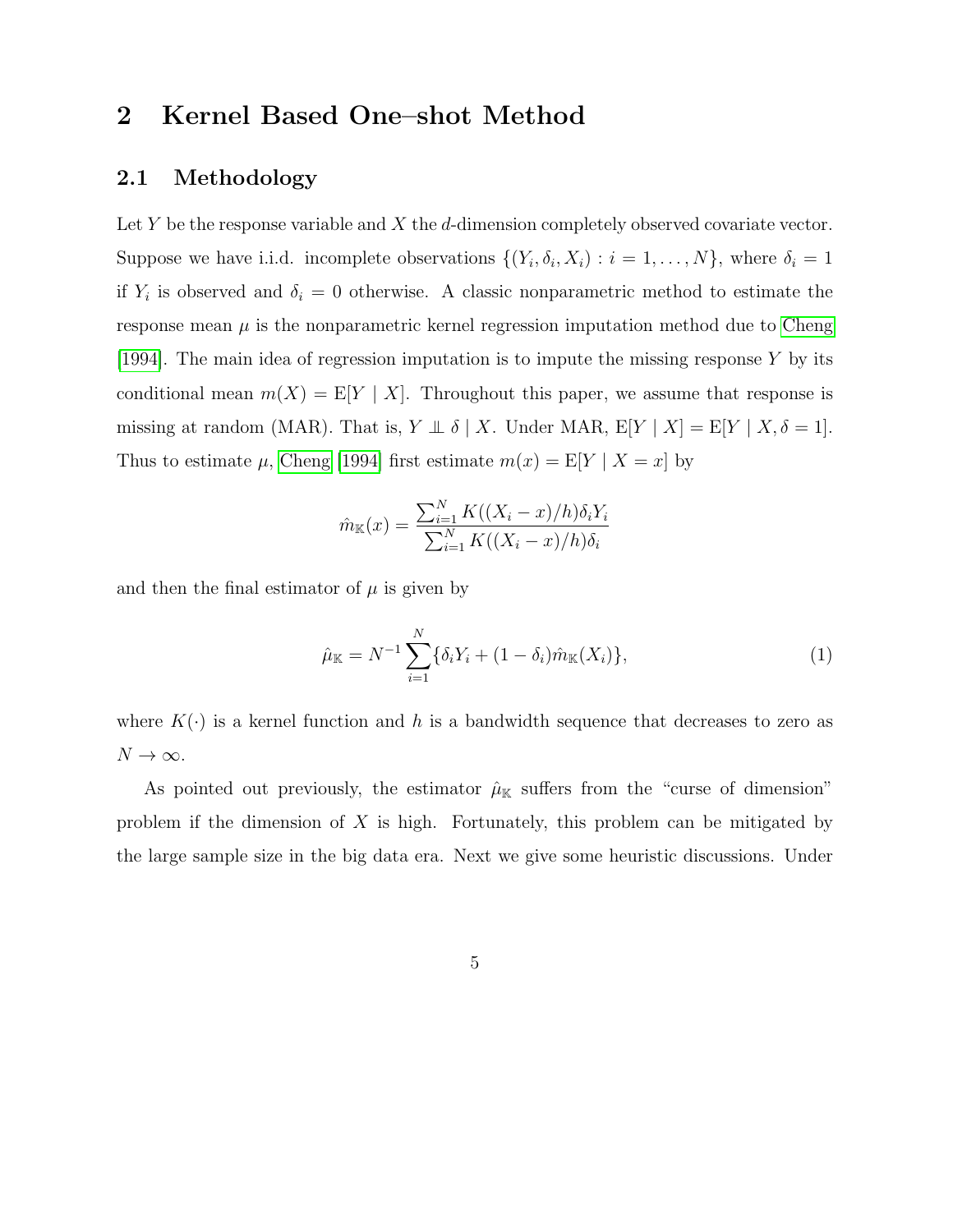some mild conditions,  $\hat{\mu}_{\mathbb{K}} - \mu$  admits the following decomposition

$$
\hat{\mu}_{\mathbb{K}} - \mu = L_N + R_N \tag{2}
$$

where  $L_N = N^{-1} \sum_{i=1}^N {\{\delta_i Y_i / \pi(X_i) + (\pi(X_i) - \delta_i)m(X_i) / \pi(X_i) - \mu\}}$  and  $\pi(x) = P(\delta =$  $1 | X = x$ ). The term  $R_N = O_P(\log N/(N h^d) + h^q)$  where q is a quantity that indicates the smoothness of some specific functions determined by the underlying data generation process. The term  $L_N$  is dimension free while the term  $R_N$  does depend on d. To discuss the impact of dimension, we focus on  $R_N$ . With the optimal choice of the bandwidth that minimizes the convergence rate of  $R_N$ , we have  $R_N = O_P(a_N)$  where  $a_N = (\log N/N)^{q/(q+d)}$ . Let  $\epsilon > 0$  be the required accuracy. For any given sample size N and q, we investigate what values can be taken for d such that  $a_N \leq \epsilon$ . By straightforward calculations,  $a_N \leq \epsilon$ is equivalent to

<span id="page-5-0"></span>
$$
d \le q \left( \frac{\log N - \log \log N}{\log \epsilon^{-1}} - 1 \right),\tag{3}
$$

which establishes the upper bound of d given  $q, \epsilon$  and N. For example, if  $q = 30, \epsilon = 0.01$ and  $N = 300$ , [\(3\)](#page-5-0) restricts d to take 1 only. This implies that we can control the magnitude of  $R_N$  to the given accuracy  $\epsilon = 0.01$  only in the case of one dimension covariate when the sample size is 300. However, if  $q = 30, \epsilon = 0.01$  as before and the sample size  $N = 100000$ , the inequality [\(3\)](#page-5-0) allows  $d \leq 34$ . This demonstrates the crucial role of sample size in applying the nonparametric imputation method to problems with high dimension covariate vector. The larger the sample size is, the larger  $d$  is allowed to take.

However, when N is extremely large, the calculation of  $\hat{\mu}_{\mathbb{K}}$  is problematic. Computing time of the estimation process in [\(1\)](#page-4-2) is proportional to  $N^2$ , which is extremely long when N is large. To reduce the computing time, we propose the KDI method to estimate  $\mu$ .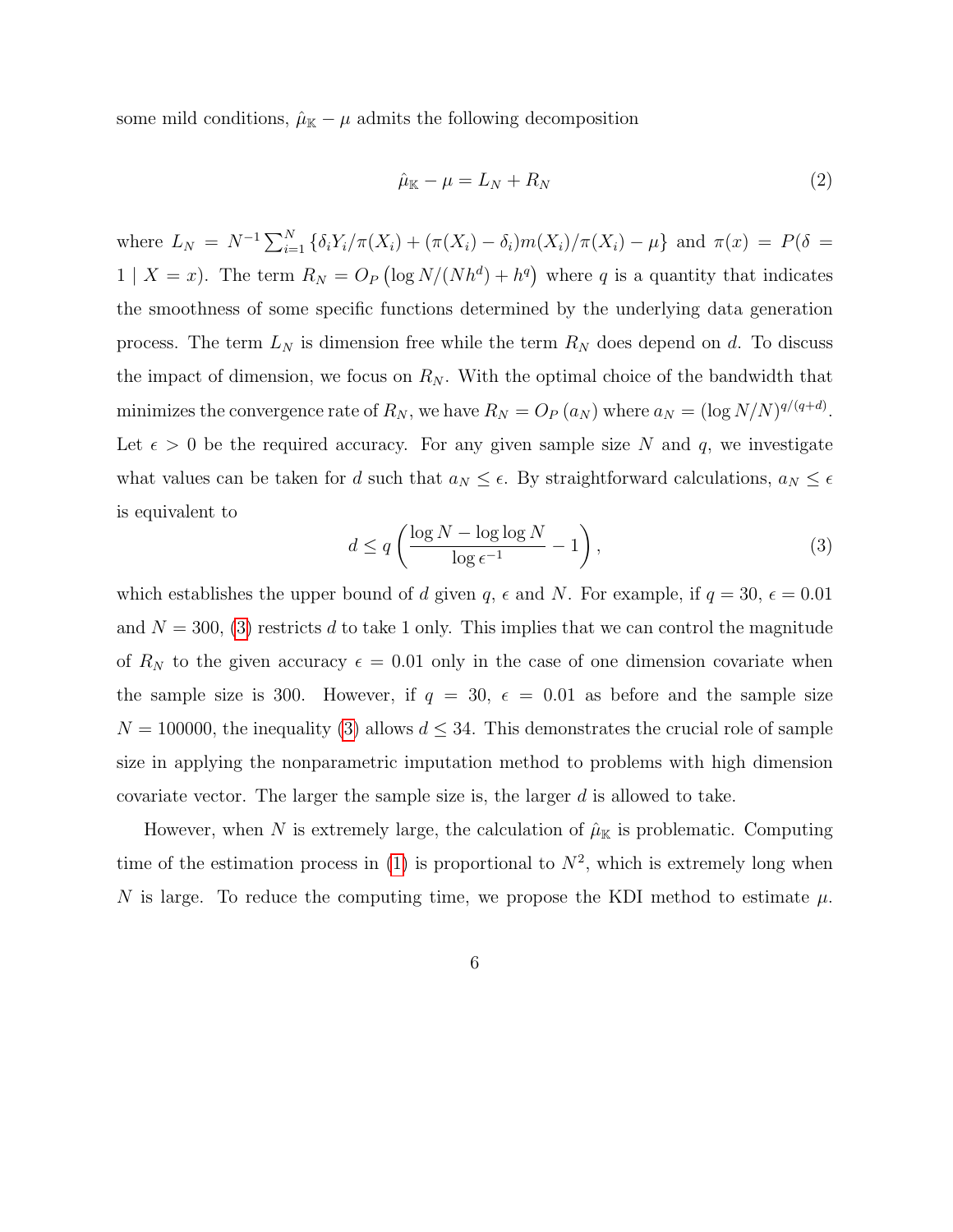Throughout this paper, we assume the samples are evenly distributed on m machines. Specifically,  $\{(Y_i, \delta_i, X_i) : i = n(l-1) + 1, \ldots, nl\}$  is stored on the *l*-th machine for  $l =$  $1, \ldots, m$  where  $n = N/m$ . Here we assume N is divisible by m for simplicity. The algorithm for the kernel based distributed imputation method is then presented as follows

#### Algorithm 1 Algorithm for the KDI method

- 1: for  $l = 1, ..., m$  do
- 2: Calculate

$$
\hat{\mu}_{\mathbb{K}}^{(l)} = n^{-1} \sum_{i=n(l-1)+1}^{nl} \{ \delta_i Y_i + (1 - \delta_i) \hat{m}_{\mathbb{K}}^{(l)}(X_i) \}
$$

on the l-th machine, where

$$
\hat{m}_{\mathbb{K}}^{(l)}(x) = \frac{\sum_{i=n(l-1)+1}^{nl} K((X_i - x)/h)\delta_i Y_i}{\sum_{i=n(l-1)+1}^{nl} K((X_i - x)/h)\delta_i};
$$

- 3: Transmit  $\hat{\mu}_{\mathbb{K}}^{(l)}$  to the first machine;
- 4: end for
- 5: Calculate  $\tilde{\mu}_{\mathbb{K}} = m^{-1} \sum_{l=1}^{m} \hat{\mu}_{\mathbb{K}}^{(l)}$  on the first machine;
- 6: return  $\tilde{\mu}_{\mathbb{K}}$ .

The computing time of the KDI estimation is proportional to  $n^2$ , which is significantly faster than the conventional kernel regression imputation estimation in [\(1\)](#page-4-2).

### 2.2 Theoretical Properties

Next, we establish the asymptotic properties of the KDI estimator. The establishment of the asymptotic normality and efficiency of  $\tilde{\mu}_{\mathbb{K}}$  is nontrivial since we allow the number of machines m to diverge as  $N \to \infty$ . A careful analysis of the error term is needed to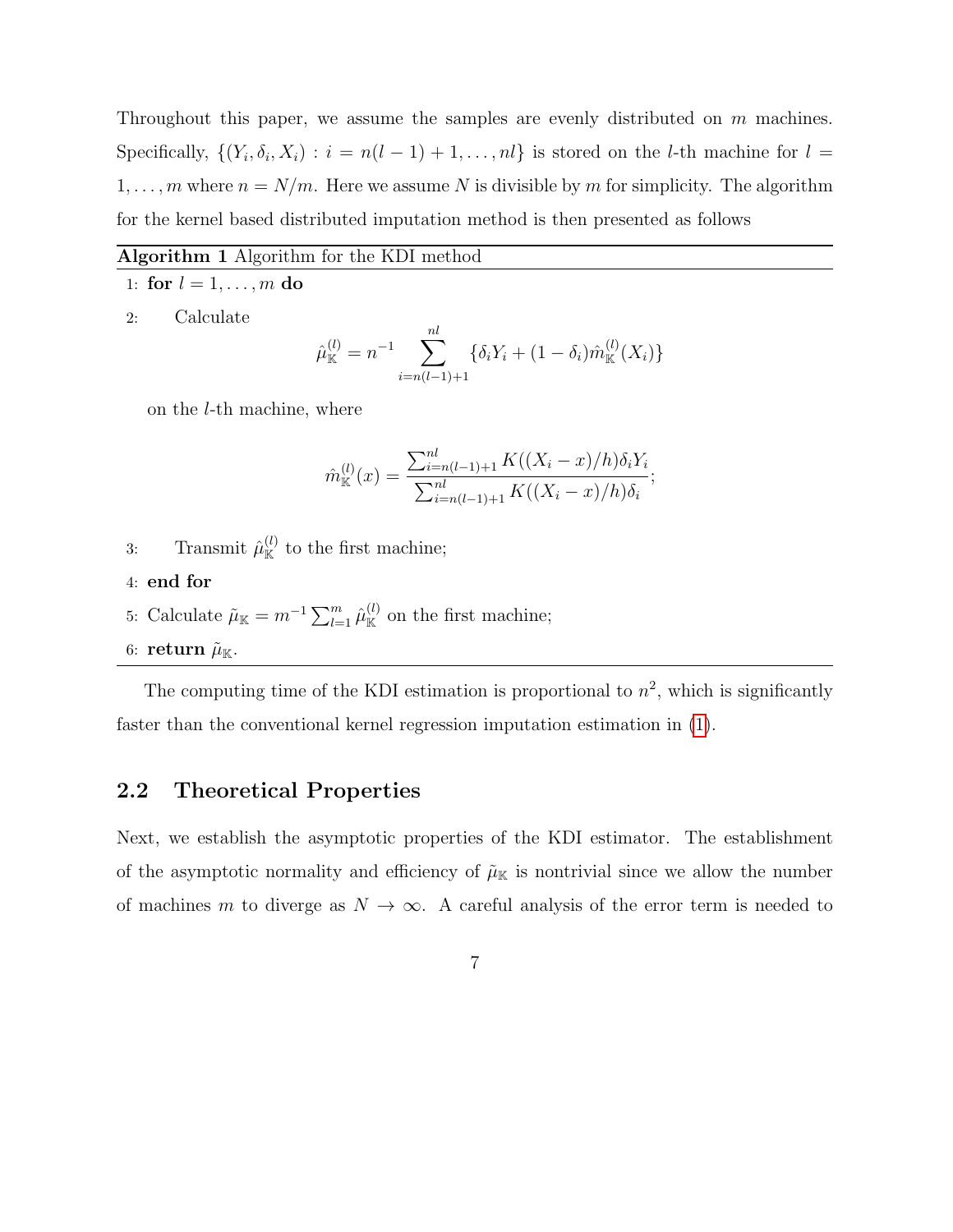make sure that the summation of many negligible terms is still negligible. Let  $f(\cdot)$  be the probability density of X. We need the following conditions to establish asymptotic results.

(C.1)  $\pi(x)$ ,  $f(x)$  and  $m(x)$  have bounded partial derivatives up to order  $q > 0$ .

$$
(C.2) infx \pi(x) > 0.
$$

- (C.3) inf<sub>x</sub>  $f(x) > 0$ .
- (C.4)  $\sup_x \text{Var}[Y \mid X = x] < \infty$ .
- $(C.5) K(\cdot)$  is a Lipschitz continuous kernel function of order q with compact support.

(C.6) 
$$
m/(N^{\rho}h^{3d}) = O(1)
$$
 for some  $0 < \rho < 1$ .

(C.7)  $2q > 3d$ ,  $Nh^{2q} \rightarrow 0$  and  $m/($ √  $\overline{N}h^{d})\rightarrow 0.$ 

Conditions (C.1)-(C.5) are all standard conditions in the literature of nonparametric regression [\[Hu et al., 2012,](#page-41-3) [Li et al., 2011,](#page-41-4) [2017,](#page-41-5) [Ma et al., 2019\]](#page-41-6). The condition (C.6) are used to establish the asymptotic expansion of  $\tilde{\mu}_{K}$ . The condition (C.7) further imposes restrictions on  $m$  and  $h$  to ensure the asymptotic normality.

**Theorem 1.** Under conditions  $(C.1)-(C.6)$ , if  $N/m \rightarrow \infty$ , we have

<span id="page-7-0"></span>
$$
\tilde{\mu}_{\mathbb{K}} - \mu = L_N + O_P\left(\frac{m^{1/2}}{Nh^{3d/2}} + \frac{m}{Nh^d} + h^q\right),\tag{4}
$$

where  $L_N = N^{-1} \sum_{i=1}^N \{ \delta_i Y_i / \pi(X_i) + (\pi(X_i) - \delta_i) m(X_i) / \pi(X_i) - \mu \}.$  If we further assume  $(C.7)$ , we have √

$$
\sqrt{N}(\tilde{\mu}_{\mathbb{K}} - \mu) \stackrel{d}{\to} N(0, \text{Var}(V)),\tag{5}
$$

8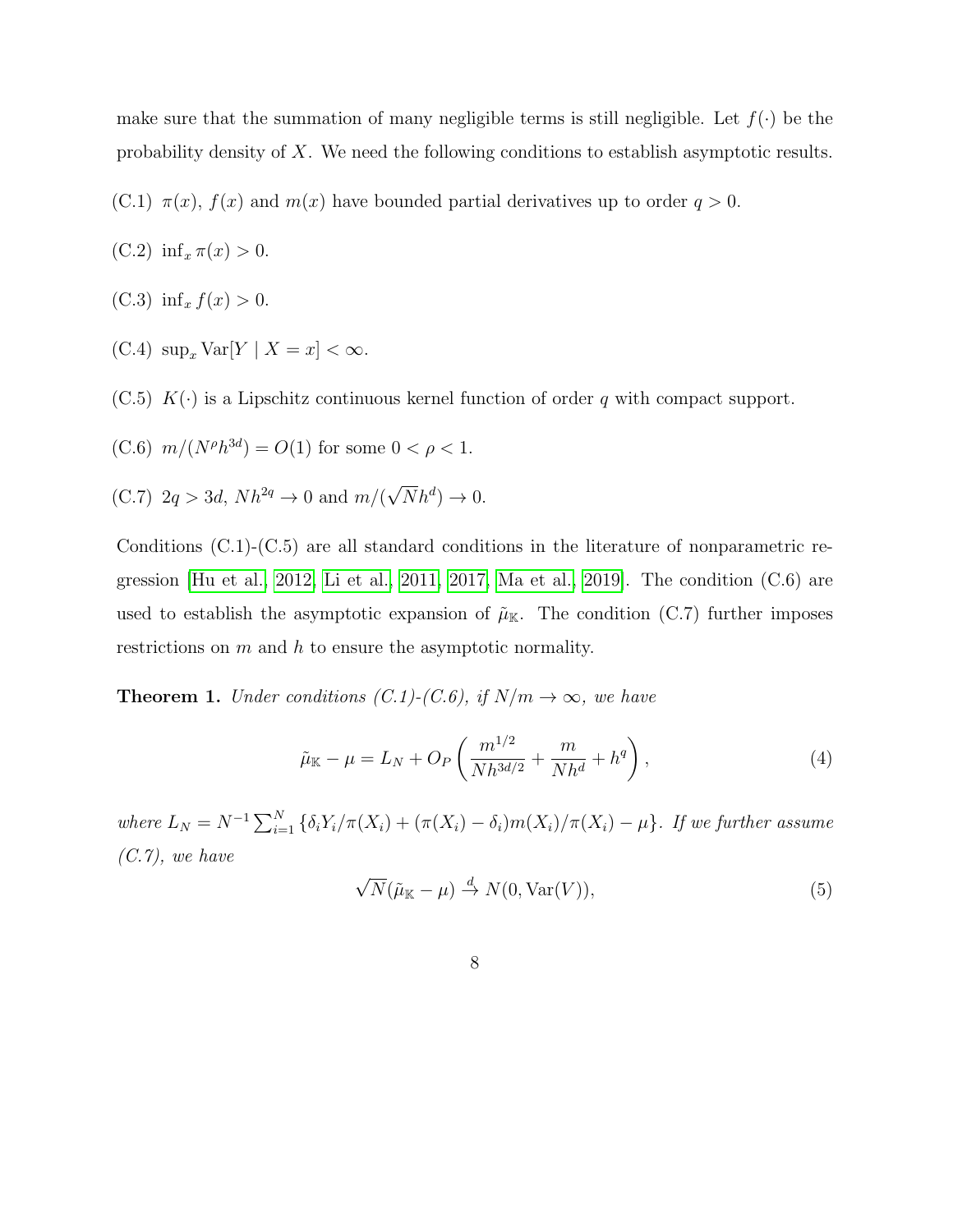where

$$
V = \frac{\delta Y}{\pi(X)} + \frac{\pi(X) - \delta}{\pi(X)} m(X).
$$
\n(6)

Equality [\(4\)](#page-7-0) establishes the asymptotic expansion of  $\tilde{\mu}_{K}$ . The first term  $L_N$  is  $\sqrt{N}$ asymptotically normal and has the same asymptotic variance as  $\hat{\mu}_{K}$  which achieves the semiparamtric efficiency bound. Thus  $\tilde{\mu}_{\mathbb{K}}$  is asymptotically efficient when the second term at right-hand-side of [\(4\)](#page-7-0) is  $o_P(N^{-1/2})$ . If  $h \asymp \max\{m^{1/(2q+3d)}N^{-2/(2q+3d)}, m^{1/(q+d)}N^{-1/(q+d)}\},$ the convergence rate of the second term at the right-hand-side of [\(4\)](#page-7-0) achieves minimal and equals to

$$
O_P\left(\max\left\{\left(\frac{m}{N^2}\right)^{\frac{q}{2q+3d}}, \left(\frac{m}{N}\right)^{\frac{q}{q+d}}\right\}\right).
$$

It can be seen that the number of machines  $m$  contributes to this convergence rate. When m is too large, the second term at right-hand-side of  $(4)$  may not get the required convergence rate  $o_P(N^{-1/2})$ . Thus some restrictions on m are imposed in Conditions (C.6) and (C.7) to ensure the asymptotic efficiency of  $\tilde{\mu}_{K}$ . Conditions (C.6) and (C.7) imply  $N^{1/(2q)}h \to 0, m/(Nh^{3d}) \to 0$  and  $m/($ √  $\overline{N}h^{d}$   $\rightarrow$  0, the existence of a bandwidth satisfying all these conditions requires  $m = o$  (min  $\{N^{1-3d/(2q)}, N^{1/2-d/(2q)}\}\)$ . If q in Condition (C.1) is sufficiently large, the requirement on m is close to  $m = o(\sqrt{N})$ , which are also required √ by many existing divide and conquer method to ensure their theoretical properties [\[Zhang](#page-42-1) [et al., 2013,](#page-42-1) [Lee et al., 2017,](#page-41-1) [Battey et al., 2018\]](#page-39-0).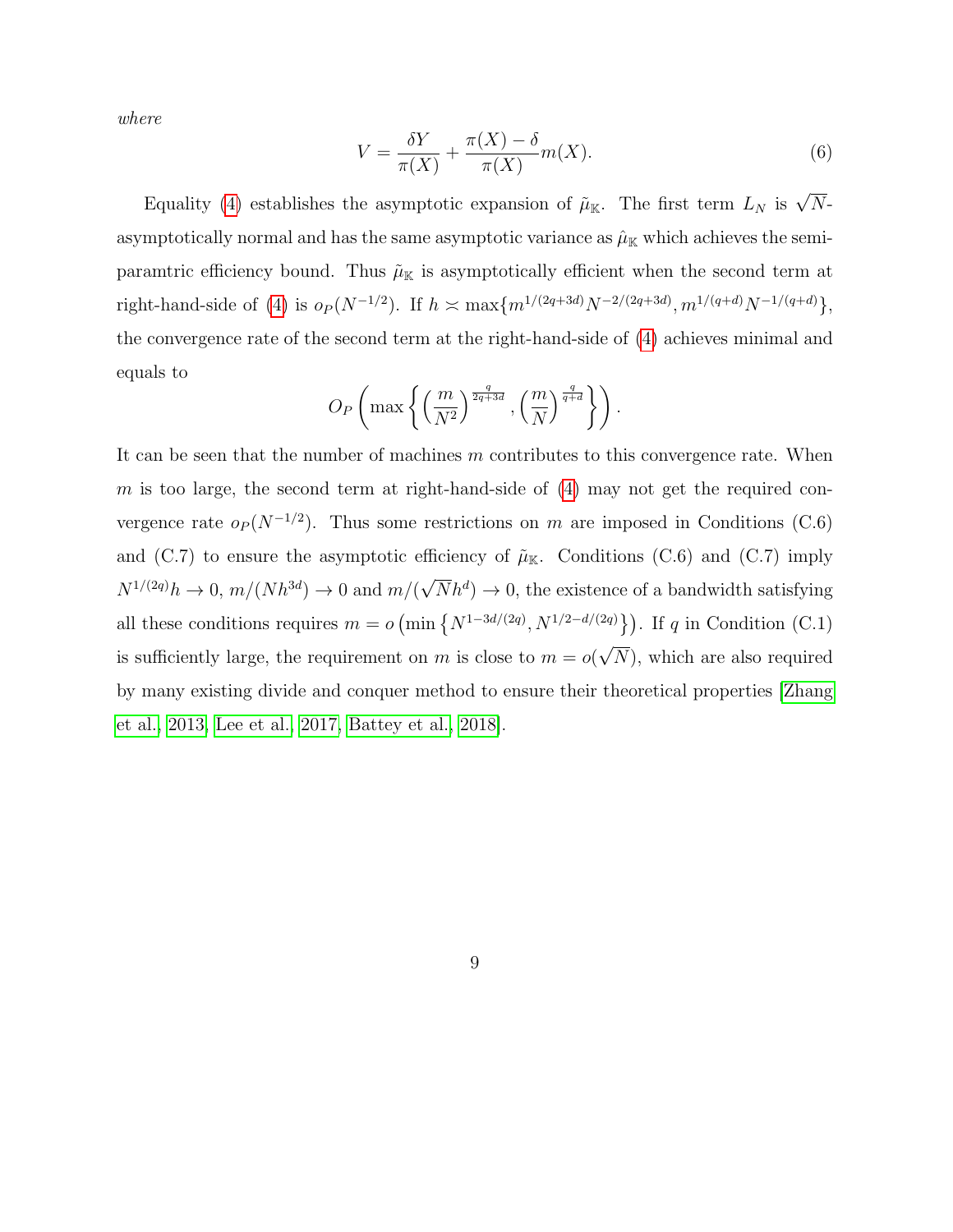# <span id="page-9-0"></span>3 Sieve Based Multi–round Method

## 3.1 Methodology

In the previous section we discuss the KDI method. The method has good asymptotic properties with very low communication cost. According to the discussion in the last section, the number of machines cannot be too large to ensure the asymptotic efficiency of  $\tilde{\mu}_{\mathbb{K}}$ . This may restrict the application of this method and limit the role of the KDI method in solving storage and computing problems with large-scale data. When we average over multiple nonlinear estimators to obtain the aggregated estimator, strict restrictions on the machine number are almost inevitable to ensure the  $\sqrt{N}$ -consistency [\[Zhang et al., 2013,](#page-42-1) [Lee et al., 2017,](#page-41-1) [Battey et al., 2018,](#page-39-0) [Jordan et al., 2019\]](#page-41-2). To relax the restriction on the machine number, we discard the one-shot averaging strategy and propose a multi-round SDI method in this section. Sieve method is a widely used nonparametric method and has been used to impute the missing counterfactual value in the causal inference literature [\[Hahn, 1998,](#page-40-1) [Imbens et al., 2005\]](#page-41-7). However, the investigation on the application of sieve method with data stored in a distributed manner is still rare in the literature.

Let  $\{\mathcal{L}_k\}_{k=1}^\infty$  be a nested sequence of finite-dimensional function classes such that  $\mathcal{L}^2(\mathbf{R}^d)$  =  ${f(x): E[f^{2}(X)] < \infty} = \bigcup_{k=1}^{\infty} \mathcal{L}_{k}$ . For any positive integer K, let  ${v_{1}(x), \ldots, v_{K}(x)}$  be a set of bases of  $\mathcal{L}_K$  with  $v_1(x) = 1$  and let  $V_K(x) = (v_1(x), \ldots, v_K(x))^T$ . The linear combination of  $\{v_1(x), \ldots, v_K(x)\}\)$  can approximate any function in  $\mathcal{L}^2(\mathbf{R}^d)$  if K is large. To circumvent the theoretical difficulty brought by the approximation error, we let  $K$  increase to infinity as  $N \to \infty$ . We use  $\hat{m}_{\mathbb{S}}(x) = V_K(x)^T \hat{\beta}$  to estimate  $m(x)$ , where

$$
\hat{\beta} = \arg\min_{\beta} \frac{1}{N} \sum_{i=1}^{N} \delta_i (Y_i - V_K(X_i)^T \beta)^2.
$$
 (7)

10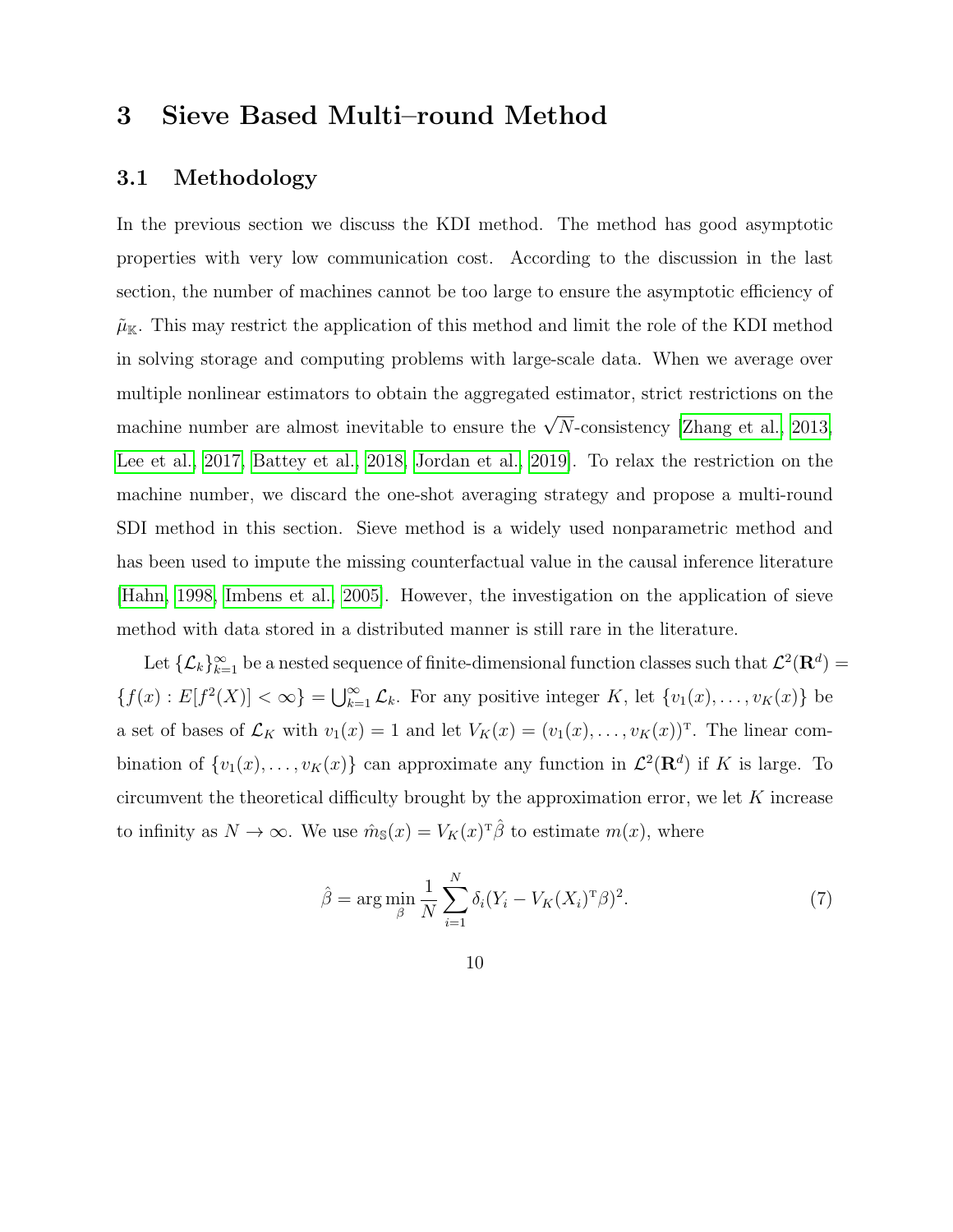Then  $\mu$  can be estimated by

$$
\hat{\mu}_{\mathbb{S}} = \frac{1}{N} \sum_{i=1}^{N} \{ \delta_i Y_i + (1 - \delta_i) \hat{m}_{\mathbb{S}}(X_i) \}.
$$

 $\hat{\beta}$  has the explicit form

$$
\hat{\beta} = \hat{\Sigma}^{-1}\hat{\omega},
$$

where  $\hat{\omega} = \sum_{i=1}^{N} \delta_i Y_i V_K(X_i) / N$  and  $\hat{\Sigma} = \sum_{i=1}^{N} \delta_i V_K(X_i) V_K(X_i)^T / N$ . To calculate  $\hat{\omega}$ , we first calculate

$$
\sum_{i=n(l-1)+1}^{nl} \delta_i Y_i V_K(X_i)
$$

on the l-th machine and transmit the resulting K-dimensional vector to the first machine. Then  $\hat{\omega}$  can be gotten by summing these quantities up and dividing the summation by N. However, to calculate  $\hat{\Sigma}$ , we need to transmit  $K \times K$  matrices, which has high communication cost if  $K$  is large. Motivated by the communication efficient algorithms in the parametric model literature [\[Shamir et al., 2014,](#page-42-5) [Jordan et al., 2019,](#page-41-2) [Fan et al., 2019\]](#page-40-6), we propose a multi-round algorithm with low communication cost to approximate  $\hat{\beta}$ . For arbitrary  $\beta^{\dagger}$ , we have by some simple algebra

$$
\frac{1}{N} \sum_{i=1}^{N} \delta_i (Y_i - V_K(X_i)^T \beta)^2
$$
  
=  $(\beta - \beta^{\dagger})^T \hat{\Sigma} (\beta - \beta^{\dagger}) - 2(\beta - \beta^{\dagger})^T (\hat{\omega} - \hat{\Sigma} \beta^{\dagger}) + \beta^{\dagger T} \hat{\Sigma} \beta^{\dagger} - 2\beta^{\dagger T} \hat{\omega} + \frac{1}{N} \sum_{i=1}^{N} \delta_i Y_i^2.$ 

Thus

$$
\hat{\beta} = \arg\min_{\beta} \hat{L}(\beta, \beta^{\dagger}),
$$

11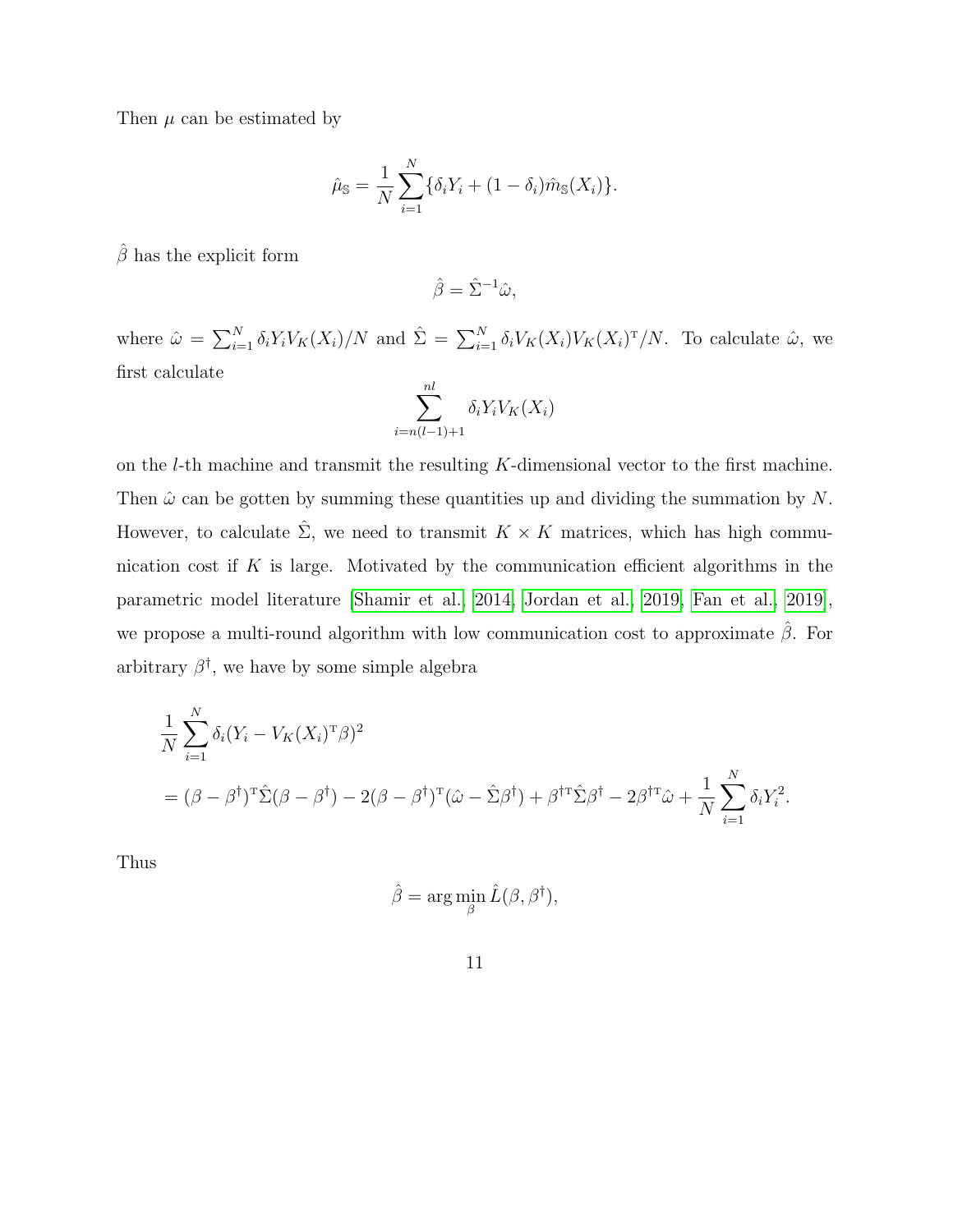where

$$
\hat{L}(\beta, \beta^{\dagger}) = (\beta - \beta^{\dagger})^{\mathrm{T}} \hat{\Sigma}(\beta - \beta^{\dagger}) - 2(\beta - \beta^{\dagger})^{\mathrm{T}} (\hat{\omega} - \hat{\Sigma} \beta^{\dagger}).
$$

Let  $\tilde{\Sigma} = \sum_{i=1}^n \delta_i V_K(X_i) V_K(X_i)^T/n$ . Since samples are independent and identically distributed across different machines,  $\tilde{\Sigma}$  is expected to be close to  $\hat{\Sigma}$ . We hence use

$$
\tilde{L}(\beta, \beta^{\dagger}) = (\beta - \beta^{\dagger})^{\mathrm{T}} \tilde{\Sigma}(\beta - \beta^{\dagger}) - 2(\beta - \beta^{\dagger})^{\mathrm{T}} (\hat{\omega} - \hat{\Sigma} \beta^{\dagger})
$$

to approximate  $\hat{L}(\beta, \beta^{\dagger})$ . Note that  $\tilde{\Sigma}$  can be calculated from the data in the first machine solely. Moreover, we can see that  $\hat{\Sigma}\beta^{\dagger}$  is a vector and the calculation of  $\hat{\Sigma}\beta^{\dagger}$ only needs transmission of K-dimensional vectors by noting  $\hat{\Sigma}\beta^{\dagger} = \sum_{l=1}^{m} \hat{\Sigma}_{l}\beta^{\dagger}$  where  $\hat{\Sigma}_l = \sum_{i=n(l-1)+1}^{nl} \delta_i V_K(X_i) V_K(X_i)^{\mathrm{T}}$ . Thus to calculate  $\tilde{L}(\beta, \beta^{\dagger})$ , we need not to transmit  $K \times K$  matrices. Note that  $|\hat{L}(\beta, \beta^{\dagger}) - \tilde{L}(\beta, \beta^{\dagger})| \leq ||\tilde{\Sigma} - \hat{\Sigma}|| ||\beta - \beta^{\dagger}||^2$ . Thus if  $\beta$  is close to  $\beta^{\dagger}$ , the approximation performs well even if  $\tilde{\Sigma}$  is not that close to  $\hat{\Sigma}$ . In order to get the desired approximation rate, we start at an initial value  $\beta_0$ , and minimize  $\tilde{L}(\beta, \beta_0)$ over a small ball around  $\beta_0$ . By the equivalence of the constrained optimization and the penalized optimization, we minimize the following loss function

<span id="page-11-0"></span>
$$
\tilde{L}(\beta,\beta_0) + \alpha \|\beta - \beta_0\|^2,\tag{8}
$$

where  $\alpha$  is a tuning parameter. Let  $\beta_1$  be the minimum point of  $(8)$ ,  $\beta_2$  the minimum point of  $\tilde{L}(\beta, \beta_1) + \alpha ||\beta - \beta_1||^2$  and let  $\beta_t$  be defined in the same way for  $t > 2$ . It is not hard to show that  $\beta_t$  has the recursive relation

$$
\beta_t = \beta_{t-1} + (\tilde{\Sigma} + \alpha I)^{-1} (\hat{\omega} - \hat{\Sigma} \beta_{t-1})
$$

12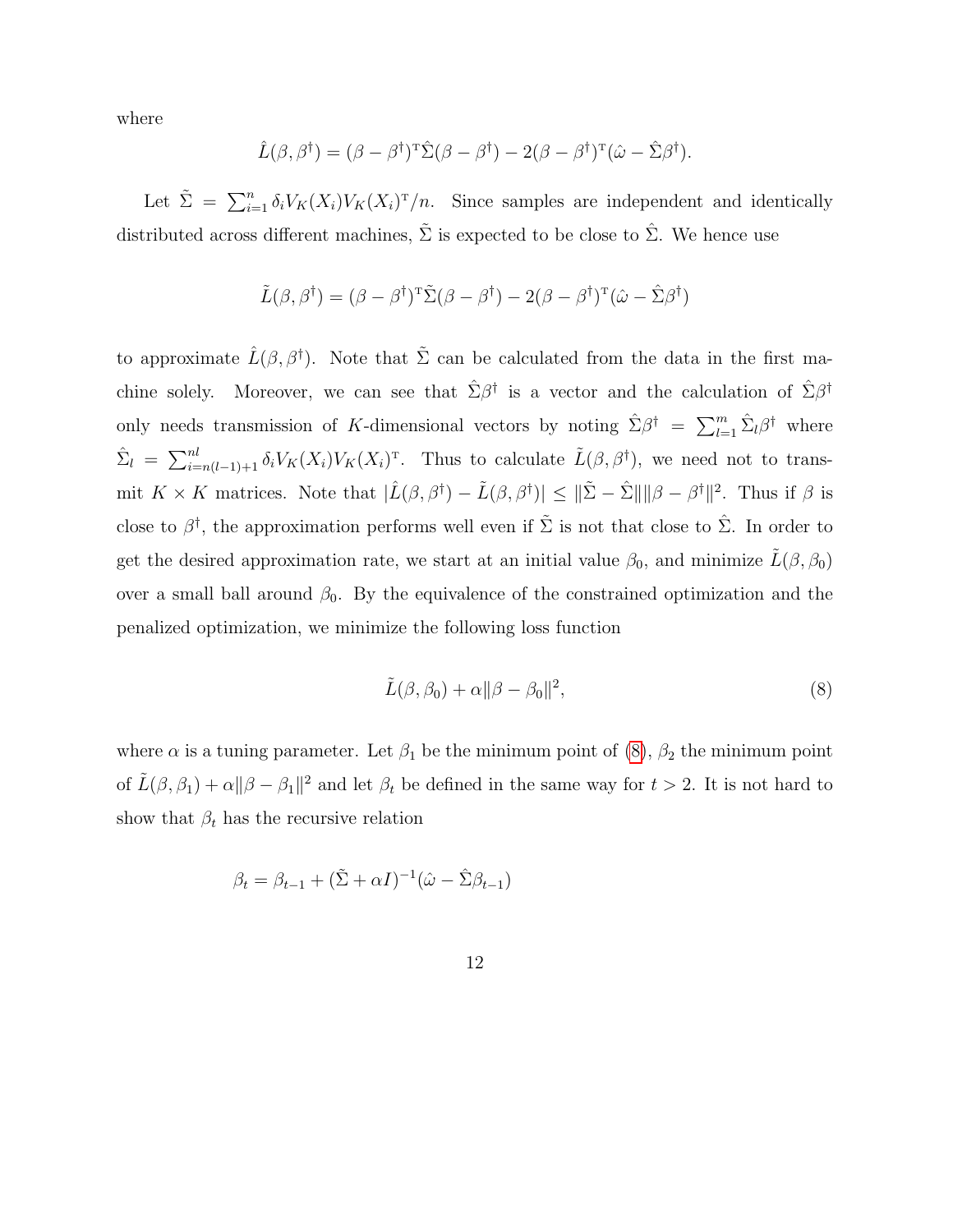$$
= \beta_{t-1} + (\tilde{\Sigma} + \alpha I)^{-1} \left( \hat{\omega} - \frac{1}{N} \sum_{i=1}^N \delta_i V_K(X_i) V_K(X_i)^T \beta_{t-1} \right).
$$

We use  $\tilde{\beta} = \beta_T$  as the approximation of  $\hat{\beta}$  with T being a properly chosen integer and propose the following estimator for  $\mu$ 

$$
\tilde{\mu}_{\mathbb{S}} = \frac{1}{N} \sum_{i=1}^{N} \{ \delta_i Y_i + (1 - \delta_i) \tilde{m}_{\mathbb{S}}(X_i) \},
$$

where  $\tilde{m}_{\mathbb{S}}(x) = V_K(x)^T \tilde{\beta}$ . These procedures are summarized in Algorithm [2.](#page-12-0)

## <span id="page-12-0"></span>Algorithm 2 Algorithm for the SDI method

- 1: Initialize  $\beta_0 = (0, ..., 0)^T;$
- 2: Calculate

$$
s_{0,l} = \sum_{i=n(l-1)+1}^{nl} \delta_i Y_i V_K(X_i)
$$

on the l-th machine and transmit the result to the first machine;

- 3: Calculate  $(\tilde{\Sigma} + \alpha I)^{-1}$  and  $\hat{\omega} = \sum_{l=1}^{m} s_{0,l}/N$  on the first machine;
- 4: for  $t = 1, \ldots, T$  do
- 5: Calculate

$$
s_{t,l} = \sum_{i=n(l-1)+1}^{nl} \delta_i V_K(X_i) V_K(X_i)^{\mathrm{T}} \beta_{t-1}
$$

on the l-th machine and transmit the result to the first machine;

- 6: Update  $\beta_t = \beta_{t-1} + (\tilde{\Sigma} + \alpha I)^{-1} (\hat{\omega} N^{-1} \sum_{l=1}^m s_{t,l})$  and transmit  $\beta_t$  to each local machine;
- 7: end for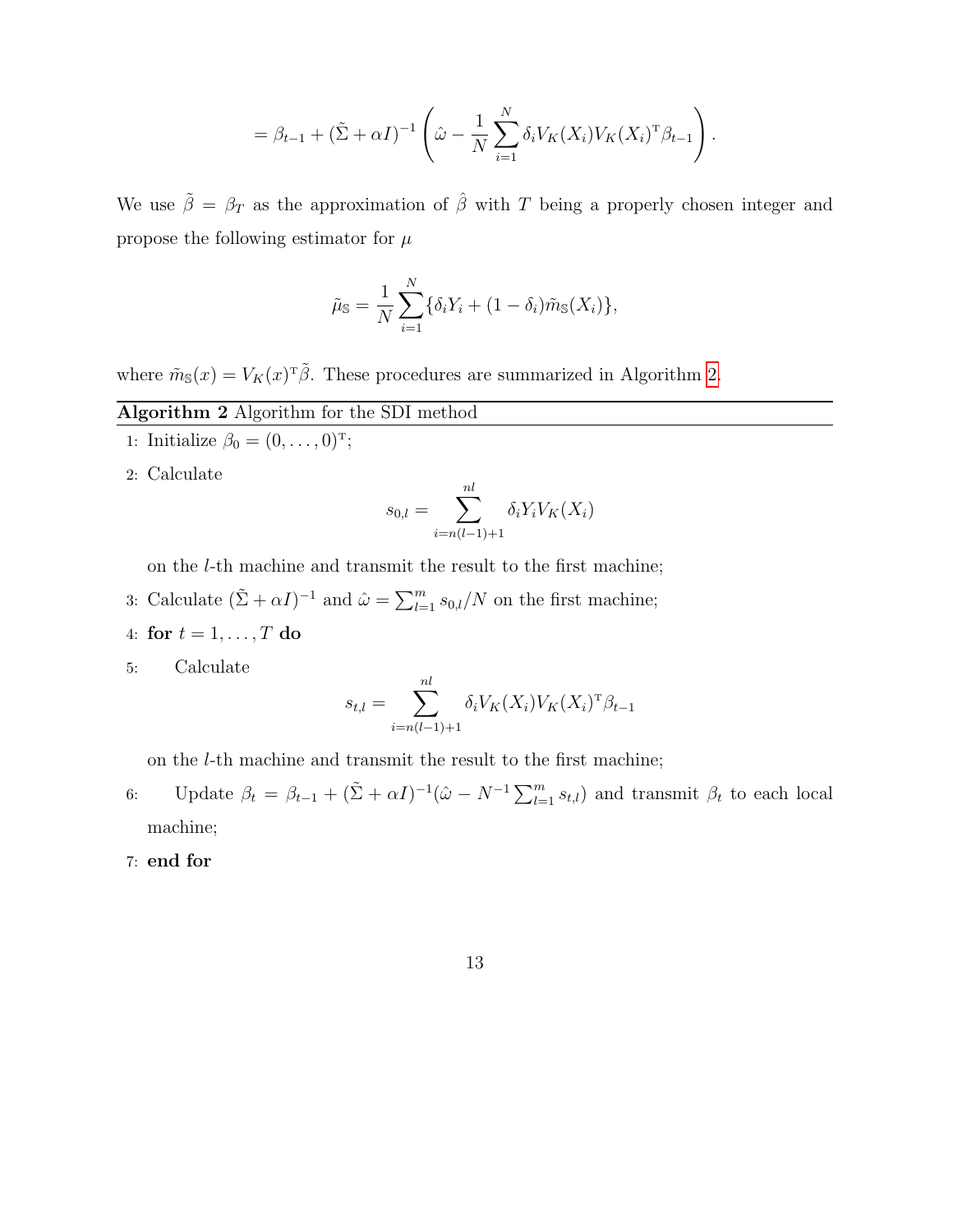8: Calculate

$$
s_l = \sum_{i=n(l-1)+1}^{nl} \{ \delta_i Y_i + (1 - \delta_i) V_K(X_i)^{\mathrm{T}} \tilde{\beta} \}
$$

on the l-th machine and transmit the result to the first machine;

9: Calculate  $\tilde{\mu}_{\mathbb{S}} = N^{-1} \sum_{l=1}^{m} s_l$  on the first machine;

10: return  $\tilde{\mu}_{\mathbb{S}}$ .

### 3.2 Theoretical Properties

Next, we establish the theoretical properties of the SDI estimator and show that the SDI method can accommodate more machines compared to the KDI method while keeping the theoretical properties. For convenience, we next let  $C$  be a generic positive constant that may different in different places.

To show the large sample properties, we need to introduce some conditions. We first define  $\zeta_K = \sup_x ||V_K(x)||$ . The quantity  $\zeta_K$  is important in theoretical development and can be determined by the basis functions. We have  $\zeta_K \leq C$ √  $K$  if the basis functions are tensor products of univariate B-spline, trigonometric polynomial or wavelet bases. Also we have  $\zeta_K \leq C$ √ K for tensor-products of power series if the support of  $X$  is contained in  $[-1, 1]^d$ . See [Newey](#page-42-4) [\[1994\]](#page-42-4) and [Chen](#page-40-4) [\[2007\]](#page-40-4) for more results on this quantity. For any symmetric matrix A, denote its largest and smallest eigenvalues by  $\sigma_{\max}(A)$  and  $\sigma_{\min}(A)$ , respectively. Let  $\Sigma = \mathbb{E}[\delta V_K(X)V_K(X)^T]$ . Then we are ready to introduce the following technical conditions.

- (C.7) There are some universal constants  $C_{\text{L}}$  and  $C_{\text{H}}$  such that  $C_{\text{L}} \leq \sigma_{\min}(\Sigma) \leq \sigma_{\max}(\Sigma) \leq$  $C_{\rm H}$ .
- (C.8) There exists some constant  $r > 0$  such that for any K there is some  $\bar{\beta}$  and  $\bar{\pi}$  satisfying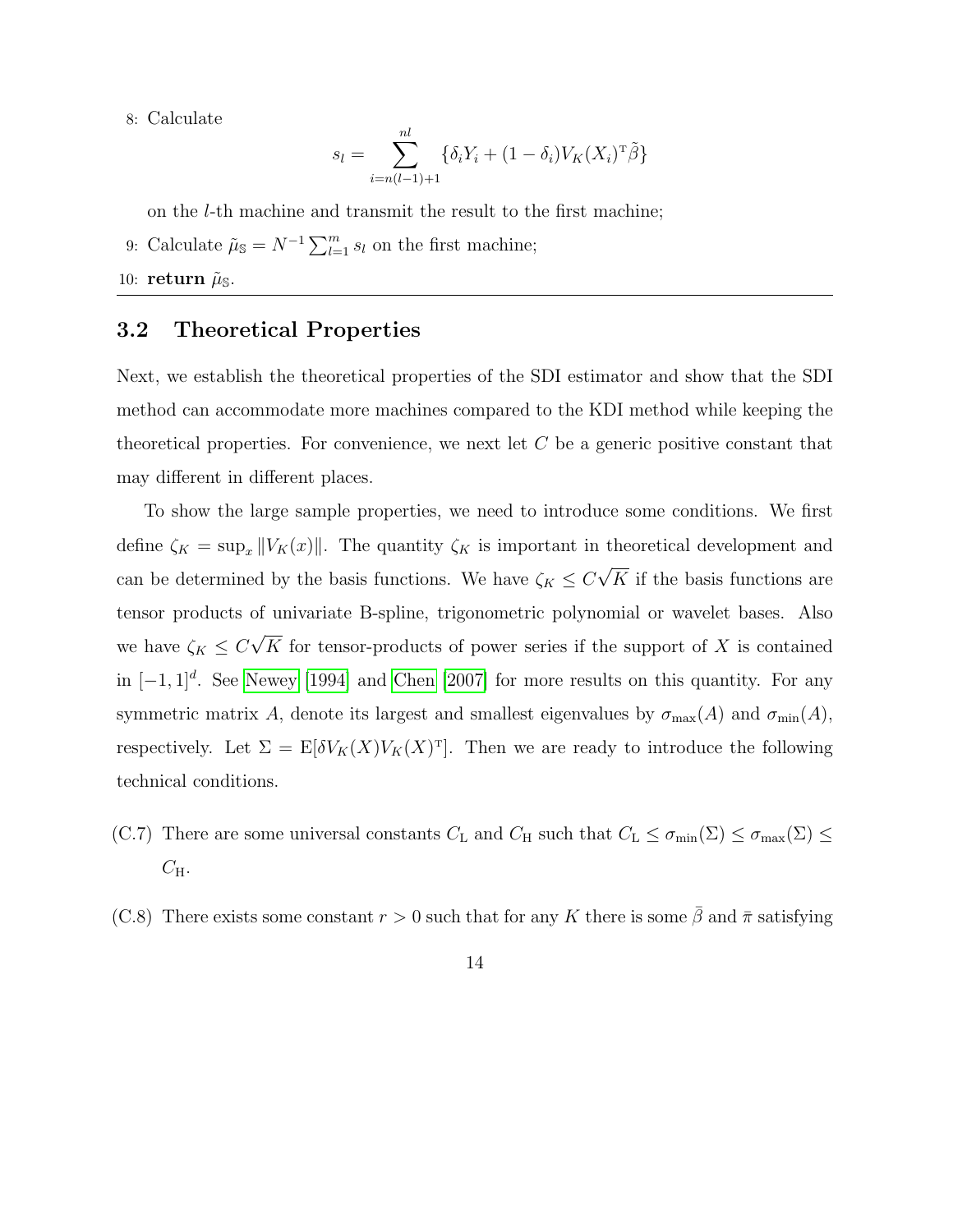$$
\mathbf{E}[(m(X) - V_K(X)^{\mathrm{T}}\bar{\beta})^2] \leq CK^{-r} \text{ and } \mathbf{E}[(\pi(X)^{-1} - V_K(X)^{\mathrm{T}}\bar{\pi})^2] \leq CK^{-r}.
$$

 $(C.9)$   $\sqrt{(\zeta_K^2 \log K)/N} \to 0.$ 

Let  $C_{N,K} = 1 - (1 - \min{\alpha, 1/\log K})/(1 + 2\alpha C_{\text{L}})$  where  $\alpha$  is the tuning parameter for the penalty in [\(8\)](#page-11-0).

(C.10) (i) $\zeta_K^4/N \to 0$ ,  $\sqrt{N}K^{-r} \to 0$ ;

(ii)  $T \log C_{N,K}^{-1} - 0.5 \log N - \log \zeta_K \to \infty$ , where T is the number of iterations which can be seen as a tuning parameter.

Condition (C.7) is a widely-used condition in the literature of sieve method [\[Newey, 1994,](#page-42-4) [Ai and Chen, 2003,](#page-39-1) [Belloni et al., 2015\]](#page-39-2). Condition (C.8) imposes some restrictions on the approximation error. The constant r appearing in  $(C.8)$  and  $(C.10)$  depends on the dimension of the covariate vector, the smoothness of  $m(\cdot)$  and  $\pi(\cdot)$  and the basis functions. Under Condition (C.1), Condition (C.8) is satisfied with  $r = q/d$  if X has compact support and the basis functions are polynomial functions, B-splines, trigonometric polynomial functions or wavelet bases. See [Chen](#page-40-4) [\[2007\]](#page-40-4) for more results on some common basis functions.

**Theorem 2.** Under conditions (C.4), (C.7), (C.8) and (C.9), if  $\alpha \approx \log^2(K)\sqrt{\frac{m\zeta^2}{K}}$ , we have

<span id="page-14-0"></span>
$$
\tilde{\mu}_{\mathbb{S}} - \mu = L_N + O_P\left(\frac{\zeta_K^2}{N} + \frac{1}{K^r} + \zeta_K \sqrt{\frac{1}{NK^r}}\right) + O_P\left(\zeta_K C_{N,K}^T\right),\tag{9}
$$

where  $L_N = N^{-1} \sum_{i=1}^N \{ \delta_i Y_i / \pi(X_i) + (\pi(X_i) - \delta_i) m(X_i) / \pi(X_i) - \mu \}.$  If we further assume that  $(C.10)$  holds, we have

$$
\sqrt{N}(\tilde{\mu}_{\mathbb{S}} - \mu) \stackrel{d}{\to} N(0, \text{Var}(V)),\tag{10}
$$

15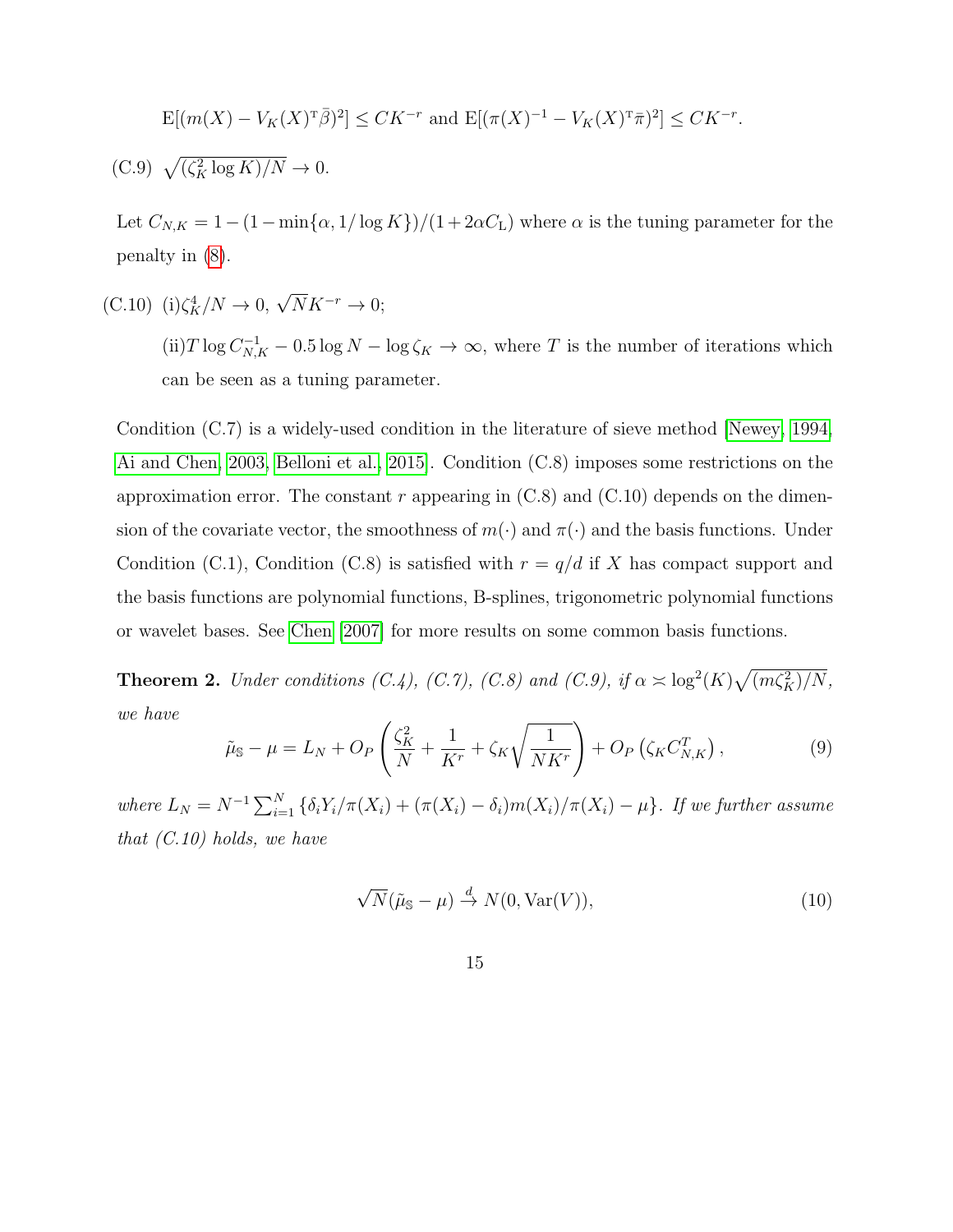where

$$
V = \frac{\delta Y}{\pi(X)} + \frac{\pi(X) - \delta}{\pi(X)} m(X).
$$
\n(11)

The equality [\(9\)](#page-14-0) presents the asymptotic expansion of  $\tilde{\mu}_{\mathbb{S}}$ . Because  $L_N$  is  $\sqrt{N}$ -asymptotically normal with asymptotic variance achieving the semiparamtric efficiency bound,  $\tilde{\mu}_{\rm S}$  is asymptotically efficient when the the second and third terms at the right-hand-side of [\(9\)](#page-14-0) are  $o_P(N^{-1/2})$ . The second term at the right-hand-side of [\(9\)](#page-14-0) depends on K, N,  $\zeta_K$  and is independent of m. This term is  $o_P(1/$ √  $(N)$  under  $(C.10)(i)$ . The third term at the right-hand-side of [\(9\)](#page-14-0) depends on m through  $C_{N,K}$  since  $C_{N,K}$  depends on  $\alpha \asymp \log^2(K)\sqrt{\left(m\zeta_K^2\right)/N}$ . However, for any m, we always have  $C_{N,K} < 1$  which implies the quantity  $\zeta_K C_{N,K}^T$  can be made arbitrarily small by choosing  $T$  sufficiently large.  $(C.10)(ii)$  imposes the restriction on K and T such that this term is  $o_P(1/$ √ N).

Notice that the KDI method needs a stronger restriction on m than the SDI method. The reason may be that  $\hat{\mu}_{\mathbb{K}}^{(l)}$  for  $l=1,2,\cdots,m$  are not linearly additive. Hence the bias of the resulting estimator depends on the bias of  $\hat{\mu}_{\mathbb{K}}^{(l)}$  for  $= 1, 2, \cdots, m$  by their average. The bias of  $\hat{\mu}_{\mathbb{K}}^{(l)}$  is large if m is too large and hence the sample size on every machine is too small.

# <span id="page-15-0"></span>4 Simulation Study

In this section, a simulation study is conducted to evaluate the proposed two distributed nonparametric methods. We compare the proposed distributed estimators with other three estimators: the single machine (SGM) estimators calculated by the classical kernel and sieve methods using the data on a single machine; the complete-case estimator given by the sample mean of observed responses; and the oracle estimator given by the sample mean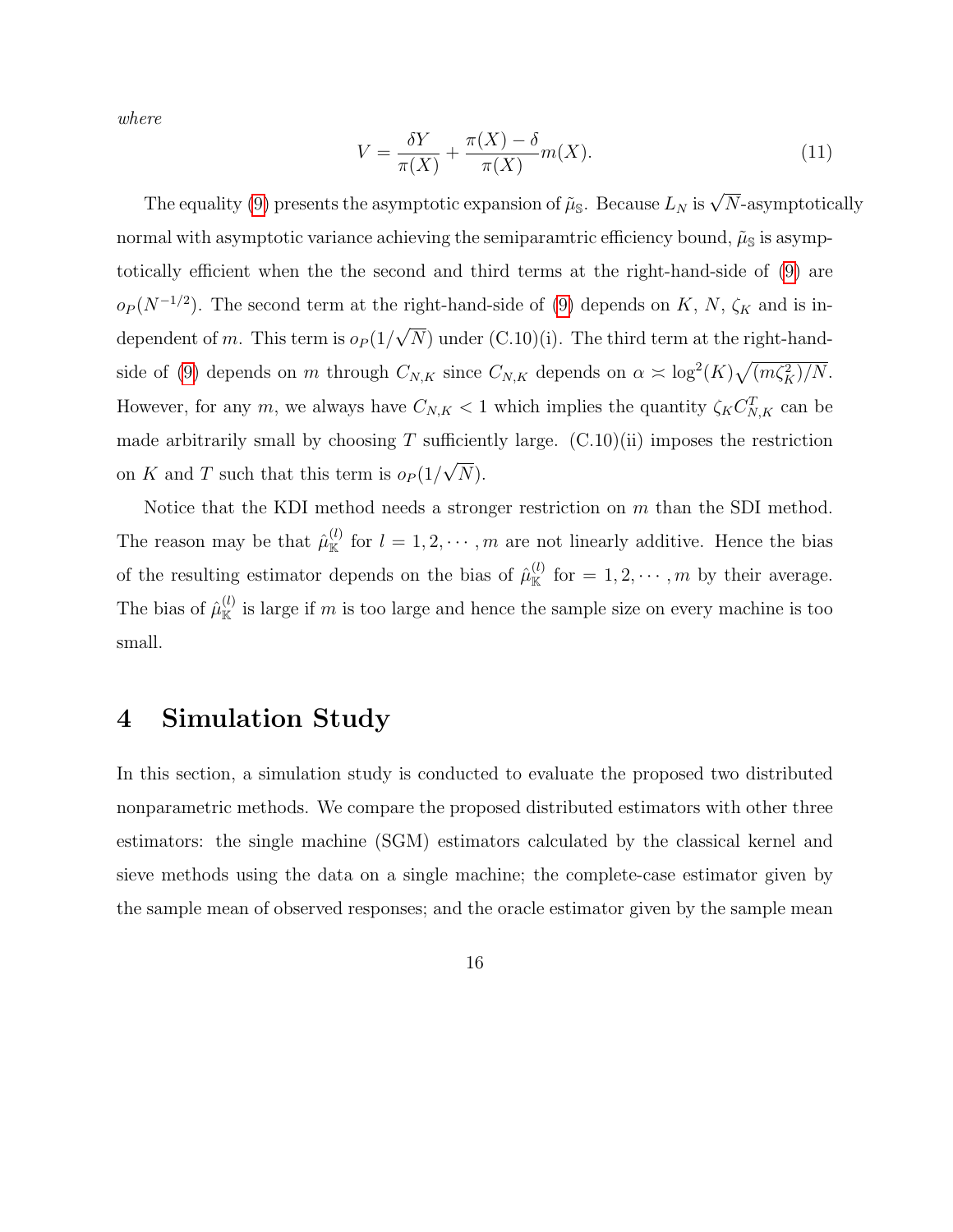of all responses. We use the oracle estimator as the gold standard.

Let  $X = (X_1, X_2, X_3, X_4, X_5)$  with  $X_j \sim N(0, 1)$  for  $j = 1, 2$  and 3 and  $X_j \sim U(-1, 1)$ for  $j = 4$  and 5. The response is generated from

$$
Y = 2 + \sin(X_1 + X_2 + X_3) + 2\Phi^{-1}(0.5X_4 + 0.5) + 2\Phi^{-1}(0.5X_5 + 0.5) + \epsilon
$$

with  $\epsilon \sim N(0, 1)$ . The missing mechanism is set to be

$$
P(\delta = 1 | X) = 0.5 \times \frac{\exp(X_1 + X_2 + X_3 + X_4 + X_5)}{1 + \exp(X_1 + X_2 + X_3 + X_4 + X_5)} + 0.5.
$$

Let X' and X'' be two independent duplications of X and let  $Z = (X, X', X'')$ . To explore the impact of the covariate dimension  $d$ , we consider two scenarios with different covariate dimensions. In the first scenario, the data contains an i.i.d. sample from the distribution of  $\delta$ , Y and X. In the second scenario,  $\delta$  and Y are generated in the same way as in the first scenario. However, the covariate vectors are independent observations of Z instead of X. The two scenario have the same data generation process except that some irrelevant variables are collected in the second scenario. In the first scenario,  $d = 5$ ; in the second scenario,  $d = 15$ . We fix the total sample size  $N = 10^5$  and vary the number of machines  $m = 10, 20, 50, 100, 200$  and 500 to evaluate the effect of machine number. We generate 200 Monte Carlo random samples to evaluate the performance of the different estimators in the two scenarios. In our simulation, the bias and standard deviation (SD) of the oracle estimator are −0.001 and 0.010, respectively. The complete-case estimator has a large bias, 0.33, and this makes its small SD, 0.012, meaningless.

We use a kernel function of order  $q = 30$  derived from Legendre Polynomial to implement the kernel regression imputation method. The following figure contains the box-plots of

$$
17\,
$$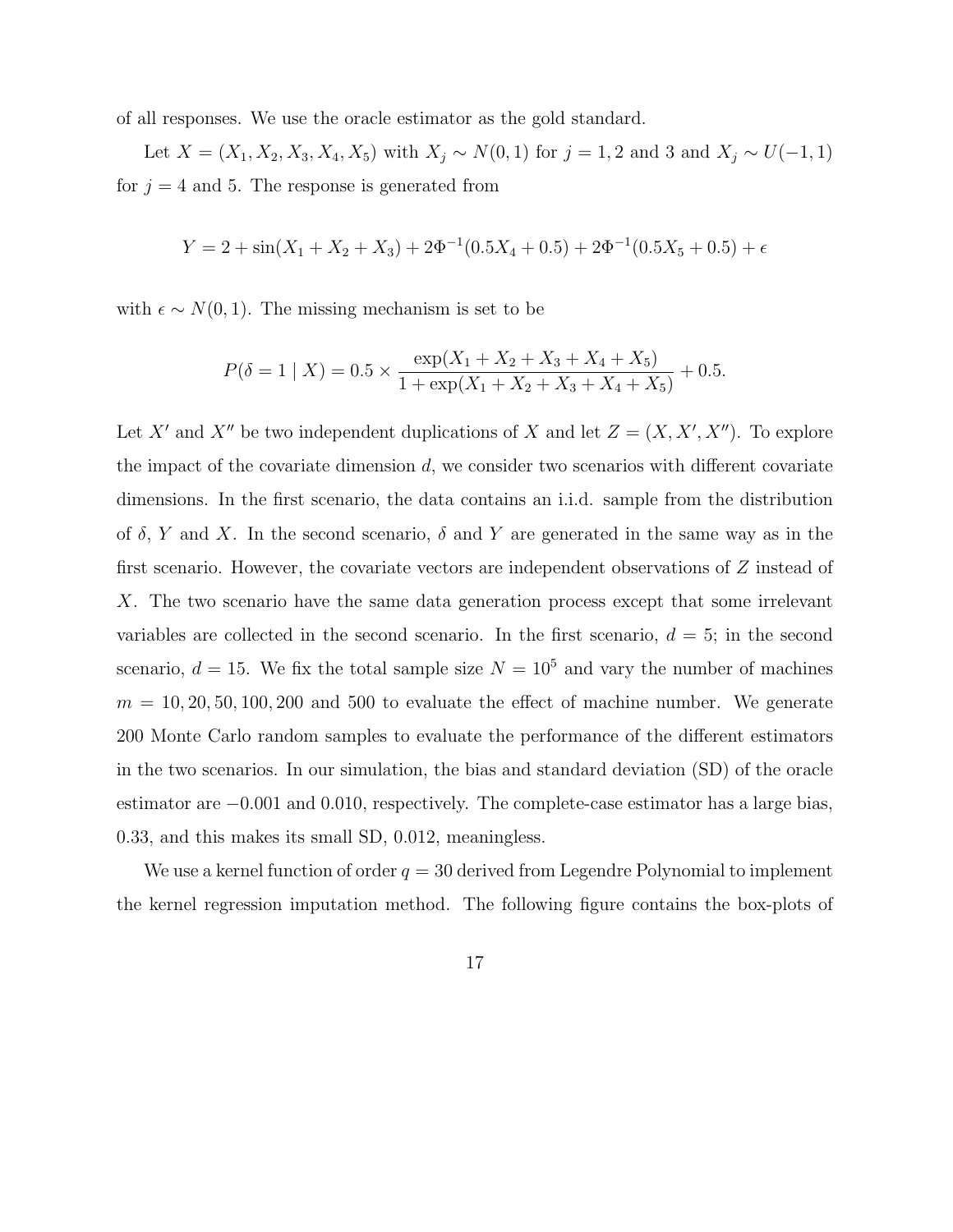kernel based SGM estimators and KDI estimators with different covariate dimensions and numbers of machines.



(a) Kernel based SGM estimators with  $d = 5$ .



(c) Kernel based SGM estimators with  $d = 15$ .



(b) KDI estimators with  $d = 5$ .



(d) KDI estimators with  $d = 15$ .

Figure 1: Box-plots of estimators calculated from 200 simulated data sets. Dashed line: the true parameter  $\mu = 2$ .

The box-plots show that the performance of the KDI estimators is more stable compared to the kernel based SGM estimators. The bias and SD of these estimators are calculated in Table [1.](#page-18-0)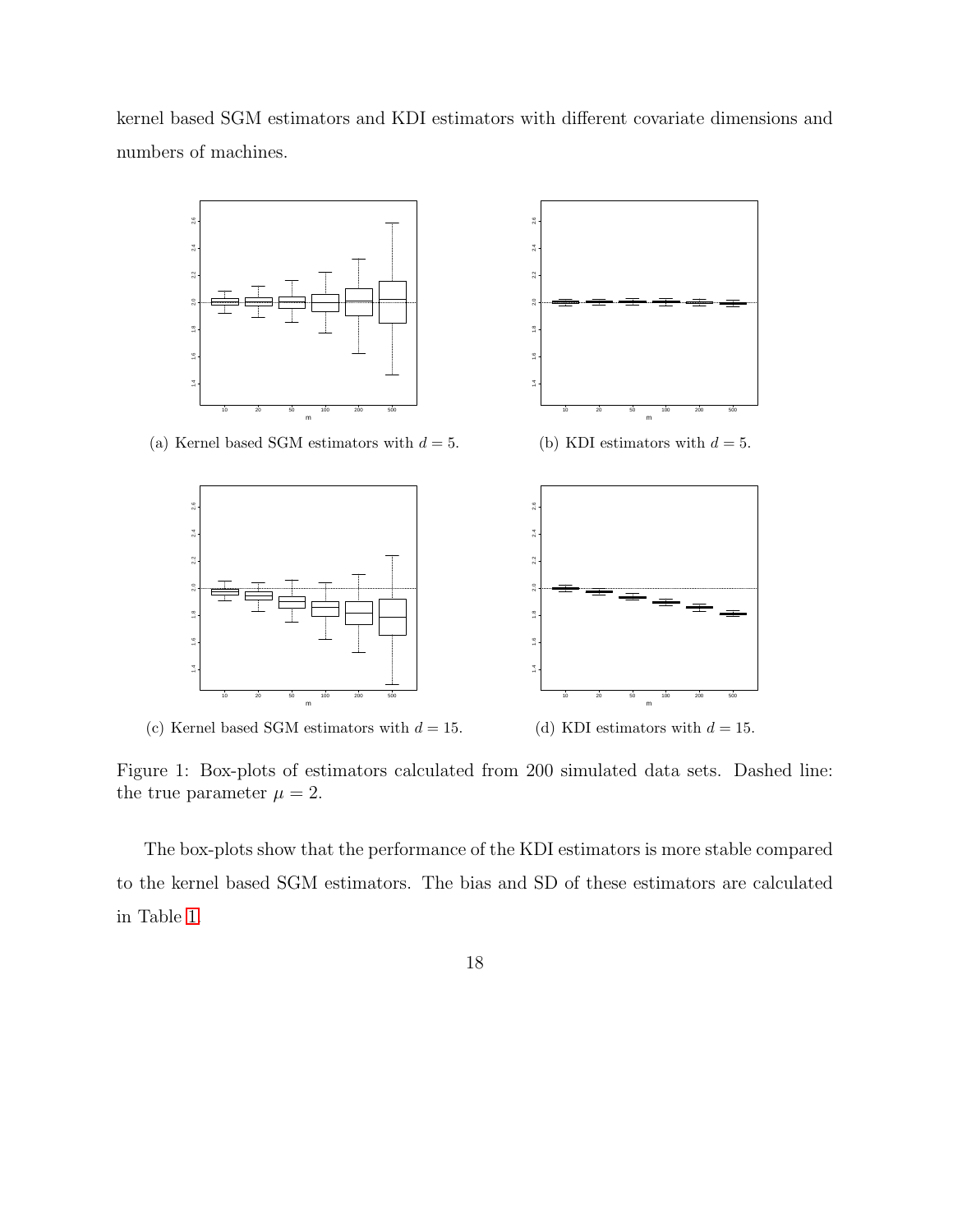| d  | m   | <b>SGM</b> Estimator |       | KDI Estimator |       |
|----|-----|----------------------|-------|---------------|-------|
|    |     | <b>Bias</b>          | SD    | <b>Bias</b>   | SD    |
|    | 10  | 0.008                | 0.033 | 0.004         | 0.011 |
| 5  | 20  | 0.007                | 0.046 | 0.005         | 0.011 |
|    | 50  | 0.005                | 0.073 | 0.006         | 0.011 |
|    | 100 | 0.001                | 0.100 | 0.006         | 0.011 |
|    | 200 | 0.007                | 0.141 | 0.005         | 0.011 |
|    | 500 | 0.019                | 0.209 | $-0.006$      | 0.011 |
| 15 | 10  | $-0.028$             | 0.029 | $-0.001$      | 0.010 |
|    | 20  | $-0.058$             | 0.046 | $-0.027$      | 0.010 |
|    | 50  | $-0.110$             | 0.068 | $-0.068$      | 0.010 |
|    | 100 | -0.154               | 0.094 | $-0.106$      | 0.010 |
|    | 200 | $-0.182$             | 0.130 | $-0.144$      | 0.010 |
|    | 500 | $-0.213$             | 0.183 | $-0.188$      | 0.010 |

<span id="page-18-0"></span>Table 1: The bias and SD of the kernel based estimators

In the first scenario  $(d = 5)$ , it can be seen that the kernel based SGM estimators and KDI estimators have a much smaller bias compared to the complete-case estimator. The kernel based SGM estimators have large SD especially when the number of machines is large since only a small subset of the all data is used. In contrast, the KDI estimators have comparable performance as the oracle estimator. Bias and SD of the KDI estimators remain small even though the number of machines is large.

In the second scenario  $(d = 15)$ , the SD of the kernel based SGM estimators and the KDI estimators is similar to those in the first scenario. The bias, however, is larger than in the first scenario especially when m is large. Unlike the case of  $d = 5$ , the KDI estimators have a smaller bias compared to the kernel based SGM estimators when  $d = 15$ . The KDI estimators have comparable performance as the oracle estimator only when  $m = 10$ . This is consistent with the previous discussion on the theoretical results.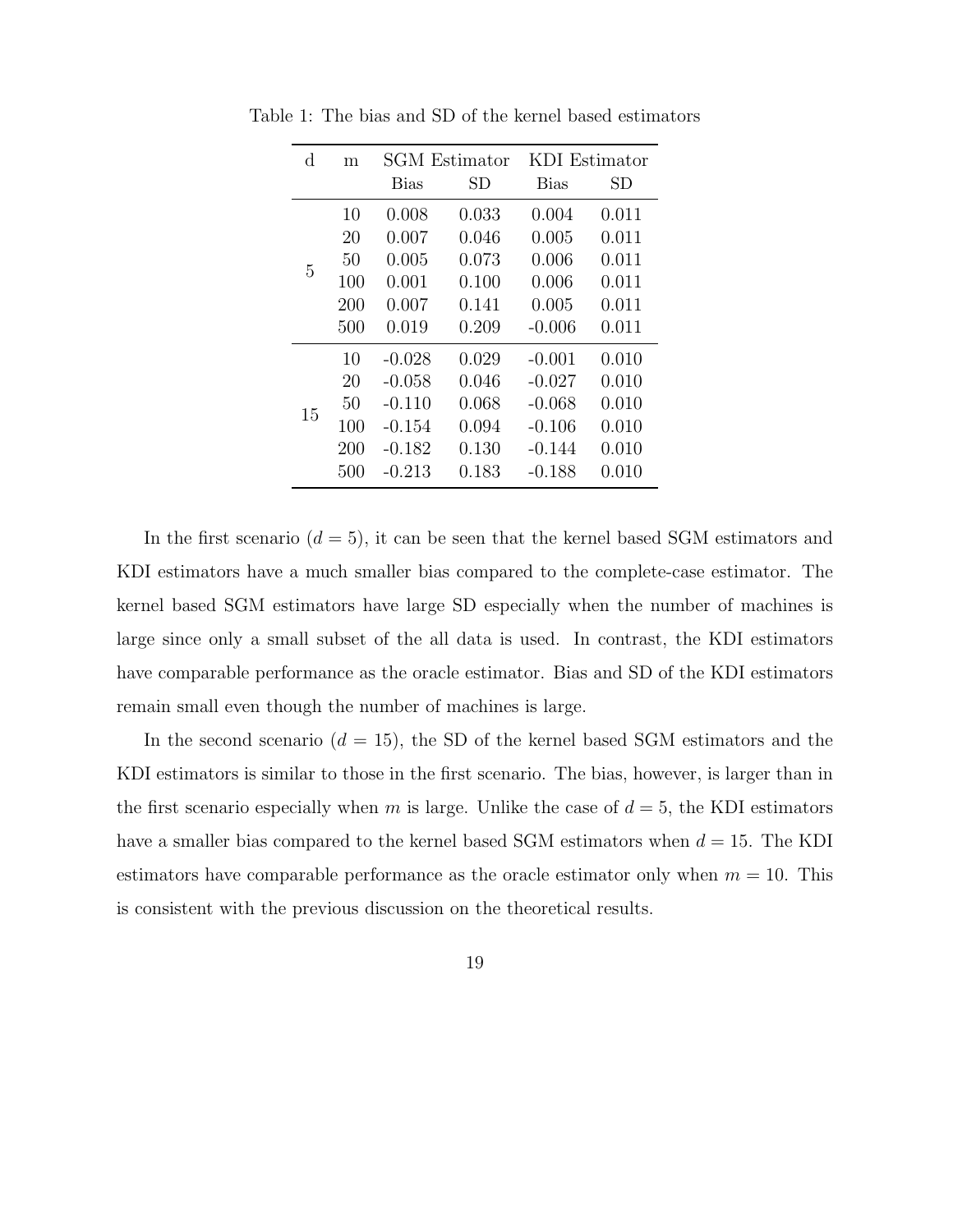For the SDI method, we use the tensor product of polynomials with degree three as basis functions. Figure [2](#page-19-0) shows the box-plots of sieve based SGM estimators and SDI estimators with different covariate dimensions and numbers of machines.

<span id="page-19-0"></span>

Figure 2: Box-plots of estimators calculated from 200 simulated data sets. Dashed line: the true parameter  $\mu = 2$ .

It can be seen that the SDI estimators perform much better than the sieve based SGM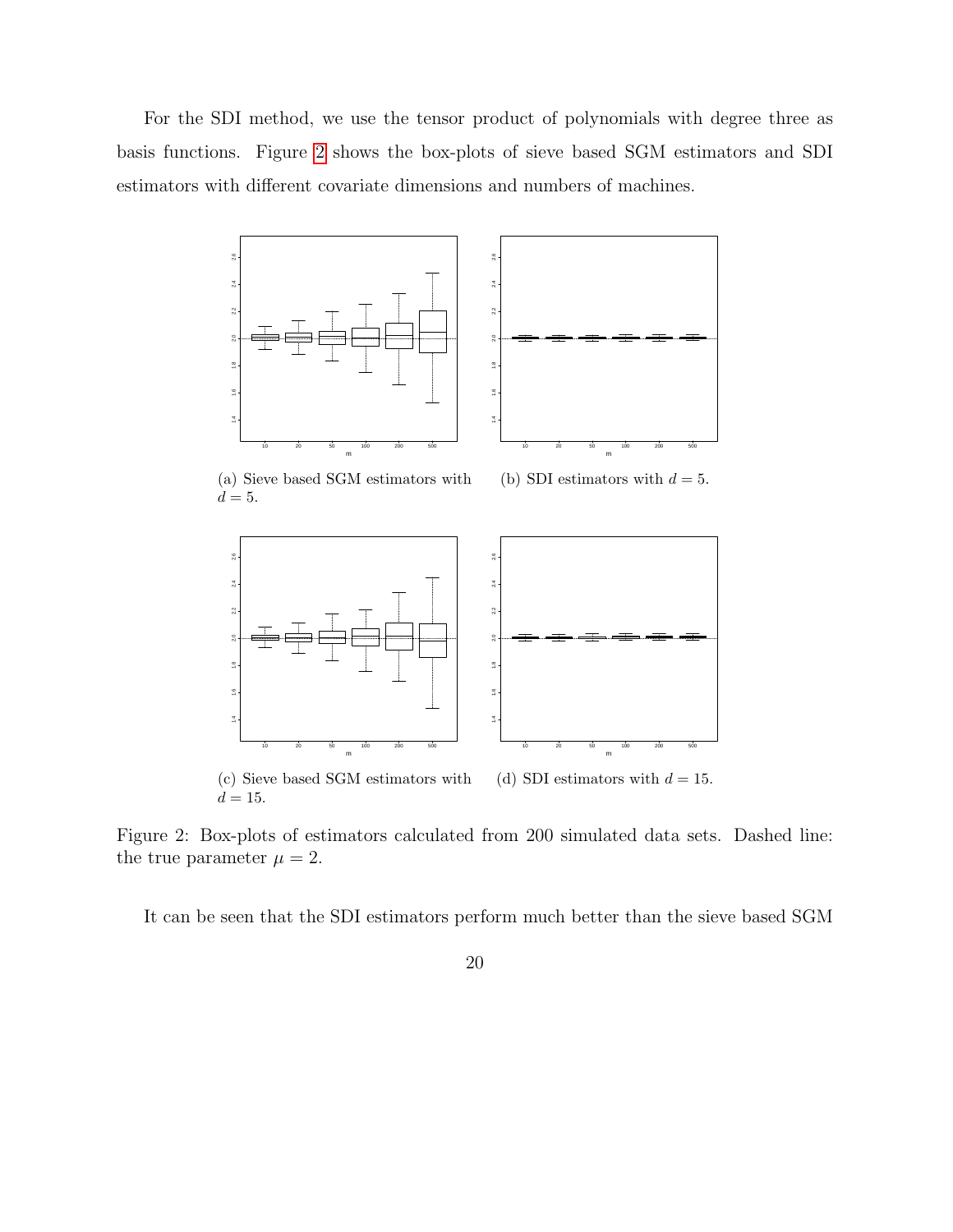estimators in both scenarios especially when  $m$  is 100, 200 and 500. The bias and SD of these estimators are summarized in the following table.

| $_{\rm d}$ | m   | <b>SGM</b> Estimator |       | <b>SDI</b> Estimator |       |
|------------|-----|----------------------|-------|----------------------|-------|
|            |     | <b>Bias</b>          | SD    | <b>Bias</b>          | SD    |
|            | 10  | 0.007                | 0.032 | 0.004                | 0.010 |
| 5          | 20  | 0.010                | 0.051 | 0.004                | 0.010 |
|            | 50  | 0.006                | 0.077 | 0.004                | 0.010 |
|            | 100 | 0.008                | 0.105 | 0.005                | 0.010 |
|            | 200 | 0.019                | 0.139 | 0.006                | 0.010 |
|            | 500 | 0.038                | 0.204 | 0.007                | 0.010 |
| 15         | 10  | 0.007                | 0.030 | 0.006                | 0.010 |
|            | 20  | 0.005                | 0.045 | 0.008                | 0.010 |
|            | 50  | 0.011                | 0.070 | 0.009                | 0.010 |
|            | 100 | 0.009                | 0.089 | 0.010                | 0.010 |
|            | 200 | 0.015                | 0.135 | 0.011                | 0.010 |
|            | 500 | $-0.005$             | 0.198 | 0.012                | 0.010 |

Table 2: The bias and SD of the sieve based estimators

The SDI estimators perform similarly to the oracle estimator in terms of bias and SD regardless how large  $m$  is in the first scenario. In the second scenario, the larger covariate dimension slightly amplifies the bias of the sieve based SGM and SDI estimators. Moreover, the bias is much smaller than that of the kernel based SGM and KDI estimators when  $m$  is large in the second scenario. This illustrates the capacity of the SDI method to accommodate a large number of machines.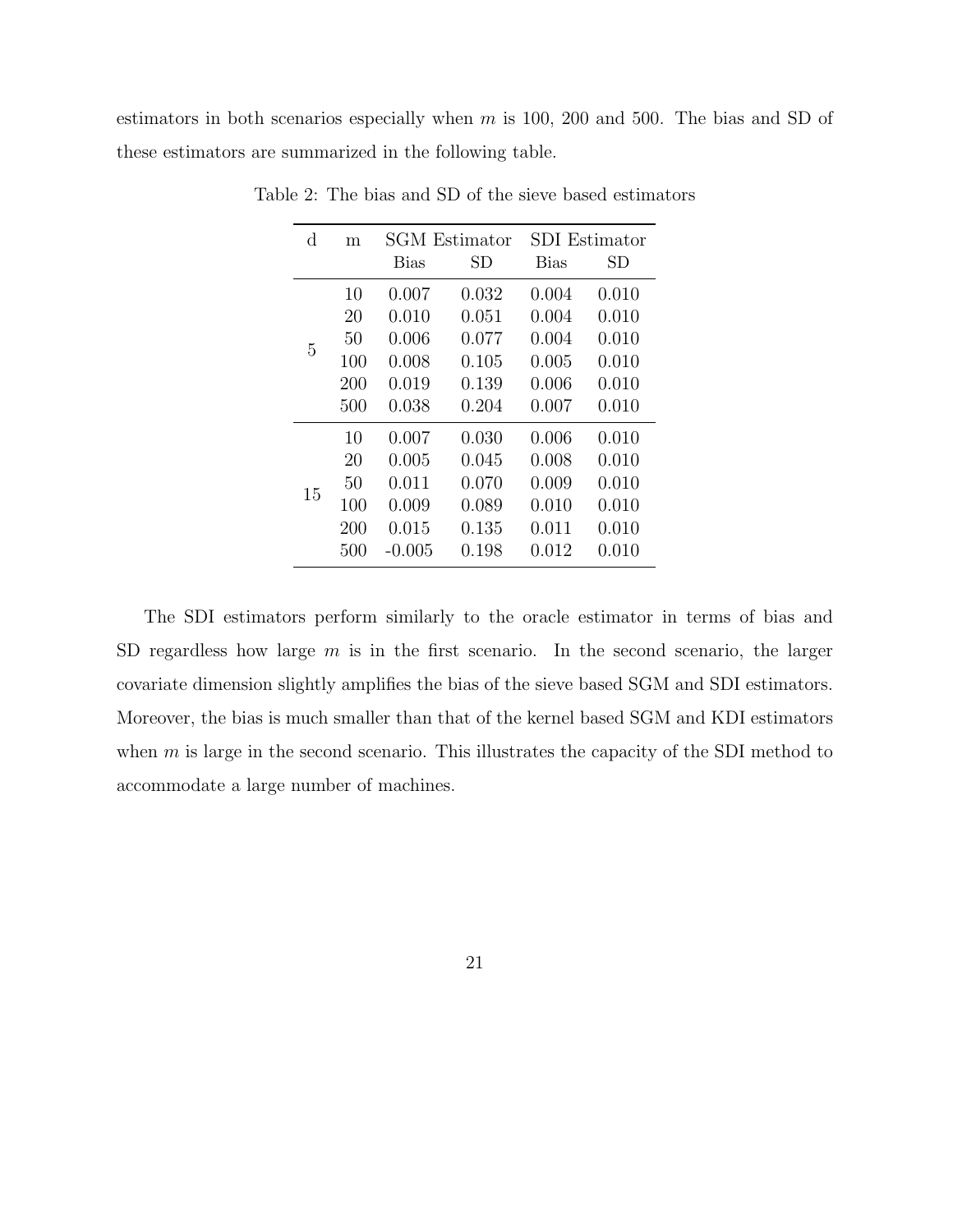## 5 Real Data Analysis

GroupLens Research has collected and made available rating data sets from the MovieLens web site (https://movielens.org). In this section, we apply our method to a large-scale movie rating dataset, the *MovieLens* dataset [\[GroupLens Research, 2019\]](#page-40-7). The *Movie-*Lens dataset is consisted of various datasets. We use the  $ml-25m$  dataset which contains 25000095 ratings created by 162541 users and 1093360 tag applications across 62423 movies. The parameter of interest is the average rating of the film *Pulp Fiction* among all users. Less than half of users (79672) create their rating for Pulp Fiction and rating of the other users is missing. The average rating of users who create their rating for *Pulp Fiction* may be a biased estimator for the parameter of interest. We create a 10-dimensional covariate vector to describe each user's characteristic based on their rating histories to adjust this bias, and assume the MAR missing mechanism. We apply our two distributed methods to compute the regression imputation estimators. We also compute the complete-case estimator, the classic kernel regression imputation estimator  $(\hat{\mu}_{\mathbb{K}})$  and the sieve regression imputation estimator  $(\hat{\mu}_{\mathbb{S}})$  for comparison. The results are 4.19 (complete-case), 4.09  $(\hat{\mu}_{\mathbb{K}})$ and 4.04 ( $\hat{\mu}_{\rm S}$ ), respectively. We use  $\hat{\mu}_{\rm K}$  as the benchmark for the kernel based estimators and use  $\hat{\mu}_{\mathbb{S}}$  as the benchmark for the sieve based estimators. In Fig [3,](#page-22-0) we plot the absolute value curves of the differences between the complete-case, KDI, SDI estimators and their benchmarks. We also plot the the difference curves for the kernel and sieve based SGM estimators for comparison.

It can be seen that the performance of the SGM estimators are unstable and the distributed estimators always outperform the SGM estimators. The performance of the KDI estimators deteriorate when the number of machines is large. The performance of KDI estimator is even worse than the complete-case estimator when  $m = 500$ . However, the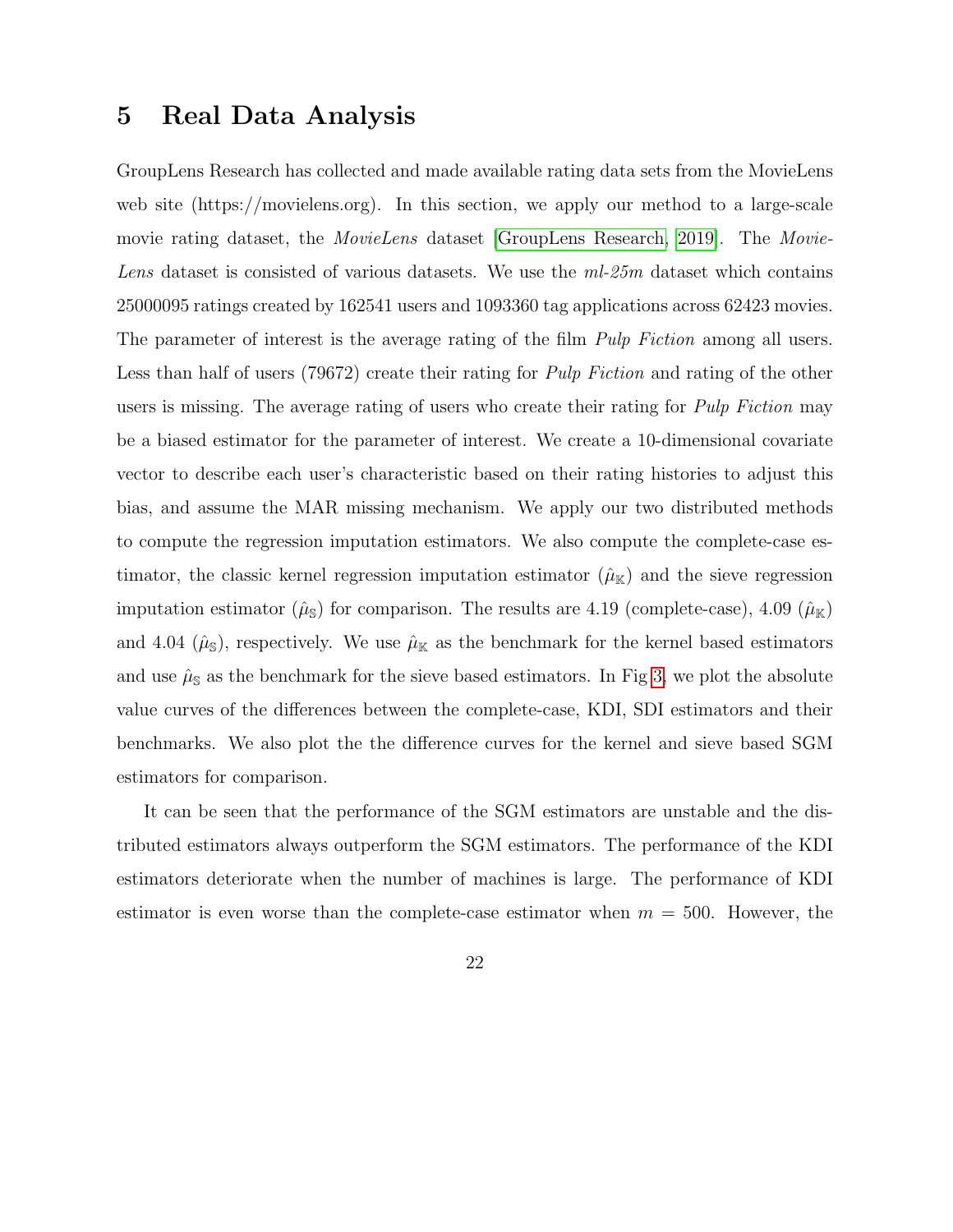<span id="page-22-0"></span>

Figure 3: The absolute value curves of the differences between the estimators and their benchmarks. Red dashed lines are for the complete-case estimator, dotted lines with green triangle are for SGM estimators and dotted lines with blue square are for distributed imputation estimators. The benchmark is  $\hat{\mu}_{\mathbb{K}}$  in (a) and  $\hat{\mu}_{\mathbb{S}}$  in (b), respectively.

SDI estimators always outperform the complete-case estimator and the performance of SDI estimators stay good even when  $m$  is 500. This again validates the ability of the SDI method to accommodate a large number of machines.

# A Proof of Theorem 1

*Proof.* Throughout this proof, we always give them the superscript " $(1)$ " for quantities defined using the data on the first machine. And we change the superscript to " $(l)$ " to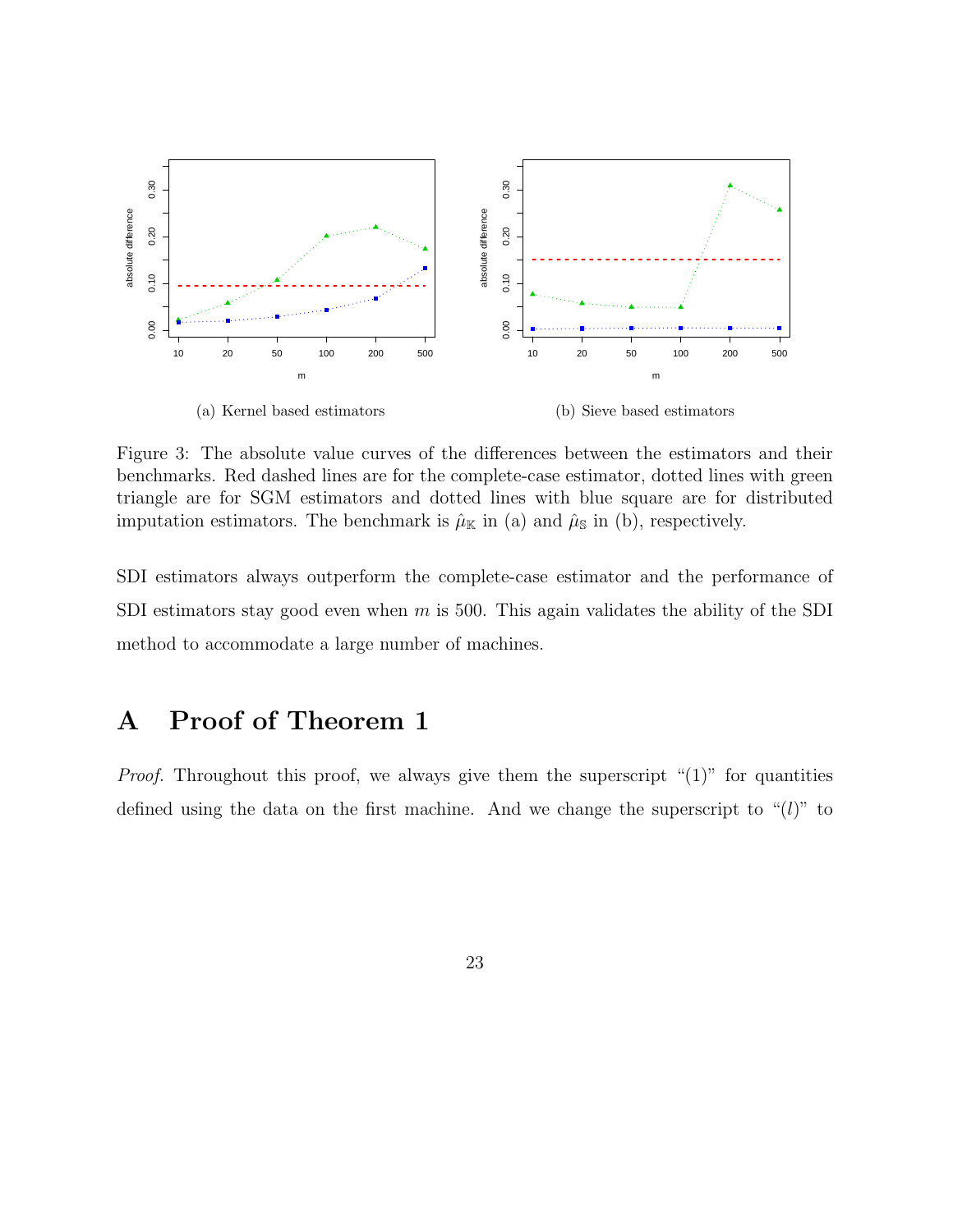denote the corresponding quantities defined on the l-th machine. Note that

$$
\sqrt{N}(\tilde{\mu}_{\mathbb{K}} - \mu) = \sqrt{N} \frac{1}{m} \sum_{l=1}^{m} (\hat{\mu}_{\mathbb{K}}^{(l)} - \mu).
$$
 (12)

We begin the proof by decomposing  $\hat{\mu}_{\mathbb{K}}^{(l)}$ . By simple algebra, we have the following decomposition for  $l = 1, 2, \ldots, m$ 

$$
\hat{\mu}_{\mathbb{K}}^{(l)} = \frac{1}{n} \sum_{i=1}^{n} \{ \delta_i Y_i + (1 - \delta_i) m(X_i) \} \n+ \frac{1}{n} \sum_{i=1}^{n} (1 - \delta_i) (\hat{m}_{\mathbb{K}}^{(l)}(X_i) - m(X_i)) \n= :R^{(l)} + S^{(l)},
$$
\n(13)

<span id="page-23-0"></span>where

$$
\hat{m}_{\mathbb{K}}^{(l)}(x) = \frac{\sum_{i=1}^{n} K_h (X_i - x) \delta_i Y_i}{\sum_{i=1}^{n} K_h (X_i - x) \delta_i}
$$

and  $K_h(\cdot) = h^{-d} K(\cdot/h)$ . Since  $R^{(l)}$  is a mean of i.i.d random variables, the main task is to study  $S^{(l)}$ . Let

$$
\hat{t}^{(l)}(x) = \frac{1}{n} \sum_{i=1}^{n} K_h(X_i - x) \delta_i Y_i
$$
 and  $\hat{s}^{(l)}(x) = \frac{1}{n} \sum_{i=1}^{n} K_h(X_i - x) \delta_i$ .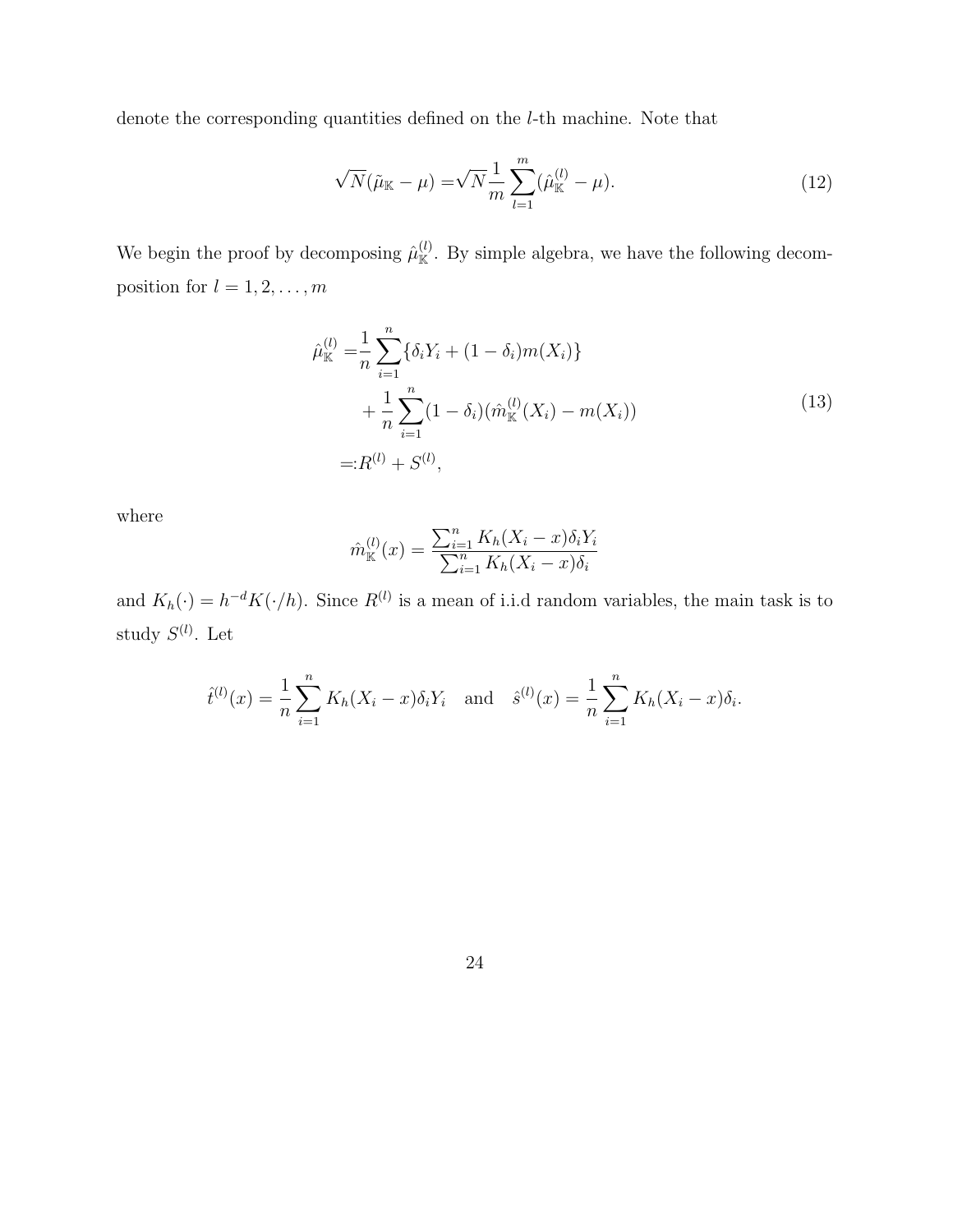Define  $t(x) = m(x)\pi(x)f(x)$  and  $s(x) = \pi(x)f(x)$ . Then

<span id="page-24-1"></span>
$$
S^{(l)} = \frac{1}{n} \sum_{i=1}^{n} (1 - \delta_i) \left( \frac{\hat{t}^{(l)}(X_i)}{\hat{s}^{(l)}(X_i)} - \frac{t(X_i)}{s(X_i)} \right)
$$
  
= 
$$
\frac{1}{n} \sum_{i=1}^{n} (1 - \delta_i) \left( \frac{\hat{t}^{(l)}(X_i) - t(X_i)}{s(X_i)} \right) + \frac{1}{n} \sum_{i=1}^{n} (1 - \delta_i) \hat{t}^{(l)}(X_i) \left( \frac{1}{\hat{s}^{(l)}(X_i)} - \frac{1}{s(X_i)} \right)
$$
(14)  
=: 
$$
S_1^{(l)} + S_2^{(l)}.
$$

Note that

<span id="page-24-0"></span>
$$
S_1^{(l)} = \frac{1}{n^2} \sum_{i,j} \frac{1 - \delta_i}{s(X_i)} (\delta_j Y_j K_h (X_j - X_i) - t(X_i))
$$
  
\n
$$
= \frac{1}{n^2} \sum_{i \neq j} \frac{1 - \delta_i}{s(X_i)} (\delta_j Y_j K_h (X_j - X_i) - t(X_i))
$$
  
\n
$$
\frac{1}{n^2} \sum_{i=j}^n \frac{1 - \delta_i}{s(X_i)} (\delta_j Y_j K_h (X_j - X_i) - t(X_i))
$$
  
\n
$$
= U_1^{(l)} + V_1^{(l)}
$$
 (15)

Under (C.4), straightforward calculation gives

$$
E[|V_1^{(l)}|] = O\left(\frac{1}{nh^d}\right)
$$

Denote

$$
H_{ij} = \frac{1 - \delta_i}{s(X_i)} (\delta_j Y_j K_h (X_j - X_i) - t(X_i)).
$$

Then

$$
U_1^{(l)} = \frac{1}{n^2} \sum_{i \neq j}^{n} H_{ij}
$$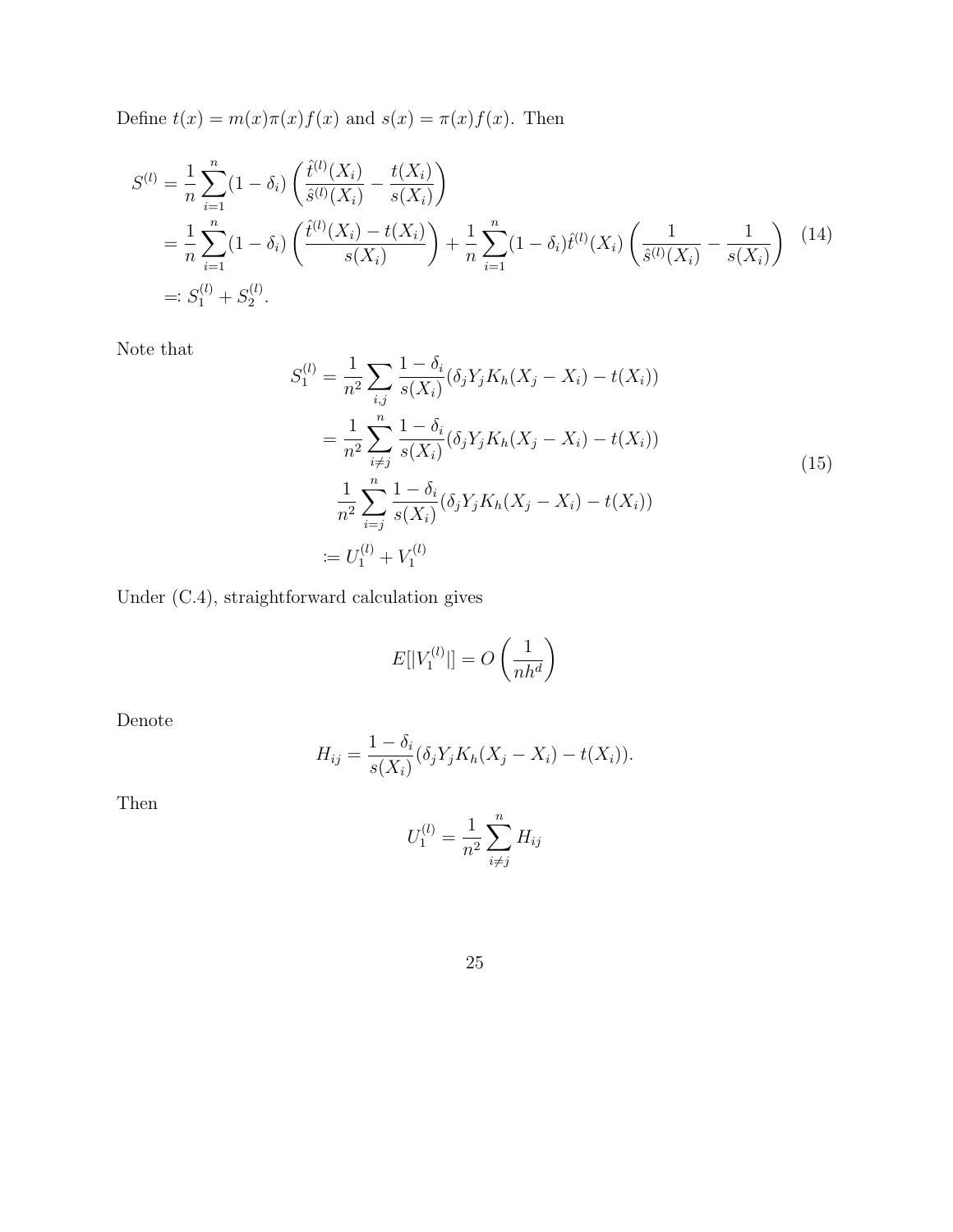is a U statistic. Let

<span id="page-25-4"></span>
$$
W_1^{(l)} = U_1^{(l)} - \check{U}_1^{(l)},\tag{16}
$$

where

<span id="page-25-0"></span>
$$
\check{U}_1^{(l)} = E[H_{ij}] + \left\{ \frac{1}{n} \sum_{i=1}^n E[H_{ij} \mid Z_i] - E[H_{ij}] \right\} + \left\{ \frac{1}{n} \sum_{j=1}^n E[H_{ij} \mid Z_j] - E[H_{ij}] \right\} \tag{17}
$$

and  $Z_i = (Y_i, X_i, \delta_i)$ . By some standard calculations in literature of nonparametric kernel regression,

<span id="page-25-1"></span>
$$
E[H_{ij} | Z_i] = O(h^q), \tag{18}
$$

<span id="page-25-2"></span>
$$
E[H_{ij} | Z_j] = \frac{\delta_j (1 - \pi(X_j)) Y_j}{\pi(X_j)} - E[(1 - \delta)Y] + O(h^q)
$$
\n(19)

and

<span id="page-25-3"></span>
$$
E[H_{ij}] = 0 + O(h^q). \tag{20}
$$

[\(17\)](#page-25-0), [\(18\)](#page-25-1), [\(19\)](#page-25-2) and [\(20\)](#page-25-3) imply

<span id="page-25-5"></span>
$$
\check{U}_1^{(l)} = \frac{1}{n} \sum_{i=1}^n \frac{\delta_i (1 - \pi(X_i)) Y_i}{\pi(X_i)} - E[(1 - \delta)Y] + O(h^q). \tag{21}
$$

By [\(15\)](#page-24-0), [\(16\)](#page-25-4) and [\(21\)](#page-25-5),

<span id="page-25-6"></span>
$$
S_1^{(l)} = \frac{1}{n} \sum_{i=1}^n \frac{\delta_i (1 - \pi(X_i)) Y_i}{\pi(X_i)} - E[(1 - \delta)Y] + W_1^{(l)} + V_1^{(l)} + O(h^q).
$$
 (22)

It is clear that  $E[W_1^{(l)}]$  $\mathcal{I}_{1}^{(l)}$  = 0. In addition, by standard U-statistic theory (Chapter 3 in ?), we have  $E[(W_1^{(l)})]$  $C_1^{(l)}$  $)^2$ ] =  $O(n^{-2}h^{-d})$ .

26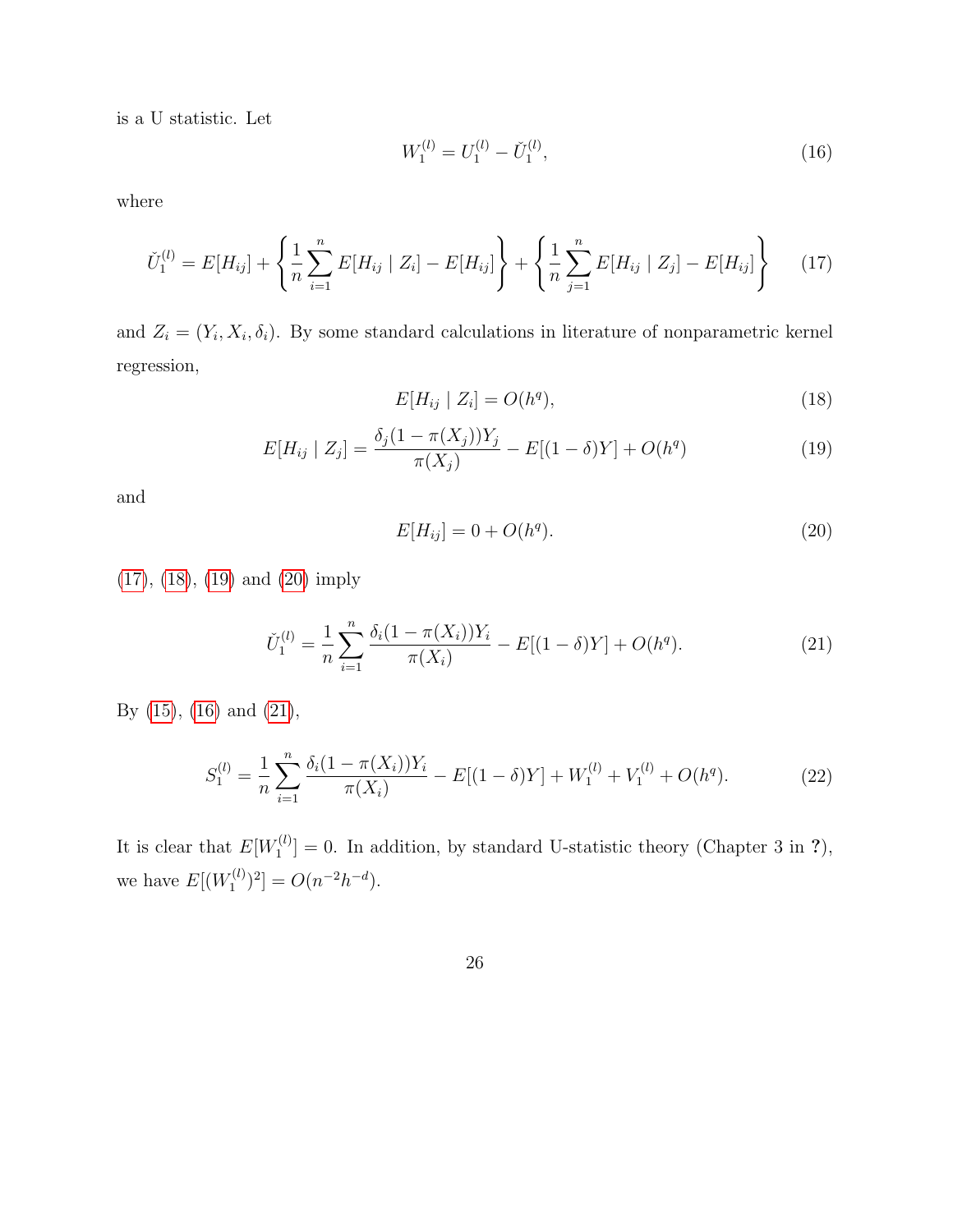Next, we move on to the term  $S_2^{(l)}$  $2^{(l)}$ . By Taylor's expansion,

<span id="page-26-0"></span>
$$
S_2^{(l)} = -\frac{1}{n} \sum_{i=1}^n (1 - \delta_i) \frac{\hat{t}^{(l)}(X_i)}{s^2(X_i)} (\hat{s}^{(l)}(X_i) - s(X_i)) + \frac{1}{n} \sum_{i=1}^n \frac{\hat{t}^{(l)}(X_i)}{\tilde{s}_i} (\hat{s}^{(l)}(X_i) - s(X_i))^2
$$
  
=: 
$$
-S_{2,1}^{(l)} + S_{2,2}^{(l)}
$$
 (23)

where  $\tilde{s}_i$  is between  $s(X_i)$  and  $\hat{s}^{(l)}(X_i)$ . According to (C.4) and (C.6), by the similar arguments as in the proof of [\(22\)](#page-25-6), we can decompose  $S_{2,1}^{(l)}$  $_{2,1}^{(t)}$  as

<span id="page-26-1"></span>
$$
S_{2,1}^{(l)} = \frac{1}{n} \sum_{i=1}^{n} \frac{\delta_i (1 - \pi(X_i)) m(X_i)}{\pi(X_i)} - E[(1 - \delta)Y] + W_2^{(l)} + V_2^{(l)} + O(h^q)
$$
(24)

where  $E[W_2^{(l)}]$  $\mathbb{E}^{(l)}_2] \, = \, 0, \,\, E[(W^{(l)}_2$  $\mathcal{L}^{(l)}_{2}$ <sup>2</sup> $] = O(n^{-2}h^{-2d})$  and  $E[|V_2^{(l)}|]$  $\mathcal{L}^{(l)}_2$  =  $O(n^{-1}h^{-d})$ . The "O" are all uniform in  $l$  since data are independent and identically distributed across machines. Combining [\(13\)](#page-23-0), [\(14\)](#page-24-1), [\(22\)](#page-25-6), [\(23\)](#page-26-0) and [\(24\)](#page-26-1), we have

$$
\frac{1}{m} \sum_{l=1}^{m} \hat{\mu}_{\mathbb{K}}^{(l)} = \frac{1}{N} \sum_{i=1}^{N} \left\{ \frac{\delta_i Y_i}{\pi(X_i)} + \frac{\pi(X_i) - \delta_i}{\pi(X_i)} m(X_i) \right\} + \frac{1}{m} \sum_{l=1}^{m} W_1^{(l)} + \frac{1}{m} \sum_{l=1}^{m} V_2^{(l)} + \frac{1}{m} \sum_{l=1}^{m} S_{2,2}^{(l)} + O(h^q),
$$
\n
$$
E\left[ \left( \frac{1}{m} \sum_{l=1}^{m} W_1^{(l)} \right)^2 \right] = O\left( \frac{m}{N^2 h^d} \right),
$$
\n
$$
E\left[ \left( \frac{1}{m} \sum_{l=1}^{m} W_2^{(l)} \right)^2 \right] = O\left( \frac{m}{N^2 h^d} \right),
$$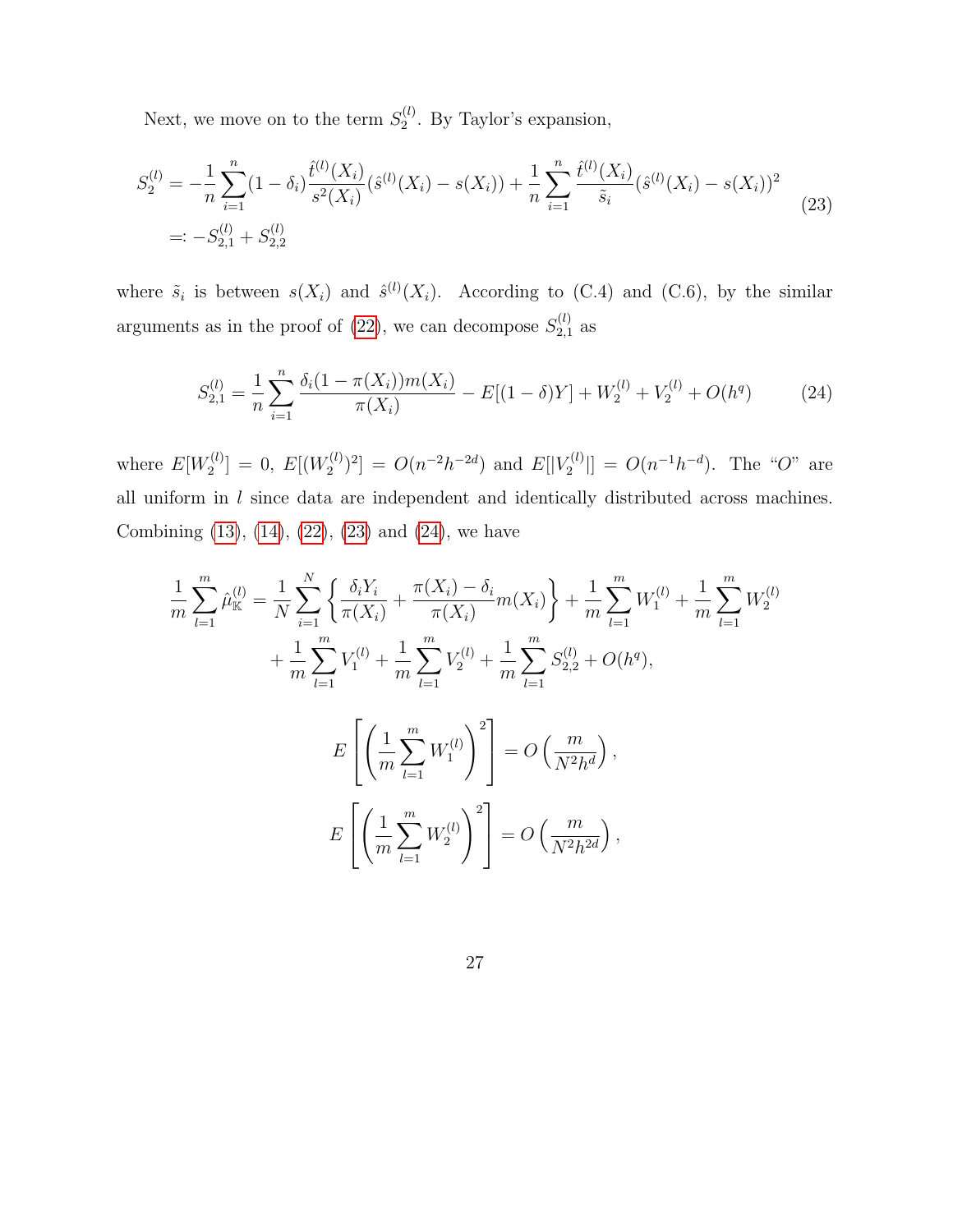$$
E\left[\left|\frac{1}{m}\sum_{l=1}^{m}V_1^{(l)}\right|\right] = O\left(\frac{1}{nh^d}\right),\,
$$

and

$$
E\left[\left|\frac{1}{m}\sum_{l=1}^{m}V_2^{(l)}\right|\right] = O\left(\frac{1}{nh^d}\right).
$$

Thus

<span id="page-27-0"></span>
$$
\frac{1}{m} \sum_{l=1}^{m} \hat{\mu}_{\mathbb{K}}^{(l)} = \frac{1}{N} \sum_{i=1}^{N} \left\{ \frac{\delta_i Y_i}{\pi(X_i)} + \frac{\pi(X_i) - \delta_i}{\pi(X_i)} m(X_i) \right\} + \frac{1}{m} \sum_{l=1}^{m} S_{2,2}^{(l)} + O_P\left(\frac{m}{Nh^d}\right) + O(h^q).
$$
\n(25)

So it remains to deal with the term  $\sum_{l=1}^{m} S_{2,2}^{(l)}$  $_{2,2}^{(t)}/m$ . Let  $c = \inf_{x} s(x)$ . By (C.2) and (C.3), we have  $c > 0$ . Define the event

$$
E = \left\{ \max_{l} \sup_{x} |\hat{s}^{(l)}(x) - s(x)| \leq \frac{c}{2} \right\}.
$$

On event E, we have  $E[W_3^{(l)}]$  $[O_3^{(l)}] = O(h^q)$ , Var $(W_3^{(l)})$  $S_3^{(l)}$ ) =  $O(n^{-2}h^{-3d})$ 

$$
|S_{2,2}^{(l)}| \leq \frac{8}{c^3} \frac{1}{n} \sum_{i} |\hat{t}^{(l)}(X_i)| (\hat{s}^{(l)}(X_i) - s(X_i))^2
$$
  
\n
$$
\leq \frac{8}{c^3} \frac{1}{n} \sum_{i=1}^n \left( \frac{1}{n} \sum_{j=1}^n \delta_j |Y_j| |K_h(X_j - X_i)| \right) \left( \frac{1}{n} \sum_{j=1}^n (\delta_j K_h(X_j - X_i) - s(X_i)) \right)^2
$$
  
\n
$$
= \frac{8}{c^3} \frac{1}{n^4} \sum_{i_1, i_2, i_3, i_4}^n T(i_1, i_2, i_3, i_4)
$$
  
\n
$$
= \frac{8}{c^3} \left( \frac{1}{n^4} \sum_{(i_1, i_2, i_3, i_4) \in D_I} T(i_1, i_2, i_3, i_4) + \frac{1}{n^4} \sum_{(i_1, i_2, i_3, i_4) \in D_I^c} T(i_1, i_2, i_3, i_4) \right)
$$
  
\n
$$
:= \frac{8}{c^3} \left( W_3^{(l)} + V_3^{(l)} \right)
$$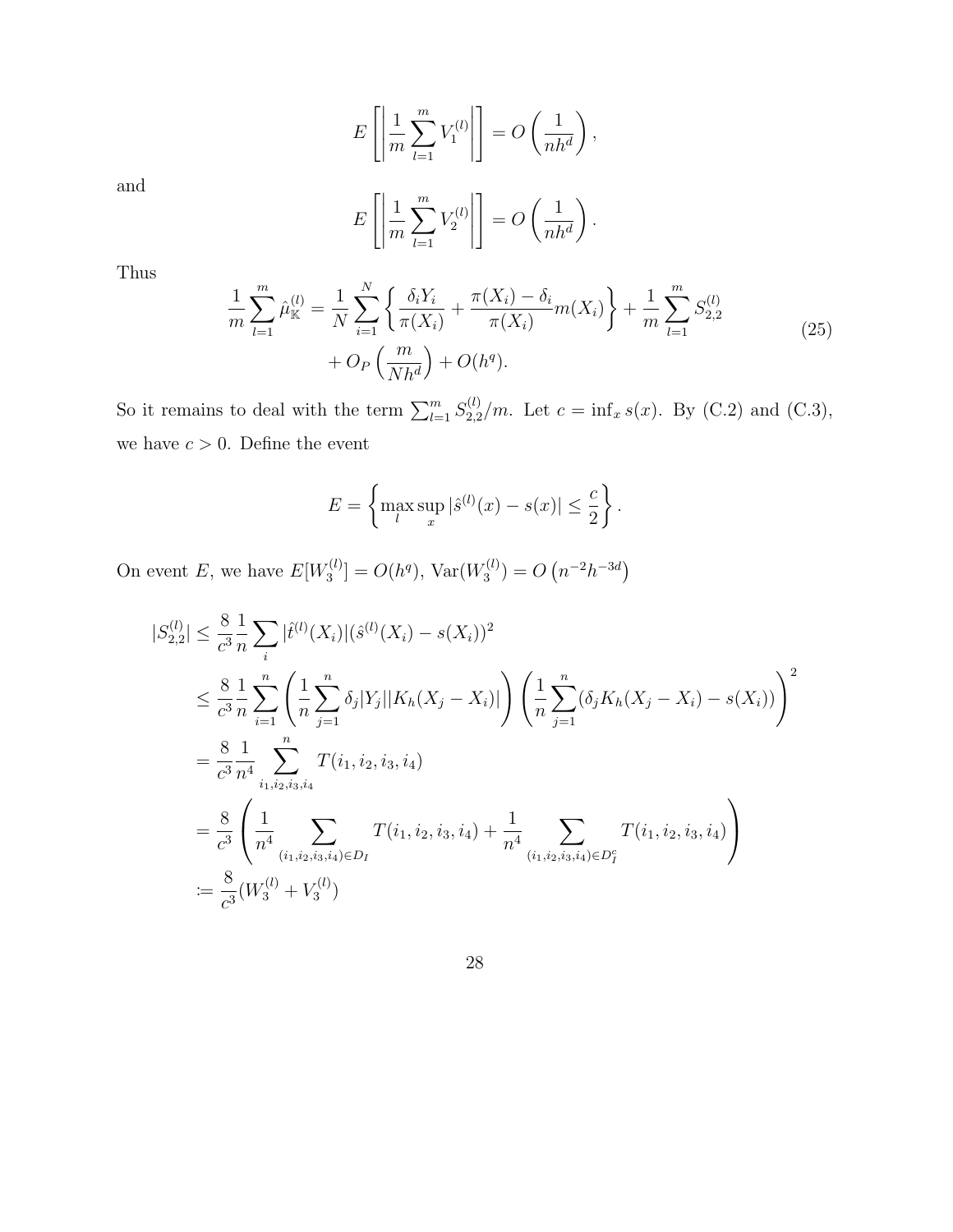where

$$
T(i_1, i_2, i_3, i_4) = \delta_{i_1}|Y_{i_1}||K_h(X_{i_1} - X_{i_4})|(\delta_{i_2}K_h(X_{i_2} - X_{i_4}) - s(X_{i_3}))(\delta_{i_3}K_h(X_{i_3} - X_{i_4}) - s(X_{i_4}))
$$

and  $D_I = \{(i_1, i_2, i_3, i_4) : i_1, i_2, i_3, i_4 \in \{1, \ldots, n\}, i_1, i_1, i_2, i_3, i_4 \text{ are distinct from each other}\}.$ According to (C.4) and (C.6), by the similar arguments as in the proof of [\(22\)](#page-25-6), we have  $E[W^{(l)}_3]$  $C^{(l)}_3] = O(h^q)$ , Var $(W_3^{(l)})$  $S_3^{(l)}$ ) =  $O(n^{-2}h^{-3d})$  and  $E[|V_3^{(l)}]$  $\mathcal{O}(n^{-1}h^{-d})$ . Similarly, we have

$$
|S_{2,2}^{(l)}| \le \frac{8}{c^3} (W_3^{(l)} + V_3^{(l)}),
$$
  

$$
E[W_3^{(l)}] = O(h^q),
$$
  

$$
Var(W_3^{(l)}) = O\left(\frac{1}{n^2 h^{3d}}\right),
$$

and

$$
E[|V_3^{(l)}|] = O\left(\frac{1}{nh^d}\right).
$$

Hence

$$
\frac{1}{m} \sum_{l=1}^{m} W_3^{(l)} + \frac{1}{m} \sum_{l=1}^{m} V_3^{(l)} = O_P\left(\frac{m^{1/2}}{Nh^{3d/2}}\right) + O_P\left(\frac{m}{Nh^d}\right) + O(h^q)
$$

and on the event  $E$ 

$$
\left|\frac{1}{m}\sum_{l=1}^m S_{2,2}^{(l)}\right| \leq \frac{8}{c^3} \left(\frac{1}{m}\sum_{l=1}^m W_3^{(l)} + \frac{1}{m}\sum_{l=1}^m V_3^{(l)}\right).
$$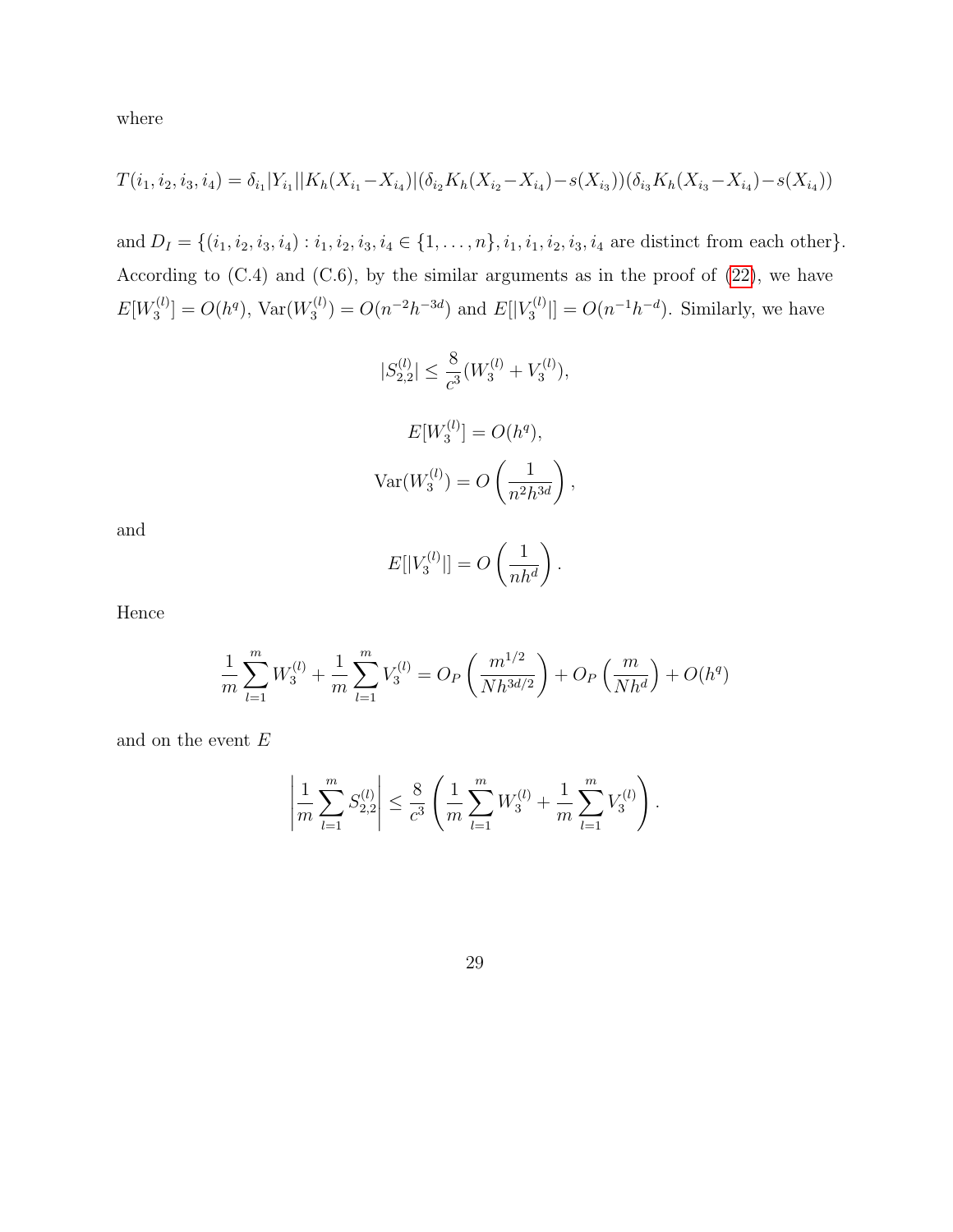In lemma [1,](#page-29-0) we prove that  $P(E) \rightarrow 1$  under (C.1)–(C.6). This implies

<span id="page-29-1"></span>
$$
\frac{1}{m}\sum_{l=1}^{m} S_{2,2}^{(l)} = O_P\left(\frac{m^{1/2}}{Nh^{3d/2}} + \frac{m}{Nh^d} + h^q\right).
$$
\n(26)

 $\Box$ 

Combining [\(25\)](#page-27-0) and [\(26\)](#page-29-1), we get

$$
\frac{1}{m} \sum_{l=1}^{m} \hat{\mu}_{\mathbb{K}}^{(l)} - \mu = L_N + O_P\left(\frac{m^{1/2}}{Nh^{3d/2}} + \frac{m}{Nh^d} + h^q\right).
$$

The proof of Theorem 1 is then completed.

<span id="page-29-0"></span>**Lemma 1.** Under  $(C.1)$ – $(C.6)$ , we have

$$
P(E^{c}) = P\left(\max_{l} \sup_{x} |\hat{s}^{(l)}(x) - s(x)| > \frac{c}{2}\right) \to 0.
$$

Proof. By some standard calculations in literature of nonparametric kernel regression,  $\max_l \sup_x |E[\hat{s}^{(l)}(x)] - s(x)| = O(h^q)$ . Thus for sufficiently large N,

$$
\max_{l} \sup_{x} |E[\hat{s}^{(l)}(x)] - s(x)| \le \frac{c}{4}
$$

and hence

<span id="page-29-2"></span>
$$
\left\{\max_{l} \sup_{x} |\hat{s}^{(l)}(x) - s(x)| > \frac{c}{2}\right\} \subset \left\{\max_{l} \sup_{x} |\hat{s}^{(l)}(x) - E[\hat{s}^{(l)}(x)]| > \frac{c}{4}\right\} \tag{27}
$$

Under (C.5), we have  $|K_h(x) - K_h(y)| \le L||x - y||$  for some positive constant L. Hence  $|\hat{s}^{(l)}(x) - \hat{s}^{(l)}(x)| \le L h^{-d} \|x - y\|$  and  $|E[\hat{s}^{(l)}(x)] - E[\hat{s}^{(l)}(x)]| \le L h^{-d} \|x - y\|$ . By (C.3), X has a bounded support  $\mathscr X$ . By standard results on the covering number of the bounded

30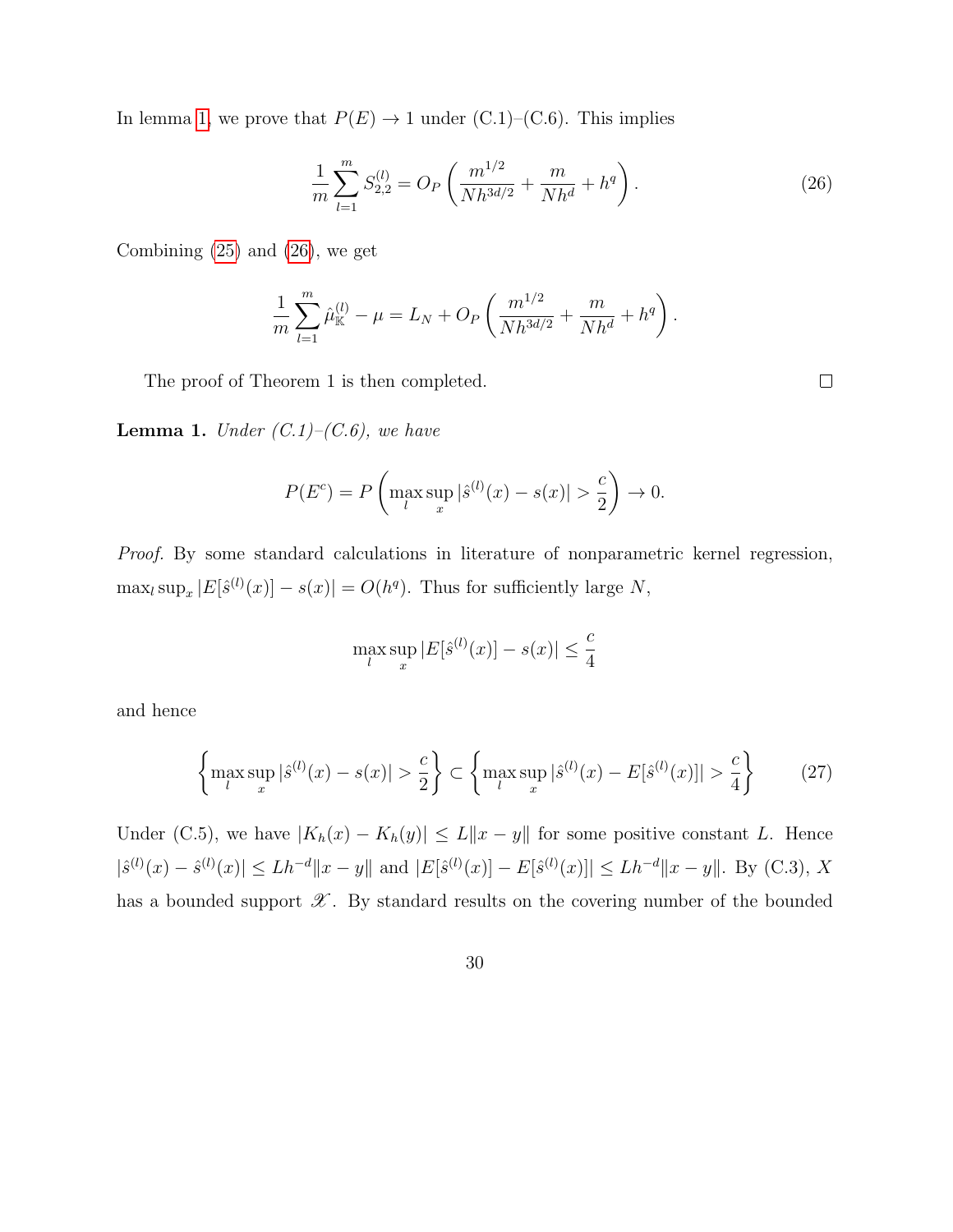set, there exist  $x_1, \ldots, x_K$  where  $K \leq C_0 h^{-d^2}$  for some constant  $C_0$  such that  $\forall x \in \mathscr{X}$ ,  $\exists k \in \{1, ..., K\}, \|x - x_k\| \le ch^d/8.$  Hence

$$
\left\{\max_{l} \sup_{x} |\hat{s}^{(l)}(x) - E[\hat{s}^{(l)}(x)]| > \frac{c}{4}\right\} \subset \left\{\max_{l} \max_{k} |\hat{s}^{(l)}(x_k) - E[\hat{s}^{(l)}(x_k)]| > \frac{c}{8}\right\}.
$$

Combining this with [\(27\)](#page-29-2), we have

$$
\left\{\max_{l} \sup_{x} |\hat{s}^{(l)}(x) - s(x)| > \frac{c}{2}\right\} \subset \left\{\max_{l} \max_{k} |\hat{s}^{(l)}(x_k) - E[\hat{s}^{(l)}(x_k)]| > \frac{c}{8}\right\} \tag{28}
$$

for sufficiently large N. By (C.5), we have  $\overline{K} = \sup_x K(x) < \infty$ . By Hoeffding inequality for bounded random variables and the union bound, we have

$$
P\left(\max_{l} \max_{k} |\hat{s}^{(l)}(x_k) - E[\hat{s}^{(l)}(x_k)]| > \frac{c}{8}\right)
$$
  
\n
$$
\leq 2mK \exp\left(-\frac{c^2nh^{2d}}{32\bar{K}^{2d}}\right) \leq \exp\left(-\frac{c^2Nh^{2d}}{32m\bar{K}^{2d}} + \log(m) + d^2\log(h^{-1}) + \log(2C_0)\right).
$$
\n(29)

Under  $(C.6)$ , the rightmost side of the inequality converges to zero.

 $\Box$ 

# B Proof of Theorem 2

In this proof, we let C be a generic positive constant that may vary from lines.

*Proof.* We define  $\beta^* = \Sigma^{-1} E[\delta V_K(X)Y]$  and  $\pi^* = \Sigma^{-1}\psi$  where  $\psi = E[\delta V_K(X)/\pi(X)] =$ E[ $V_K(X)$ ]. Letting  $m^*_{\mathcal{S}}(x) = V_K(x)^{\mathsf{T}} \beta^*$  and  $w^*_{\mathcal{S}}(x) = V_K(x)^{\mathsf{T}} \pi^*$ , clearly E[ $\delta(m(X)$  $m_{\mathbb{S}}^{*}(X)$ )<sup>2</sup>] = min<sub>β</sub> E[δ(m(X) – V<sub>K</sub>(X)<sup>T</sup>β)<sup>2</sup>] and E[δ( $\frac{1}{\pi(X)}$  – w<sub>S</sub><sup>\*</sup>(X))<sup>2</sup>] = min<sub>π</sub> E[δ( $\frac{1}{\pi(X)}$  –  $V_K(X)^{\mathrm{t}} \pi$ <sup>2</sup>. Then by condition (C.8), we have  $\mathbb{E}[\delta(m(X) - m_{\mathrm{S}}^*(X))^2] = \min_{\beta} \mathbb{E}[\delta(m(X) V_K(X)^{\mathrm{T}}\beta)^2$   $\leq$  min<sub>β</sub>  $\mathbb{E}[(m(X) - V_K(X)^{\mathrm{T}}\beta)^2] \leq \mathbb{E}[(m(X) - V_K(X)^{\mathrm{T}}\bar{\beta})^2] \leq CK^{-r}$  and

31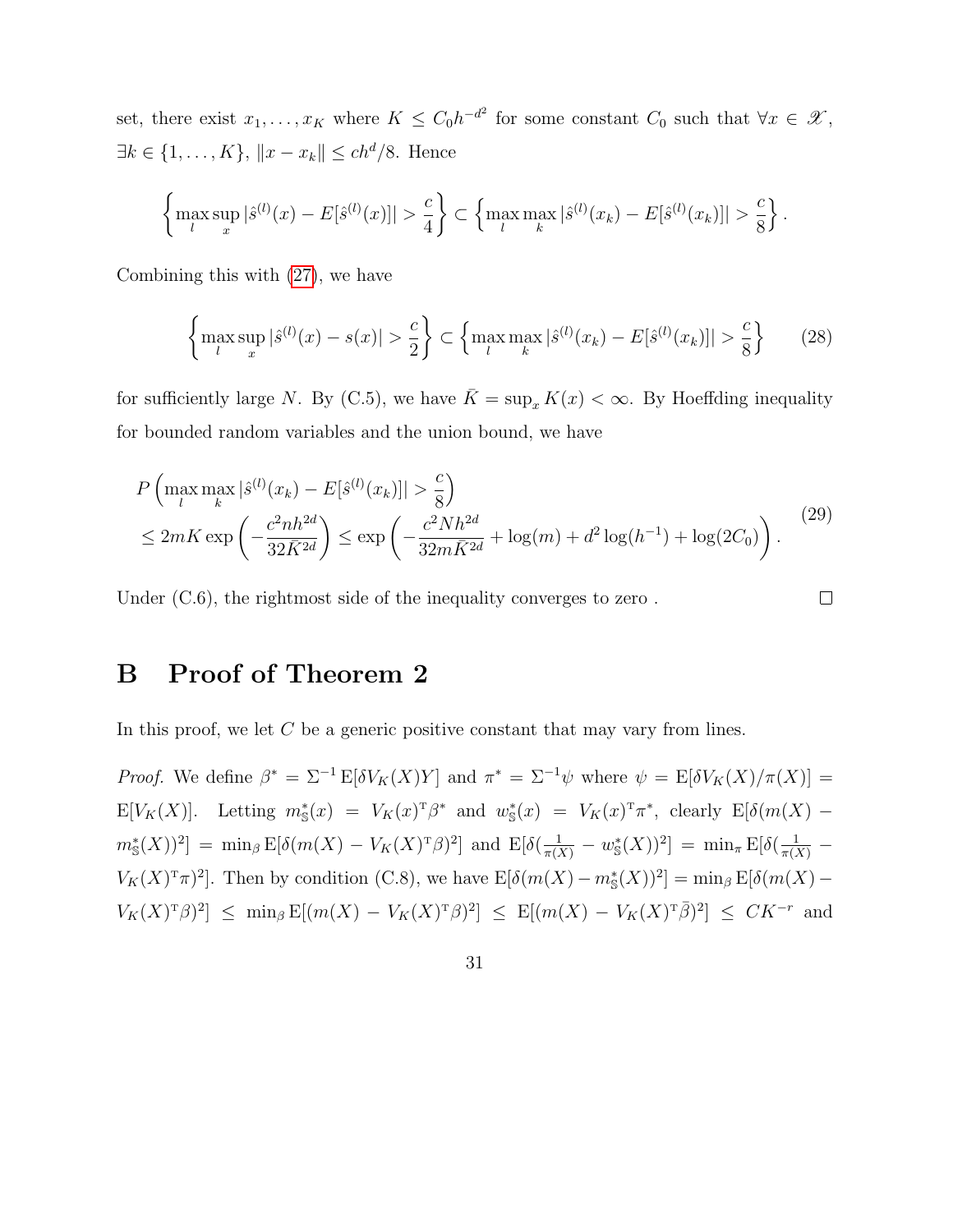$$
E[\delta(\frac{1}{\pi(X)} - w_S^*(X))^2] = \min_{\pi} E[\delta(\frac{1}{\pi(X)} - V_K(X)^T \pi)^2] \le \min_{\pi} E[(\frac{1}{\pi(X)} - V_K(X)^T \pi)^2] \le E[(\frac{1}{\pi(X)} - V_K(X)^T \pi)^2] \le CK^{-r}.
$$

Let  $\hat{m}_{\mathbb{S}}(x) = V_K(x)^T \hat{\beta}$  and  $\tilde{m}_{\mathbb{S}}(x) = V_K(x)^T \tilde{\beta}$ . By the definition of  $\hat{\beta}$  and  $v_1(x) \equiv 1$ , we have  $\left(\sum_{i=1}^N \delta_i Y_i - \sum_{i=1}^N \delta_i V_K(X_i)^T \hat{\beta}\right)/N = 0$ . Thus

$$
\hat{\mu}_{\mathbb{S}} = \frac{1}{N} \sum_{i=1}^{N} (\delta_i Y_i + (1 - \delta_i) \hat{m}_{\mathbb{S}}(X_i)) = \frac{1}{N} \sum_{i=1}^{N} \hat{m}_{\mathbb{S}}(X_i)
$$

and

$$
\tilde{\mu}_{\mathbb{S}} - \hat{\mu}_{\mathbb{S}} = \frac{1}{N} \sum_{i=1}^{N} (1 - \delta_i) V_K(X_i)^{\mathrm{T}} (\hat{\beta} - \tilde{\beta}) \le \zeta_K ||\hat{\beta} - \tilde{\beta}||.
$$

Thus to prove Theorem 2, it suffices to prove

<span id="page-31-0"></span>
$$
\sqrt{N}(\hat{\mu}_{\mathbb{S}} - \mu) \stackrel{d}{\to} N(0, \text{Var}(V))
$$
\n(30)

and

<span id="page-31-1"></span>
$$
\|\hat{\beta} - \tilde{\beta}\| = o_P\left( (\zeta_K \sqrt{N})^{-1} \right). \tag{31}
$$

## Proof of [\(30\)](#page-31-0)

Let  $F(\cdot)$  be the distribution function of X. Note that  $\mu = \int m(x)dF(x)$ , thus we have the following decomposition of  $\sqrt{N}(\hat{\mu}_{\mathbb{S}} - \mu)$ ,

$$
\sqrt{N}(\hat{\mu}_{\mathbb{S}} - \mu) = \sqrt{N} \left( \frac{1}{N} \sum_{i=1}^{N} (\hat{m}_{\mathbb{S}}(X_i) - m_{\mathbb{S}}^*(X_i)) - \int (\hat{m}_{\mathbb{S}}(x) - m_{\mathbb{S}}^*(x))dF(x) \right) + \sqrt{N} \left( \frac{1}{N} \sum_{i=1}^{N} (m_{\mathbb{S}}^*(X_i) - m(X_i)) - \int (m_{\mathbb{S}}^*(x) - m(x))dF(x) \right)
$$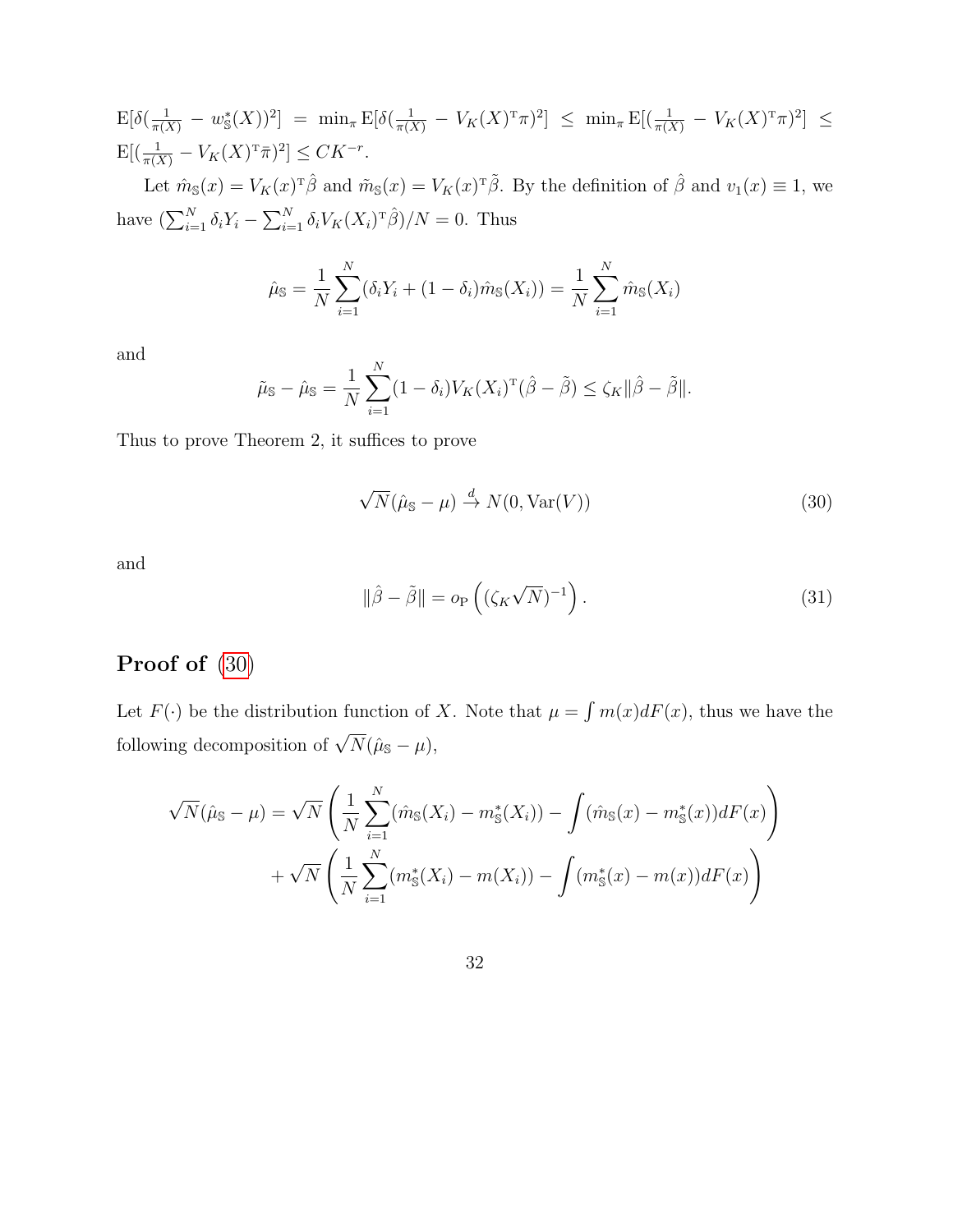+
$$
\sqrt{N} \int (\hat{m}_{s}(x) - m_{s}^{*}(x))dF(x) + \sqrt{N} \int (m_{s}^{*}(x) - m(x))dF(x)
$$
  
+ $\sqrt{N} \left( \frac{1}{N} \sum_{i=1}^{N} m(X_{i}) - \mu \right)$   
=:  $\xi_{1} + \xi_{2} + \xi_{3} + \xi_{4} + \xi_{5}$ .

First, by Lemma [2](#page-38-0) and condition (C.9),

$$
|\xi_1| = \left| \sqrt{N} \left( \frac{1}{N} \sum_{i=1}^N V_K(X_i)^{\mathrm{T}} - \psi^{\mathrm{T}} \right) (\hat{\beta} - \beta^*) \right|
$$
  
\n
$$
\leq \| \frac{1}{\sqrt{N}} \sum_{i=1}^N V_K(X_i)^{\mathrm{T}} - \psi^{\mathrm{T}} \| \|\hat{\beta} - \beta^* \|
$$
  
\n
$$
= O_{\mathrm{P}}(\sqrt{\mathrm{E}[\| V_K(X_i)^{\mathrm{T}} - \psi \|^2]} \| \hat{\beta} - \beta^* \|)
$$
  
\n
$$
= O_{\mathrm{P}}(\zeta_K \| \hat{\beta} - \beta^* \|)
$$
  
\n
$$
= O_{\mathrm{P}}\left( \sqrt{\frac{\zeta_K^4}{N}} \right)
$$
  
\n
$$
= o_{\mathrm{P}}(1).
$$

By condition (C.8),

$$
|\xi_2| = O_P(\text{Var}[m^*_s(X) - m(X)]) = O_P(E[(m^*_s(X) - m(X))^2]) = o_P(1).
$$

For the term  $\xi_4$ , we have

$$
\xi_4 = \sqrt{N} \int (m_{\mathbb{S}}^*(x) - m(x))dF(x)
$$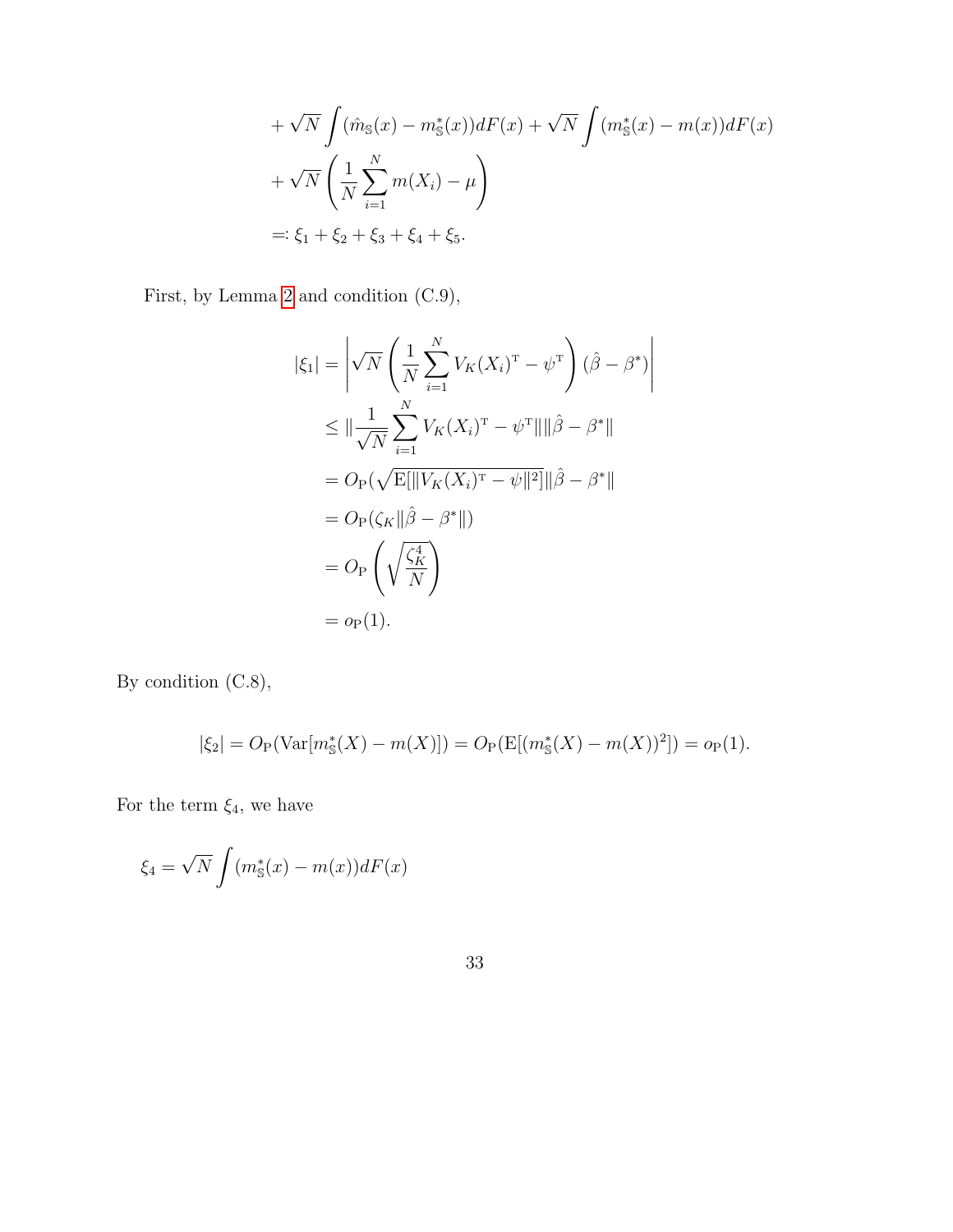$$
= \sqrt{N} \mathcal{E}\left[\frac{\delta}{\pi(X)}(m_{\mathbb{S}}^{*}(X) - m(X))\right]
$$
  
=  $\sqrt{N} \mathcal{E}\left[\delta\left(\frac{1}{\pi(X)} - w_{\mathbb{S}}^{*}(X)\right)(m_{\mathbb{S}}^{*}(X) - m(X))\right] + \mathcal{E}[\delta w_{\mathbb{S}}^{*}(X)(m_{\mathbb{S}}*(X) - m(X))].$ 

By the definition of  $\beta^*$  and  $w^*_{\mathbb{S}}(x)$ , we have

$$
\mathbf{E}[\delta w_{\mathbb{S}}^{*}(X)(m_{\mathbb{S}}*(X) - m(X))] = 0.
$$

Thus by condition (C.8) and (C.9)

$$
|\xi_4| = |\sqrt{N} \mathcal{E}\left[\delta\left(\frac{1}{\pi(X)} - w^*_{\mathbb{S}}(X)\right)(m^*_{\mathbb{S}}(X) - m(X))\right]|
$$
  

$$
\leq \sqrt{N} \sqrt{\mathcal{E}\left[\delta\left(\frac{1}{\pi(X)} - w^*_{\mathbb{S}}(X)\right)^2\right]}\sqrt{\mathcal{E}[\delta(m^*_{\mathbb{S}}(X) - m(X))^2]}
$$
  

$$
\leq \sqrt{N}K^{-r} \to 0.
$$

For  $\xi_3,$  we have

$$
\xi_3 = \sqrt{N} \int (\hat{m}_s(x) - m_s^*(x))dF(x)
$$
  
=  $\sqrt{N}\psi^T(\hat{\beta} - \beta^*)$   
=  $\frac{1}{\sqrt{N}} \sum_{i=1}^N \psi^T \hat{\Sigma}^{-1} \delta_i V_K(X_i)(Y_i - m_s^*(X_i))$ 

By Lemma [2](#page-38-0) and condition (C.9), we have

$$
\|\psi^{\scriptscriptstyle{\text{T}}}\hat{\Sigma}^{-1} - \psi^{\scriptscriptstyle{\text{T}}}\Sigma^{-1}\|
$$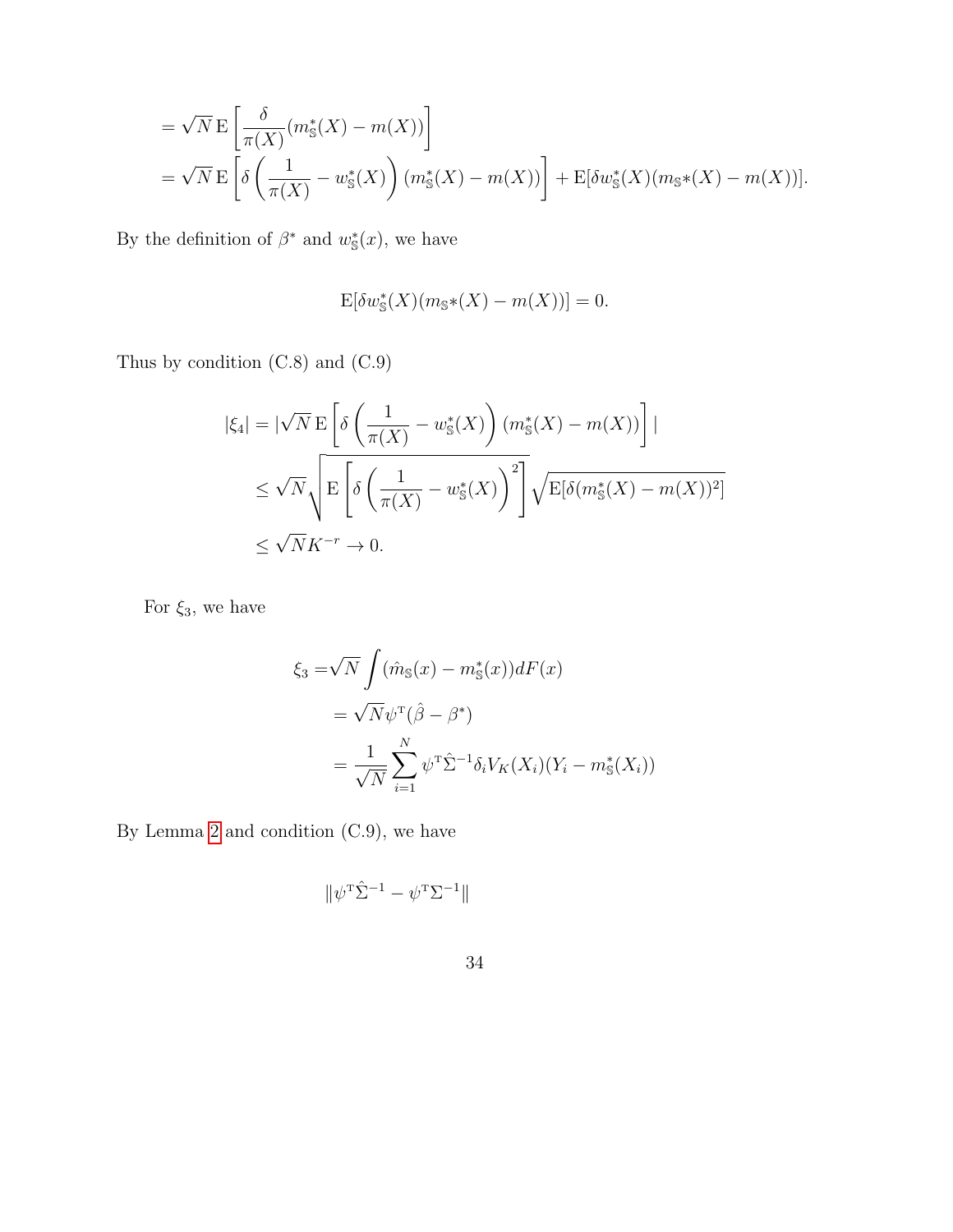$$
\leq \|\psi^{\mathrm{T}}\Sigma^{-1}\|\|\Sigma^{-\frac{1}{2}}\|\|\hat{\Sigma}^{-1}\|\|\hat{\Sigma}-\Sigma\|
$$
  

$$
\leq \sqrt{\mathrm{E}\left[\frac{\delta}{\pi(X)^2}\right]}\|\Sigma^{-\frac{1}{2}}\|\|\hat{\Sigma}^{-1}\|\|\hat{\Sigma}-\Sigma\|
$$
  

$$
= O_{\mathrm{P}}\left(\sqrt{\frac{\zeta_K^2\log K}{N}}\right).
$$

Because

$$
\left\| \frac{1}{\sqrt{N}} \sum_{i=1}^{N} \delta_i V_K(X_i) (Y_i - m_{\mathbb{S}}^*(X_i)) \right\| = O_P(\sqrt{\mathbb{E}[\delta \| V_K(X) (Y - m_{\mathbb{S}}^*(X)) \|^2])} = O_P(\zeta_K),
$$

we have

$$
\begin{split} |\xi_{3} - \frac{1}{\sqrt{N}} \sum_{i=1}^{N} \psi^{\mathrm{T}} \Sigma^{-1} \delta_{i} V_{K}(X_{i}) (Y_{i} - m_{\mathbb{S}}^{*}(X_{i}))| \\ &\leq \|\psi^{\mathrm{T}} \hat{\Sigma}^{-1} - \psi^{\mathrm{T}} \Sigma^{-1}\| \left\| \frac{1}{\sqrt{N}} \sum_{i=1}^{N} \delta_{i} V_{K}(X_{i}) (Y_{i} - m_{\mathbb{S}}^{*}(X_{i})) \right\| \\ & = O_{\mathrm{P}} \left( \sqrt{\frac{\zeta_{K}^{4}}{N}} \right) \\ & = o_{\mathrm{P}}(1). \end{split}
$$

Moreover, by conditions  $(C.1)$ ,  $(C.3)$ ,  $(C.8)$  and  $(C.9)$ , we have

$$
E\left\| \frac{1}{\sqrt{N}} \sum_{i=1}^{N} \psi^{T} \Sigma^{-1} \delta_{i} V_{K}(X_{i}) (Y_{i} - m_{\mathbb{S}}^{*}(X_{i})) - \frac{1}{\sqrt{N}} \sum_{i=1}^{N} \frac{\delta_{i}}{\pi(X_{i})} (Y_{i} - m(X_{i})) \right\|^{2}
$$
  
= 
$$
E\left\| \delta w_{\mathbb{S}}^{*}(X)(Y - m_{\mathbb{S}}^{*}(X)) - \frac{\delta}{\pi(X)} (Y - m(X)) \right\|^{2}
$$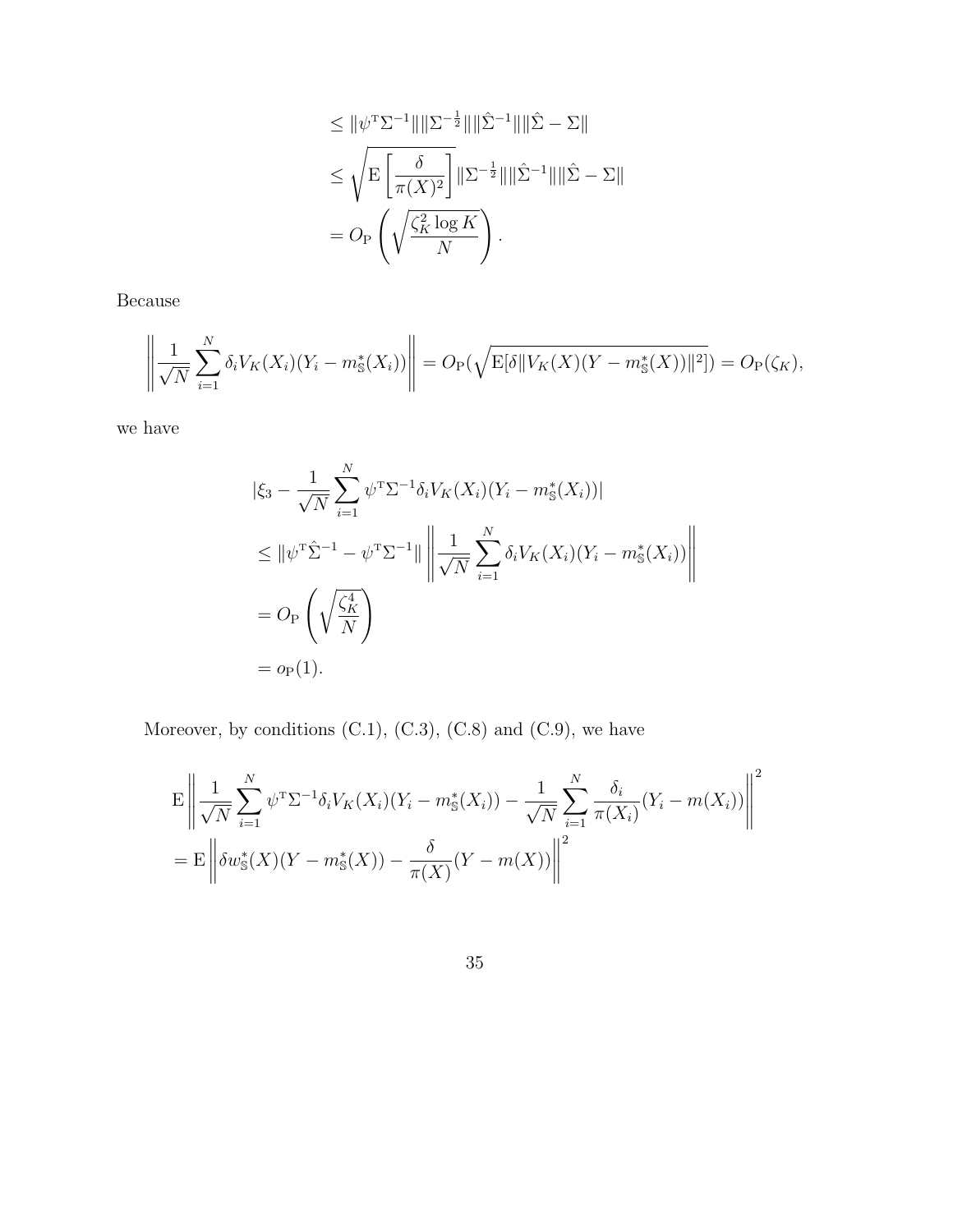$$
= \mathcal{E} \left\| \left( \delta w_{\mathbb{S}}^{*}(X) - \frac{\delta}{\pi(X)} \right) (Y - m(X)) + \delta w_{\mathbb{S}}^{*}(X)(m(X) - m_{\mathbb{S}}^{*}(X)) \right\|^{2}
$$
  
\n
$$
\leq 2 \mathcal{E} \left\| \left( \delta w_{\mathbb{S}}^{*}(X) - \frac{\delta}{\pi(X)} \right) (Y - m(X)) \right\|^{2} + 2 \mathcal{E} \left\| \delta w_{\mathbb{S}}^{*}(X)(m(X) - m_{\mathbb{S}}^{*}(X)) \right\|^{2}
$$
  
\n
$$
\leq C \mathcal{E} \left\| \delta w_{\mathbb{S}}^{*}(X) - \frac{\delta}{\pi(X)} \right\|^{2} + \zeta_{K}^{2} \mathcal{E} \left\| m(X) - m_{\mathbb{S}}^{*}(X) \right\|^{2}
$$
  
\n
$$
\leq CK^{-r} + \zeta_{K}^{2} K^{-r} \to 0.
$$

Thus

$$
\frac{1}{\sqrt{N}} \sum_{i=1}^{N} \psi^{\mathrm{T}} \Sigma^{-1} \delta_i V_K(X_i) (Y_i - m_{\mathrm{S}}^*(X_i)) - \frac{1}{\sqrt{N}} \sum_{i=1}^{N} \frac{\delta_i}{\pi(X_i)} (Y_i - m(X_i))
$$
\n
$$
= O_P \left( \sqrt{\mathbb{E} \left\| \frac{1}{\sqrt{N}} \sum_{i=1}^{N} \psi^{\mathrm{T}} \Sigma^{-1} \delta_i V_K(X_i) (Y_i - m_{\mathrm{S}}^*(X_i)) - \frac{1}{\sqrt{N}} \sum_{i=1}^{N} \frac{\delta_i}{\pi(X_i)} (Y_i - m(X_i)) \right\|^2} \right)
$$
\n
$$
= o_P(1).
$$

We have proved

$$
\xi_1 + \xi_2 + \xi_3 + \xi_4 = \frac{1}{\sqrt{N}} \sum_{i=1}^N \left( m(X_i) + \frac{\delta_i}{\pi(X_i)} (Y_i - m(X_i)) \right) + o_P(1),
$$

and [\(30\)](#page-31-0) follows from the central limit theorem.

# Proof of [\(31\)](#page-31-1)

For  $t = 1, \ldots, T$ ,

$$
\beta_t = \beta_{t-1} + (\tilde{\Sigma} + \alpha I)^{-1} (\omega - \hat{\Sigma}\beta_{t-1})
$$

36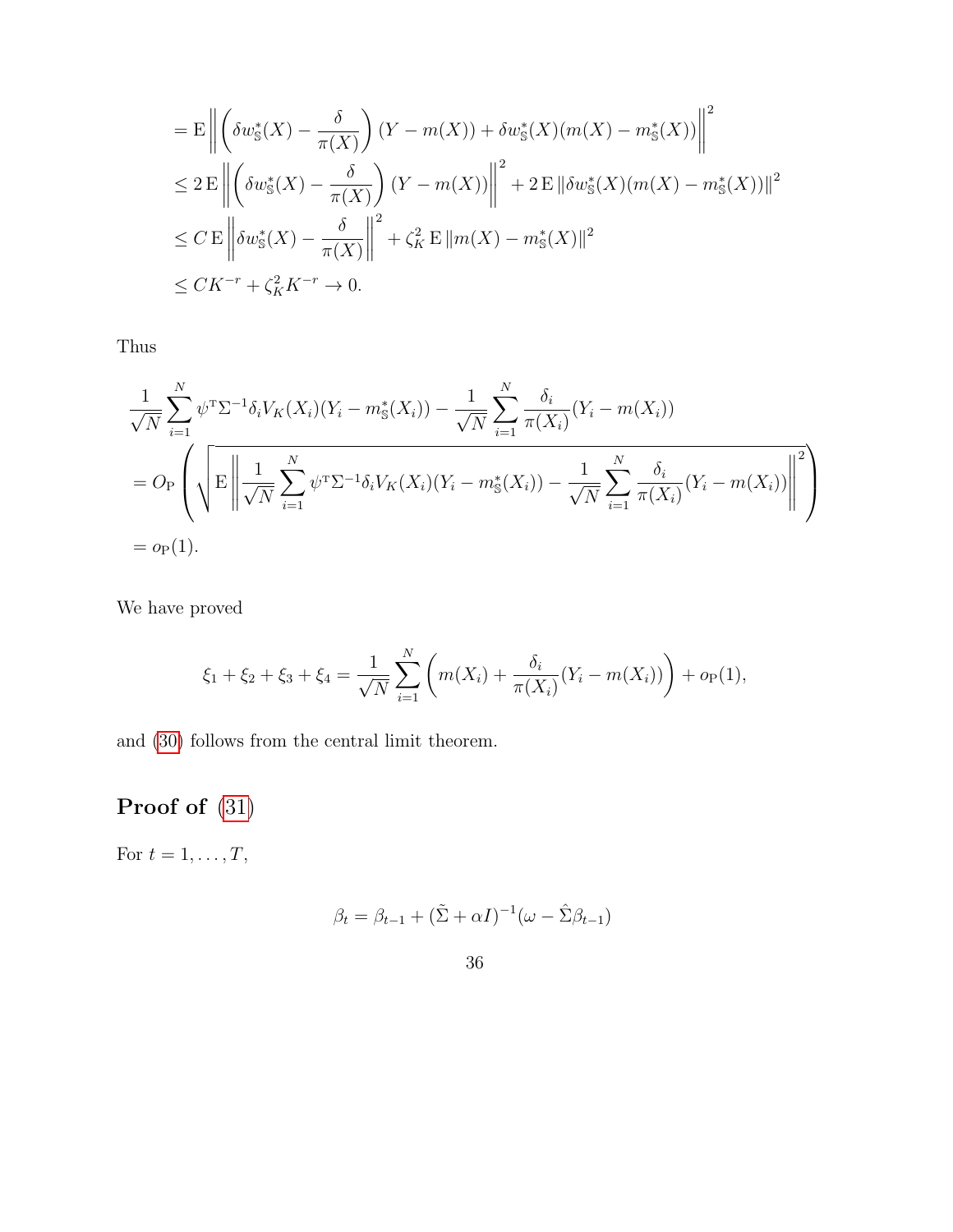$$
= \beta_{t-1} + (\tilde{\Sigma} + \alpha I)^{-1} \hat{\Sigma} (\hat{\beta} - \beta_{t-1}).
$$

Then we have

$$
\beta_t - \hat{\beta} = (I - (\tilde{\Sigma} + \alpha I)^{-1} \hat{\Sigma}) (\beta_{t-1} - \hat{\beta})
$$
  
=  $(I - (\tilde{\Sigma} - \hat{\Sigma} + \hat{\Sigma} + \alpha I)^{-1} \hat{\Sigma}) (\beta_{t-1} - \hat{\beta})$   
=  $(I - ((\tilde{\Sigma} - \hat{\Sigma})(\hat{\Sigma} + \alpha I)^{-1} + I)^{-1} (I + \alpha \hat{\Sigma}^{-1})) (\beta_{t-1} - \hat{\beta}).$ 

Let  $A = (\tilde{\Sigma} - \hat{\Sigma})(\hat{\Sigma} + \alpha I)^{-1}$  and  $H = ((\tilde{\Sigma} - \hat{\Sigma})(\hat{\Sigma} + \alpha I)^{-1} + I)^{-1}(I + \alpha \hat{\Sigma}^{-1}),$  then

$$
\|\beta_t - \hat{\beta}\| \le \max\{1 - \lambda_{\min}(H), \lambda_{\max}(H) - 1\} \|\beta_{t-1} - \hat{\beta}\|.
$$

If  $\|A\|<1/2,$  by the relationships

$$
(I + A)^{-1} = I - A + (I + A)^{-1}A^{2}
$$

and

$$
||(I + A)^{-1}|| \le (1 - ||A||)^{-1},
$$

we have

$$
||(I + A)^{-1} - I|| \le ||A|| + ||A||^2 (1 - ||A||)^{-1} =: h(||A||) < 1,
$$
  

$$
(1 - h(||A||))I \le (I + A)^{-1} \le (1 + h(||A||))I,
$$

and

$$
(1 - h(||A||))(I + \alpha \hat{\Sigma}^{-1})^{-1} \preceq H \preceq (1 + h(||A||))(I + \alpha \hat{\Sigma}^{-1})^{-1}.
$$

$$
37\,
$$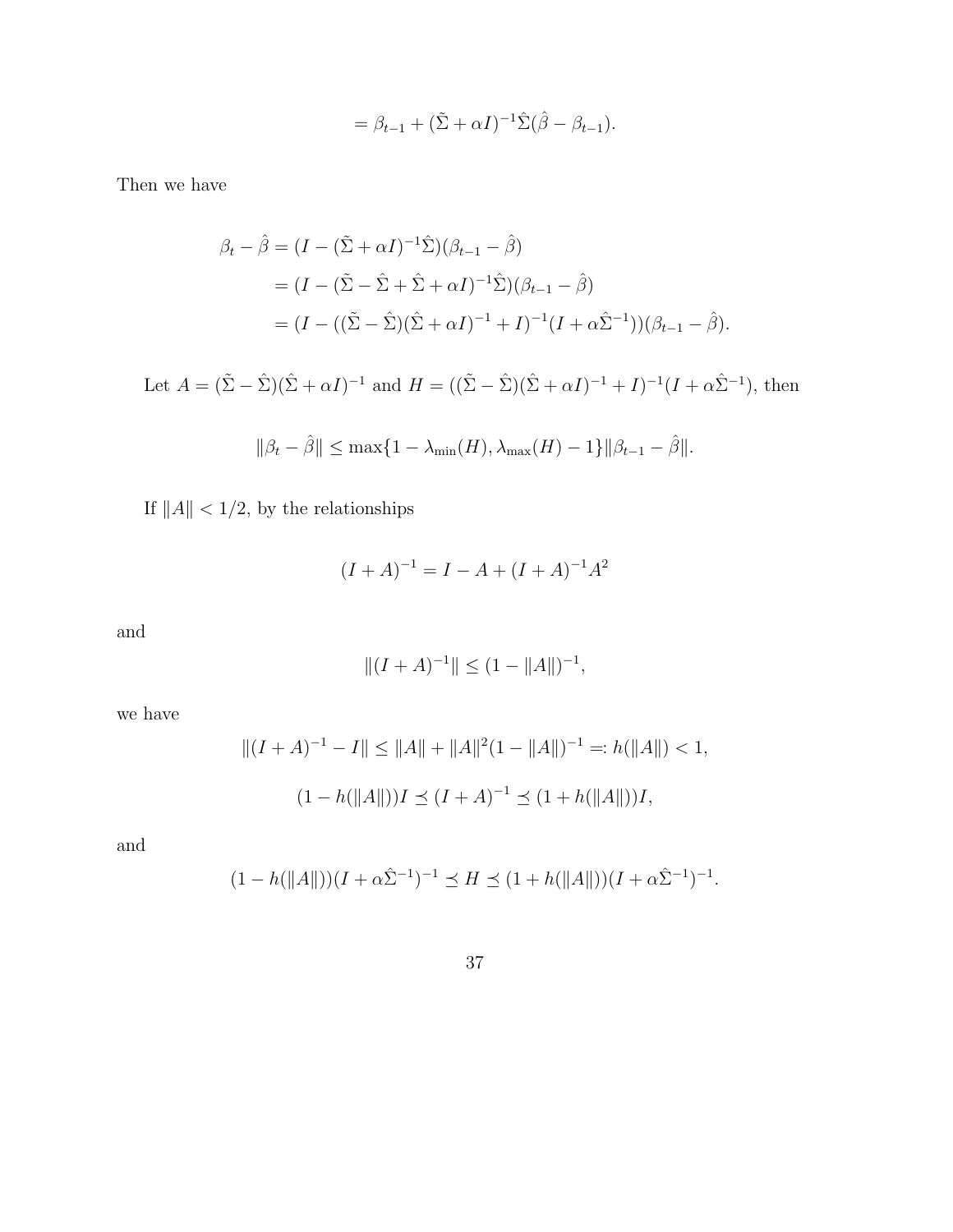Here for two symmetric matrices A and B,  $A \preceq B$  means  $B - A$  is positive semi-definite. Then

$$
\lambda_{\min}(H) \ge \frac{1 - h(\|A\|)}{1 + \alpha \lambda_{\min}^{-1}(\hat{\Sigma})}, \qquad \lambda_{\max}(H) \le \frac{1 + h(\|A\|)}{1 + \alpha \lambda_{\max}^{-1}(\hat{\Sigma})}.
$$

Thus

$$
\max\{1-\lambda_{\min}(H), \lambda_{\max}(H)-1\} \leq \max\left\{\frac{\alpha\lambda_{\min}^{-1}(\hat{\Sigma})+h(\|A\|)}{1+\alpha\lambda_{\min}^{-1}(\hat{\Sigma})}, \frac{h(\|A\|)-\alpha\lambda_{\max}^{-1}(\hat{\Sigma})}{1+\alpha\lambda_{\max}^{-1}(\hat{\Sigma})}\right\}.
$$

By Lemma [2,](#page-38-0)

$$
\|\tilde{\Sigma} - \Sigma\| = O_{P}\left(\sqrt{\frac{\zeta_K^2 \log K}{n}}\right)
$$

and

$$
\|\hat{\Sigma} - \Sigma\| = O_{\mathbb{P}}\left(\sqrt{\frac{\zeta_K^2 \log K}{N}}\right).
$$

Because  $\alpha \asymp \log^2 K \sqrt{\frac{\zeta_K^2}{n}}$ , we have

$$
||A|| \leq \frac{||\tilde{\Sigma} - \hat{\Sigma}||}{\alpha + \lambda_{\min}(\hat{\Sigma})}
$$
  
\n
$$
\leq \frac{||\tilde{\Sigma} - \Sigma|| + ||\hat{\Sigma} - \Sigma||}{\alpha + \lambda_{\min}(\Sigma) - ||\hat{\Sigma} - \Sigma||}
$$
  
\n
$$
\leq \frac{||\tilde{\Sigma} - \Sigma|| + ||\hat{\Sigma} - \Sigma||}{\alpha + C_{\text{L}} - ||\hat{\Sigma} - \Sigma||}
$$
  
\n
$$
= o_{\text{P}}(\min\{\alpha, \frac{1}{\log K}\})
$$

and  $h(||A||) = o_P(\min{\alpha, 1/\log K})$ . Under condition (C.9), by Lemma [2,](#page-38-0)  $\lambda_{\min}(\hat{\Sigma}) \ge$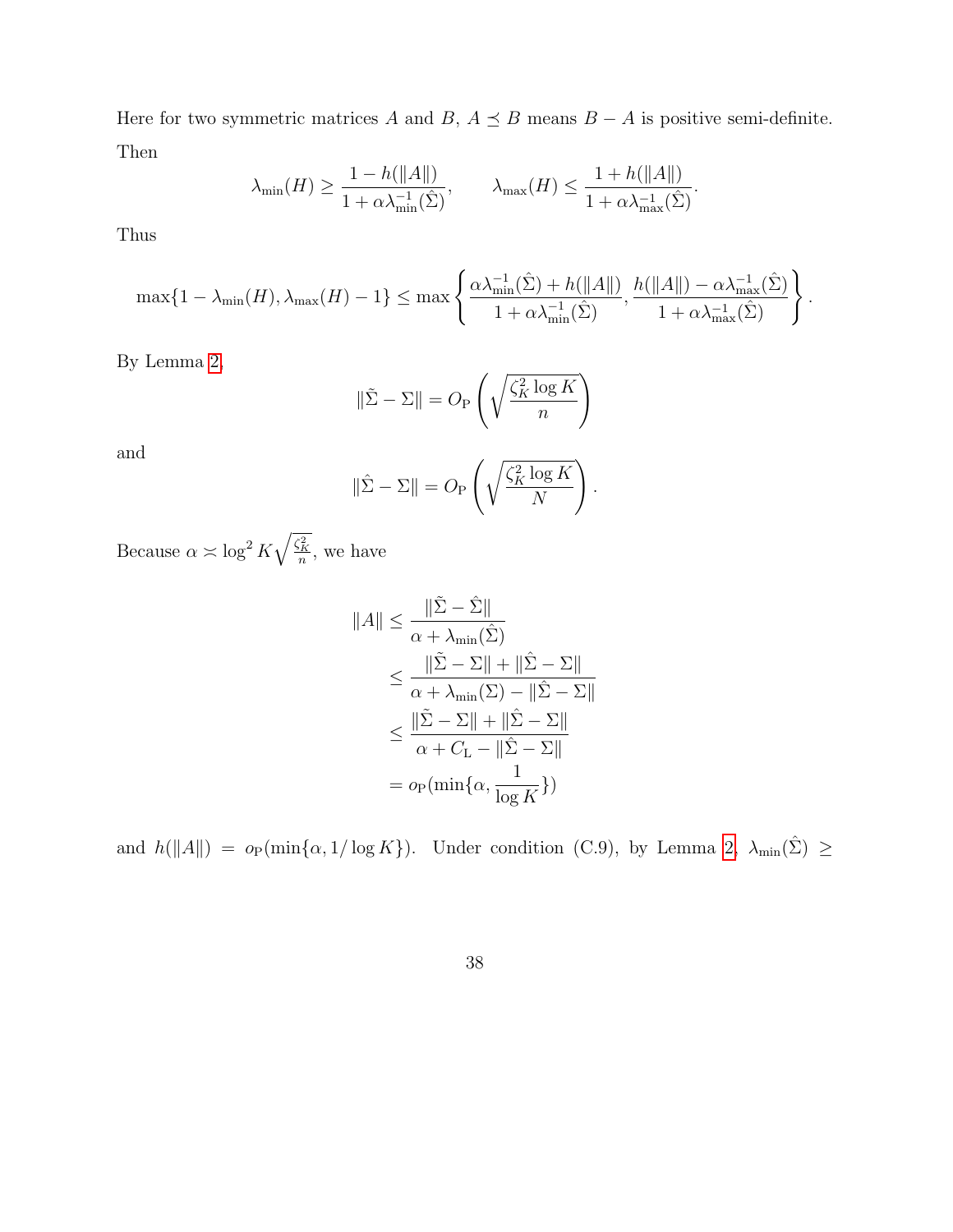$1/2\lambda_{\min}(\Sigma)$  and  $\lambda_{\max}(\hat{\Sigma}) \leq 2\lambda_{\max}(\Sigma)$  with probability tending to 1. Thus

 $\lambda_{\max}(H) - 1 \leq 0$ 

and

<span id="page-38-1"></span>
$$
\max\{1 - \lambda_{\min}(H), \lambda_{\max}(H) - 1\} \le 1 - \frac{1 - \min\left\{\alpha, \frac{1}{\log K}\right\}}{1 + 2\alpha\lambda_{\min}(\Sigma)} \le C_{N,K}
$$
(32)

with probability tending to 1. By condition (C.7),

$$
\|\beta^*\|
$$
  
\n
$$
\leq C_{\mathcal{L}}^{-1} \beta^{*T} \Sigma \beta^*
$$
  
\n
$$
= \mathcal{E} \beta^{*T} \delta V_K(X) V_K(X)^T \beta^*
$$
  
\n
$$
\leq \mathcal{E} \beta^{*T} V_K(X)^T V_K(X)^T \beta^*
$$
  
\n
$$
= \mathcal{E}[m_{\mathcal{S}}(X)^2]
$$
  
\n
$$
\leq \mathcal{E}[m(X)^2].
$$

By condition  $(C.8)$ ,  $E[m(X)^2]$  is bounded. Hence according to condition  $(C.9)$  and Lemma [2,](#page-38-0)  $\|\hat{\beta}\| = O_P(1)$ . Combining this with [\(32\)](#page-38-1), we have  $\|\tilde{\beta} - \hat{\beta}\| = O_P((1 - C_{N,K})^T)$ . Because under condition (C.9),  $(0.5 \log N + \log \zeta_K)/(-T \log C_{N,K}) \to 0$ , we have  $\|\tilde{\beta} - \hat{\beta}\|$  = √  $o_P\left((\zeta_K\sqrt{N})^{-1}\right)$ . This proves [\(31\)](#page-31-1).  $\Box$ 

<span id="page-38-0"></span>Lemma 2. Under the conditions of Theorem 2,

$$
\|\hat{\Sigma} - \Sigma\| = O_{P}\left(\sqrt{\frac{\zeta_K^2 \log K}{N}}\right)
$$

39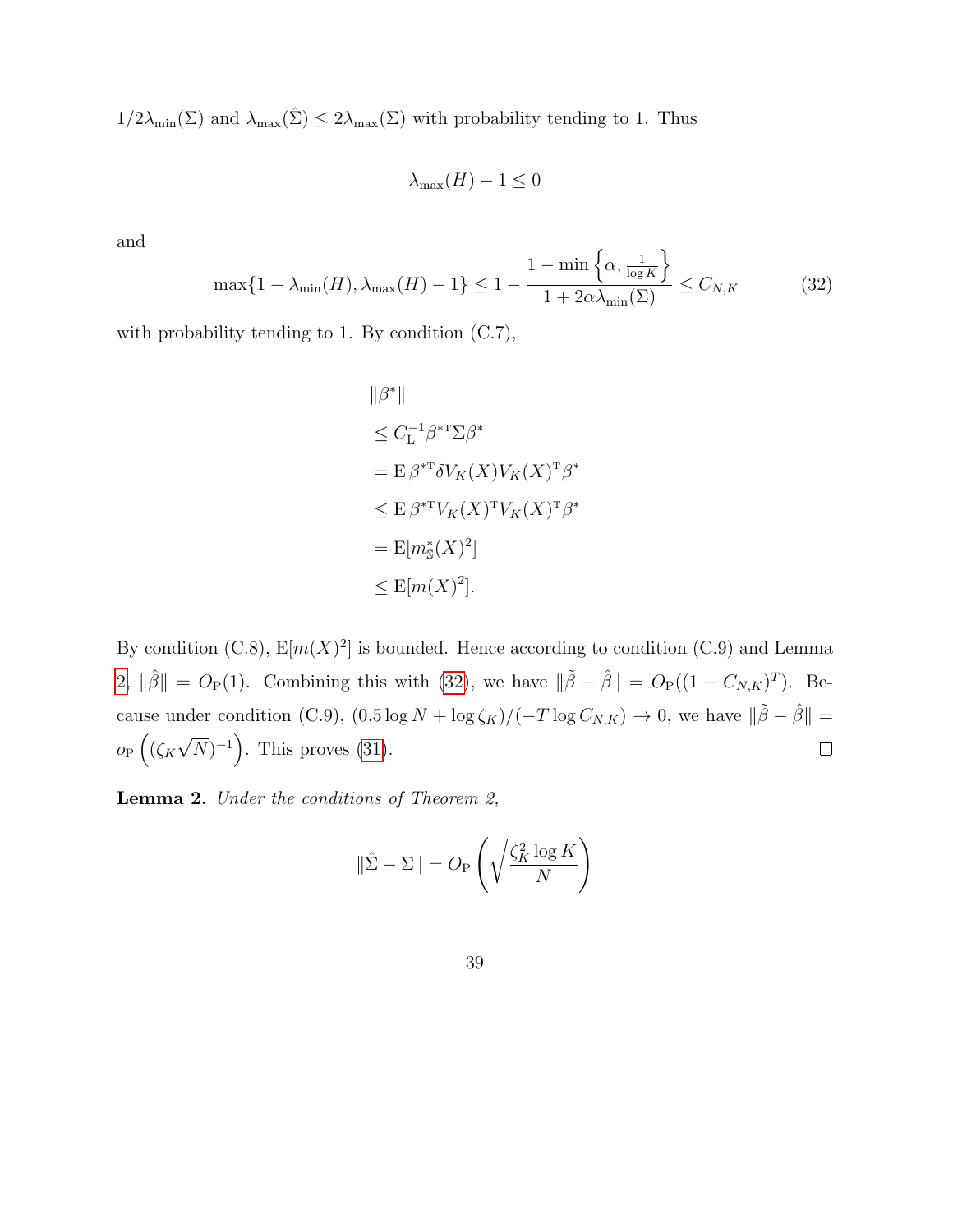and

$$
\|\hat{\beta} - \beta^*\| = O_P\left(\sqrt{\frac{\zeta_K^2}{N}}\right).
$$

Proof. By Lemma 6.2 in [Belloni et al.](#page-39-2) [\[2015\]](#page-39-2),

$$
\|\hat{\Sigma} - \Sigma\| = O_{\mathcal{P}}\left(\sqrt{\frac{\zeta_K^2 \log K}{N}}\right).
$$

The second statement of the lemma follows from

$$
\|\hat{\beta} - \beta^*\| = \|\hat{\Sigma}^{-1} \frac{1}{N} \sum_{i=1}^N \delta_i V_K(X_i) (Y_i - m^*_{\mathbb{S}}(X_i))\|
$$
  
\n
$$
\leq \|\hat{\Sigma}^{-1} \|O_P\left(\sqrt{\frac{1}{N} \mathbb{E} \|V_K(X_i)(Y - m^*_{\mathbb{S}}(X))\|^2}\right)
$$
  
\n
$$
= O_P\left(\sqrt{\frac{\zeta_K^2}{N}}\right).
$$

# References

- <span id="page-39-1"></span>Chunrong Ai and Xiaohong Chen. Efficient estimation of models with conditional moment restrictions containing unknown functions. Econometrica, 71(6):1795–1843, 2003.
- <span id="page-39-0"></span>Heather Battey, Jianqing Fan, Han Liu, Junwei Lu, and Ziwei Zhu. Distributed testing and estimation under sparse high dimensional models. The Annals of Statistics, 46(3): 1352, 2018.

<span id="page-39-2"></span>Alexandre Belloni, Victor Chernozhukov, Denis Chetverikov, and Kengo Kato. Some new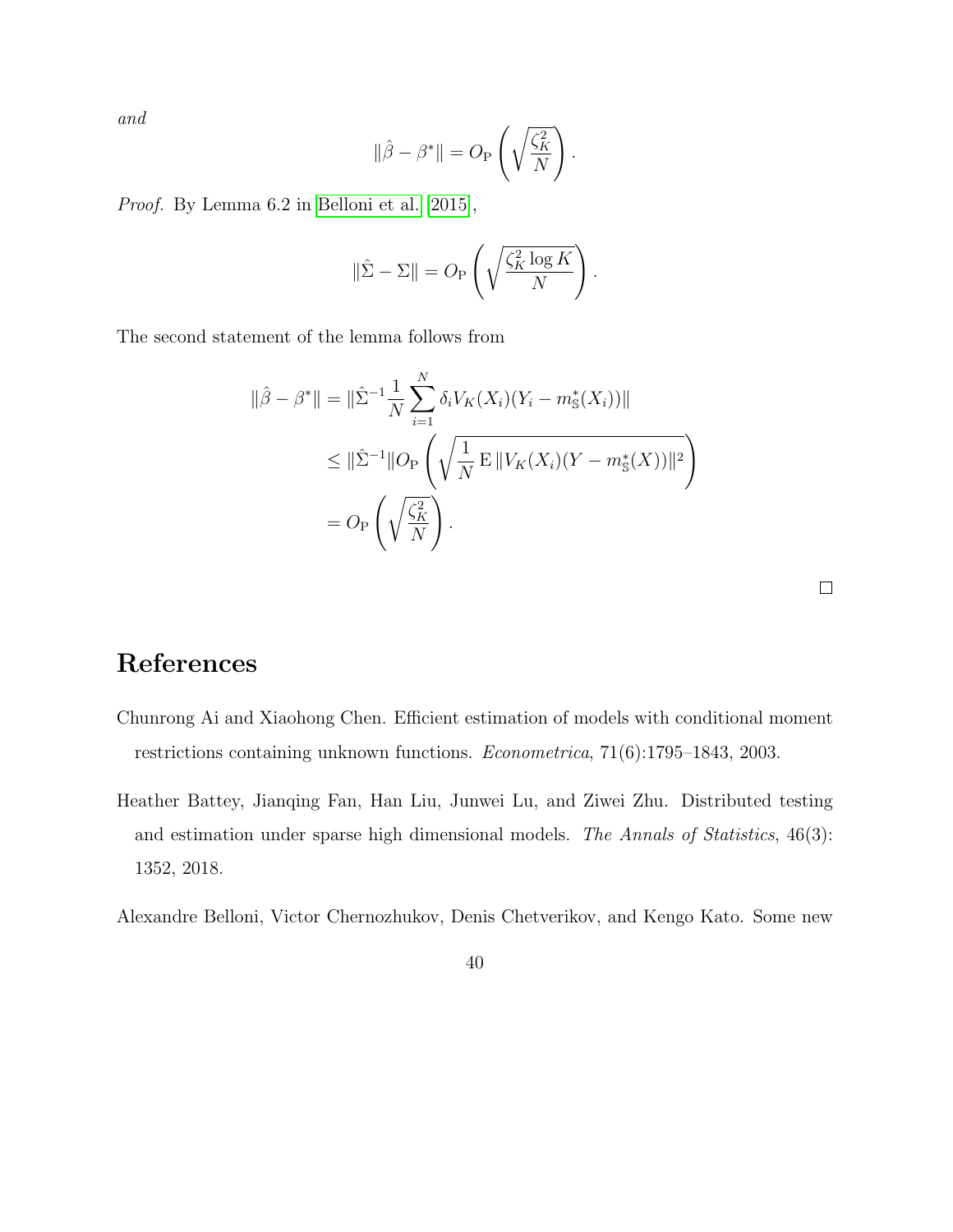asymptotic theory for least squares series: Pointwise and uniform results. Journal of Econometrics, 186(2):345–366, 2015.

- <span id="page-40-3"></span>Xi Chen, Weidong Liu, Yichen Zhang, et al. Quantile regression under memory constraint. The Annals of Statistics, 47(6):3244–3273, 2019.
- <span id="page-40-4"></span>Xiaohong Chen. Large sample sieve estimation of semi-nonparametric models. *Handbook* of Econometrics, 6:5549–5632, 2007.
- <span id="page-40-5"></span>Xiaohong Chen and Demian Pouzo. Estimation of nonparametric conditional moment models with possibly nonsmooth generalized residuals. Econometrica, 80(1):277–321, 2012.
- <span id="page-40-0"></span>Philip E. Cheng. Nonparametric estimation of mean functionals with data missing at random. Journal of the American Statistical Association, 89(425):81–87, 1994.
- <span id="page-40-2"></span>Jianqing Fan, Fang Han, and Han Liu. Challenges of big data analysis. National science review, 1(2):293–314, 2014.
- <span id="page-40-6"></span>Jianqing Fan, Yongyi Guo, and Kaizheng Wang. Communication-efficient accurate statistical estimation. arXiv preprint, 2019.
- <span id="page-40-7"></span>GroupLens Research. MovieLens 25M Dataset, 2019. Retrieved from https://grouplens. org/datasets/movielens.
- <span id="page-40-1"></span>Jinyong Hahn. On the role of the propensity score in efficient semiparametric estimation of average treatment effects. Econometrica, 66(2):315–331, 1998.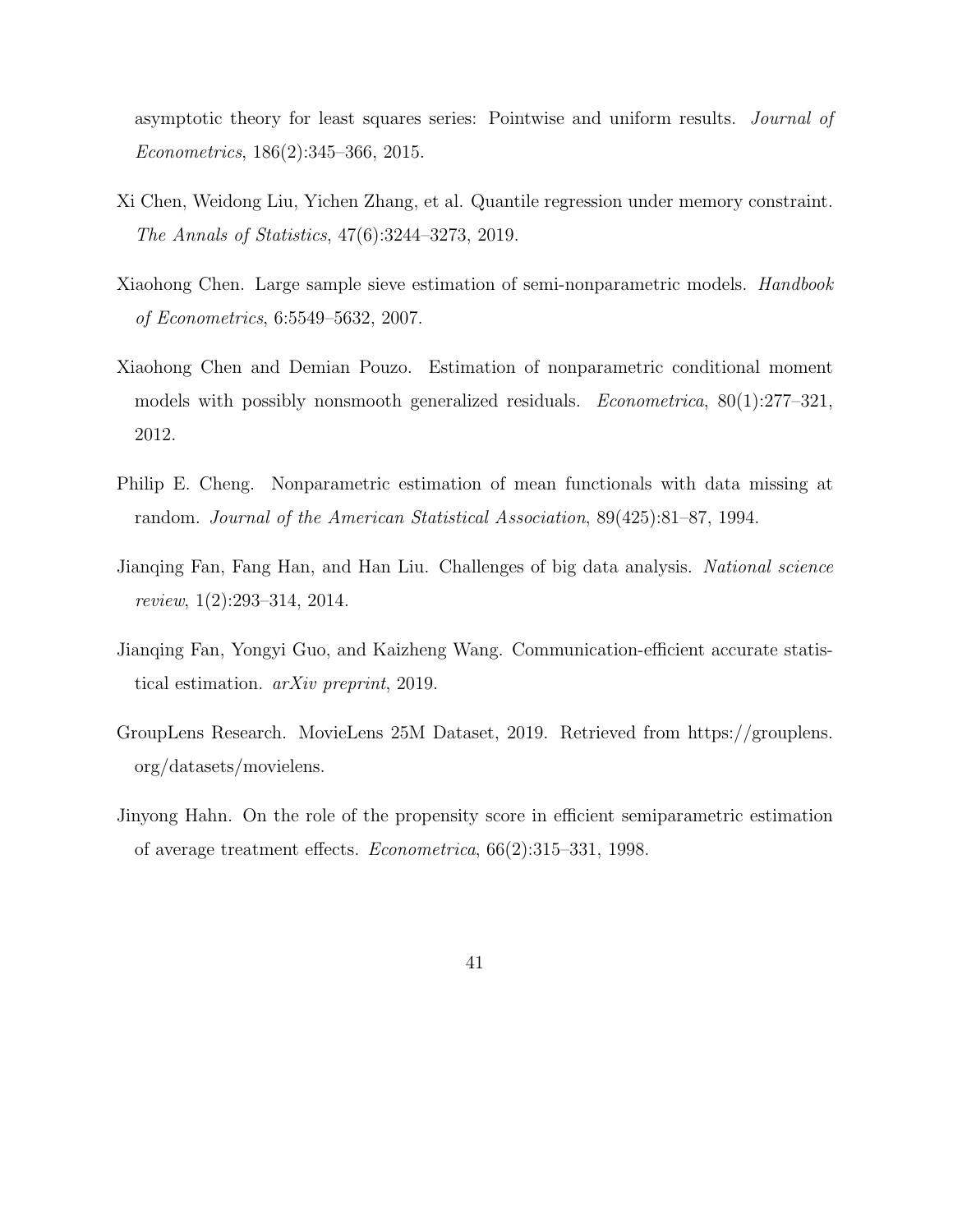- <span id="page-41-3"></span>Zonghui Hu, Dean A. Follmann, and Jing Qin. Semiparametric double balancing score estimation for incomplete data with ignorable missingness. Journal of the American Statistical Association, 107(497):247–257, 2012.
- <span id="page-41-7"></span>Guido W Imbens, Whitney K Newey, and Geert Ridder. Mean-square-error calculations for average treatment effects. IEPR Working paper, 2005.
- <span id="page-41-2"></span>Michael I Jordan, Jason D Lee, and Yun Yang. Communication-efficient distributed statistical inference. Journal of the American Statistical Association, 114(526):668–681, 2019.
- <span id="page-41-1"></span>Jason D. Lee, Qiang Liu, Yuekai Sun, and Jonathan E. Taylor. Communication-efficient sparse regression. The Journal of Machine Learning Research, 18(5):1–30, 2017.
- <span id="page-41-4"></span>Lexin Li, Liping Zhu, and Lixing Zhu. Inference on the primary parameter of interest with the aid of dimension reduction estimation. Journal of the Royal Statistical Society: Series B (Statistical Methodology), 73(1):59–80, 2011.
- <span id="page-41-5"></span>Yongjin Li, Qihua Wang, Liping Zhu, and Xiaobo Ding. Mean response estimation with missing response in the presence of high-dimensional covariates. Communications in Statistics - Theory and Methods, 46(2):628–643, 2017.
- <span id="page-41-6"></span>Shujie Ma, Liping Zhu, Zhiwei Zhang, Chih-Ling Tsai, and Raymond J. Carroll. A robust and efficient approach to causal inference based on sparse sufficient dimension reduction. The Annals of Statistics, 47(3):1505–1535, 2019.
- <span id="page-41-0"></span>Ryan Mcdonald, Mohri Mehryar, Silberman Nathan, Dan Walker, and Gideon S. Mann. Efficient large-scale distributed training of conditional maximum entropy models. Advances in Neural Information Processing Systems 22, pages 1231–1239, 2009.